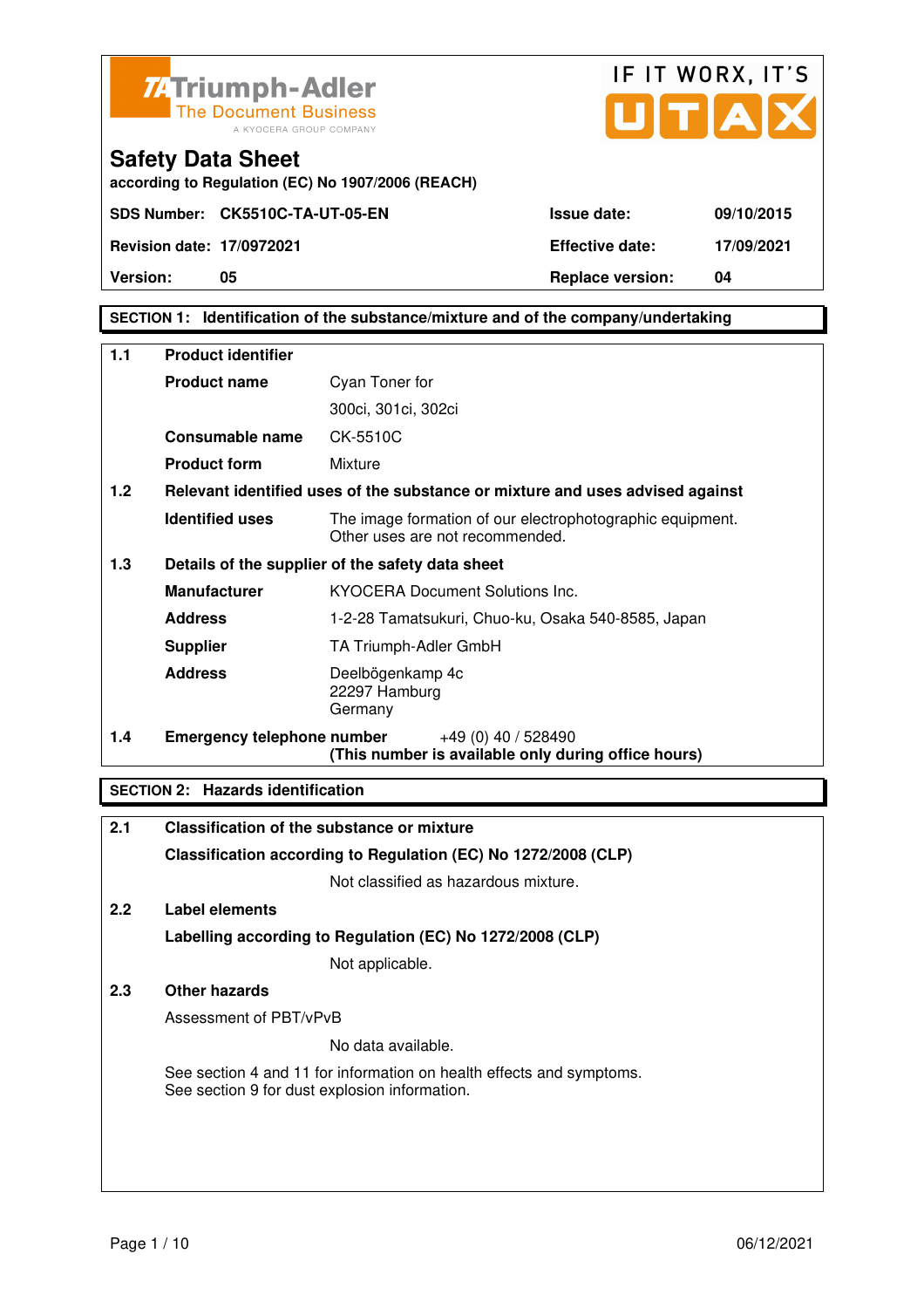| <b>74 Triumph-Adler</b><br><b>The Document Business</b> |                                                                                                                | IF IT WORX, IT'S<br>JITIA                                                                                                    |                                                         |                                |                             |
|---------------------------------------------------------|----------------------------------------------------------------------------------------------------------------|------------------------------------------------------------------------------------------------------------------------------|---------------------------------------------------------|--------------------------------|-----------------------------|
|                                                         | A KYOCERA GROUP COMPANY<br><b>Safety Data Sheet</b><br>according to Regulation (EC) No 1907/2006 (REACH)       |                                                                                                                              |                                                         |                                |                             |
|                                                         |                                                                                                                | SDS Number: CK5510C-TA-UT-05-EN                                                                                              |                                                         | Issue date:                    | 09/10/2015                  |
|                                                         | <b>Revision date: 17/0972021</b>                                                                               |                                                                                                                              |                                                         | <b>Effective date:</b>         | 17/09/2021                  |
| <b>Version:</b>                                         | 05                                                                                                             |                                                                                                                              |                                                         | <b>Replace version:</b>        | 04                          |
|                                                         |                                                                                                                | <b>SECTION 3: Composition/information on ingredients</b>                                                                     |                                                         |                                |                             |
| 3.2                                                     | <b>Mixtures</b>                                                                                                |                                                                                                                              |                                                         |                                |                             |
|                                                         | Chemical name                                                                                                  |                                                                                                                              | CAS No                                                  | Weight%                        | <b>Classification (CLP)</b> |
|                                                         | Polyester resin (2 kinds)<br>Organic pigment<br>Amorphous silica<br>Titanium dioxide                           |                                                                                                                              | Confidential<br>Confidential<br>7631-86-9<br>13463-67-7 | 75-85<br>$1-5$<br>$1-5$<br>< 1 | Carc.2(H351)                |
|                                                         | Information of ingredients                                                                                     | (1) Substance, which present a health or environmental hazard within the meaning of CLP:                                     |                                                         |                                |                             |
|                                                         |                                                                                                                | Titanium dioxide.                                                                                                            |                                                         |                                |                             |
|                                                         |                                                                                                                | (2) Substance, which are assigned Community workplace exposure limits:                                                       |                                                         |                                |                             |
|                                                         | None.                                                                                                          |                                                                                                                              |                                                         |                                |                             |
|                                                         | (3) Substance, which are PBT or vPvB in accordance with the criteria set out in Annex XIII of<br>REACH:        |                                                                                                                              |                                                         |                                |                             |
|                                                         | None.                                                                                                          |                                                                                                                              |                                                         |                                |                             |
|                                                         | (4) Substance, which are included in the list established in accordance with Article 59(1) of<br>REACH (SVHC): |                                                                                                                              |                                                         |                                |                             |
|                                                         |                                                                                                                | None.                                                                                                                        |                                                         |                                |                             |
|                                                         |                                                                                                                | See section 16 for the full text of the H statements declared above.                                                         |                                                         |                                |                             |
| <b>SECTION 4:</b>                                       |                                                                                                                | <b>First aid measures</b>                                                                                                    |                                                         |                                |                             |
| 4.1                                                     |                                                                                                                | <b>Description of first aid measures</b>                                                                                     |                                                         |                                |                             |
|                                                         | Inhalation:                                                                                                    | Remove from exposure to fresh air and gargle with plenty of water.<br>Consult a doctor in case of such symptoms as coughing. |                                                         |                                |                             |
|                                                         |                                                                                                                | Skin contact: Wash with soap and water.                                                                                      |                                                         |                                |                             |
|                                                         | Eye contact:                                                                                                   | Flush with water immediately and see a doctor if irritating.                                                                 |                                                         |                                |                             |
|                                                         | Ingestion:                                                                                                     | Rinse out the mouth. Drink one or two glasses of water to dilute.<br>Seek medical treatment if necessary.                    |                                                         |                                |                             |
|                                                         |                                                                                                                |                                                                                                                              |                                                         |                                |                             |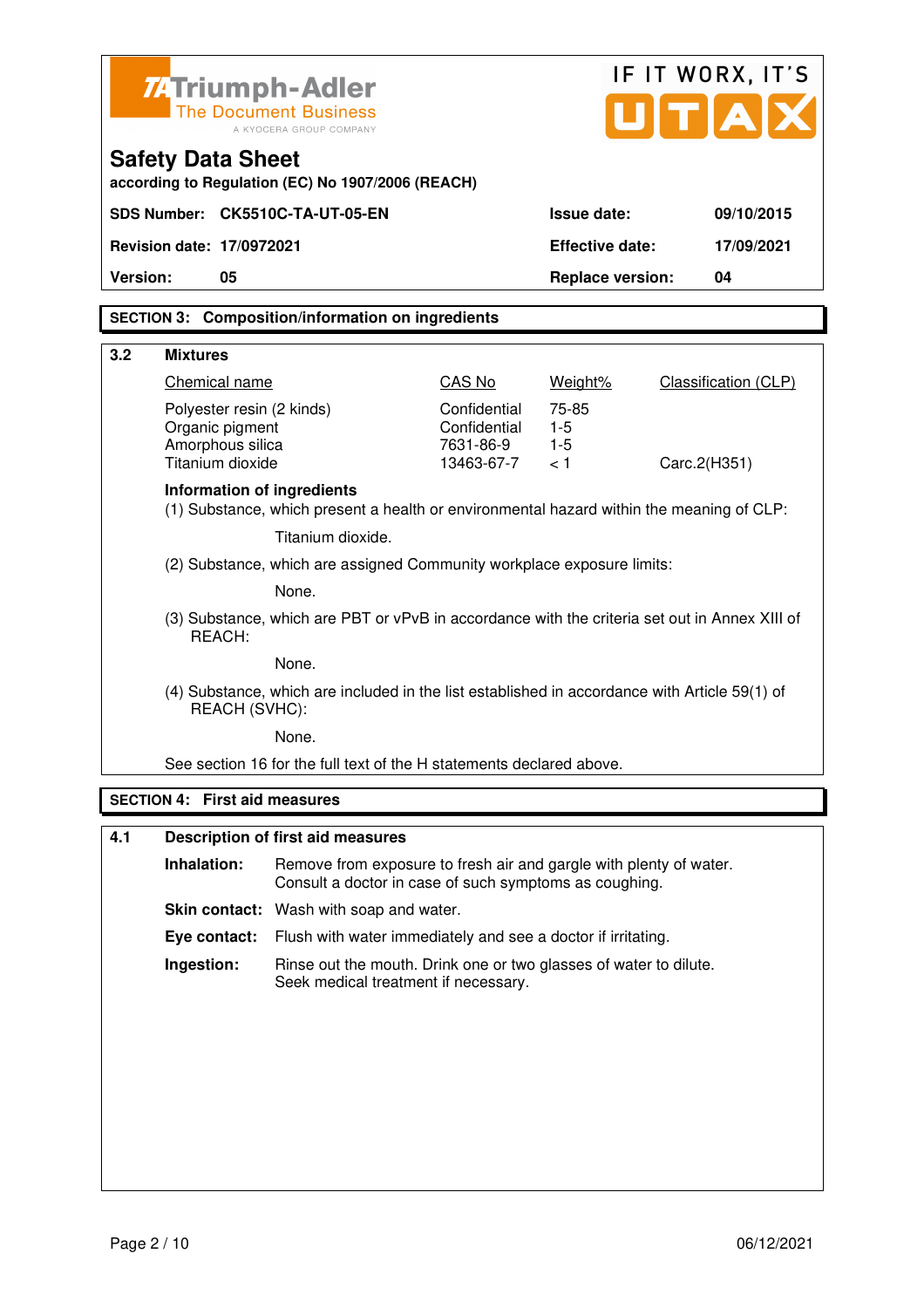



**according to Regulation (EC) No 1907/2006 (REACH)**

|                                  | SDS Number: CK5510C-TA-UT-05-EN | <b>Issue date:</b>      | 09/10/2015 |
|----------------------------------|---------------------------------|-------------------------|------------|
| <b>Revision date: 17/0972021</b> |                                 | <b>Effective date:</b>  | 17/09/2021 |
| <b>Version:</b>                  | 05                              | <b>Replace version:</b> | 04         |

# **4.2 Most important symptoms and effects, both acute and delayed**  Potential health effects and symptoms **Inhalation:** Prolonged inhalation of excessive dusts may cause lung damage. Use of this product as intended does not result in prolonged inhalation of excessive toner dusts. **Skin contact:** Unlikely to cause skin irritation. **Eye contact:** May cause transient eye irritation.

**Ingestion:** Use of this product as intended does not result in ingestion.

# **4.3 Indication of any immediate medical attention and special treatment needed**

No additional information available.

### **SECTION 5: Firefighting measures**

### **5.1 Extinguishing media**

Suitable extinguishing media

Water spray, foam, powder,  $CO<sub>2</sub>$  or dry chemical

Unsuitable extinguishing media

None specified.

### **5.2 Special hazards arising from the substance or mixture**

Hazardous combustion products: Carbon dioxide, Carbon monoxide

### **5.3 Advice for firefighters**

Fire-fighting procedures

 Pay attention not to blow away dust. Drain water off around and decrease the atmosphere temperature to extinguish the fire.

### **Protection equipment for firefighters**

None specified.

### **SECTION 6: Accidental release measures**

### **6.1 Personal precautions, protective equipment and emergency procedures**

 Avoid inhalation, ingestion, eye and skin contact in case of accidental release. Avoid formation of dust. Provide adequate ventilation.

### **6.2 Environmental precautions**

Do not allow to enter into surface water or drains.

### **6.3 Methods and material for containment and cleaning up**

Gather the released powder not to blow away and wipe up with a wet cloth.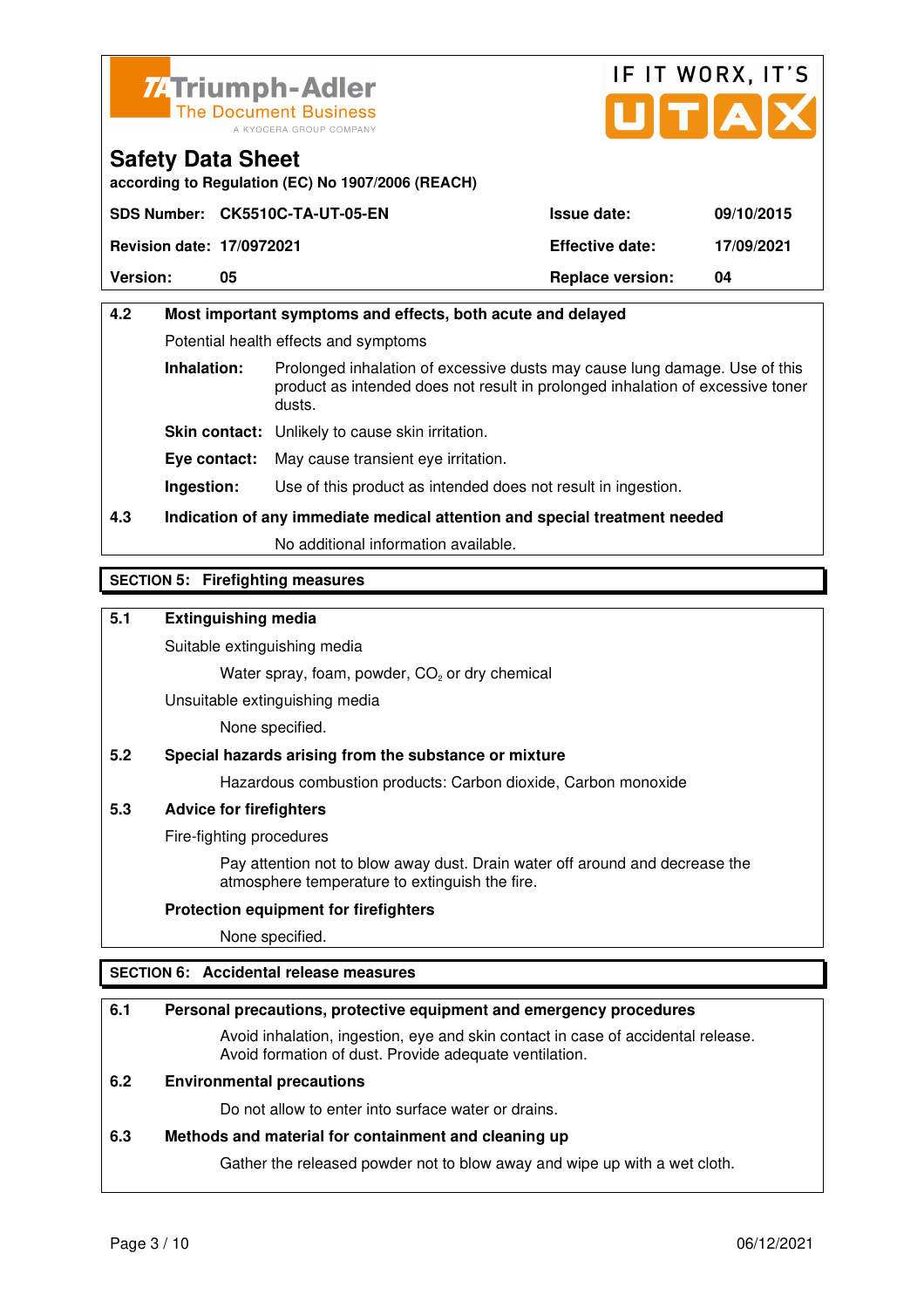



**according to Regulation (EC) No 1907/2006 (REACH)**

### **SDS Number: CK5510C-TA-UT-05-EN Issue date: 09/10/2015**

**Revision date: 17/0972021 Effective date: 17/09/2021** 

**Version: 05 Replace version: 04** 

### **6.4 Reference to other sections**

See section 13 for disposal information.

### **SECTION 7: Handling and storage**

#### **7.1 Precautions for safe handling**

 Do not attempt to force open or destroy the toner container or unit. See installation guide of this product.

#### **7.2 Conditions for safe storage, including any incompatibilities**

Keep the toner container or unit tightly closed and store in a cool, dry and dark place. Keep away from fire. Keep out of the reach of children.

#### **7.3 Specific end use(s)**

No additional information available.

#### **SECTION 8: Exposure controls/personal protection**

### **8.1 Control parameters**

(Reference data)

#### **US ACGIH Threshold Limit Values (TWA)**

**Particles: 10 mg/m<sup>3</sup> (Inhalable particles) 3 mg/m<sup>3</sup> (Respirable particles)** Titanium dioxide:10 mg/m³

#### **US OSHA PEL (TWA)**

Particles: 15 mg/m<sup>3</sup> (Total dust) 5 mg/m<sup>3</sup> (Respirable fraction) Amorphous silica:  $80 \text{ mg/m}^3/\% \text{SiO}_2$ Titanium dioxide: 15 mg/m<sup>3</sup> (Total dust)

#### **EU-Occupational exposure limits: Directive (EC) 2000/39, (EC) 2006/15 and (EU) 2009/161**

Not listed.

### **8.2 Exposure controls**

#### **Appropriate engineering controls**

 Special ventilator is not required under normal intended use. Use in a well-ventilated area.

#### **Personal protective equipment**

 Respiratory protection, eye protection, hand protection, skin and body protection are not required under normal intended use.

#### **Environmental exposure controls**

No additional information available.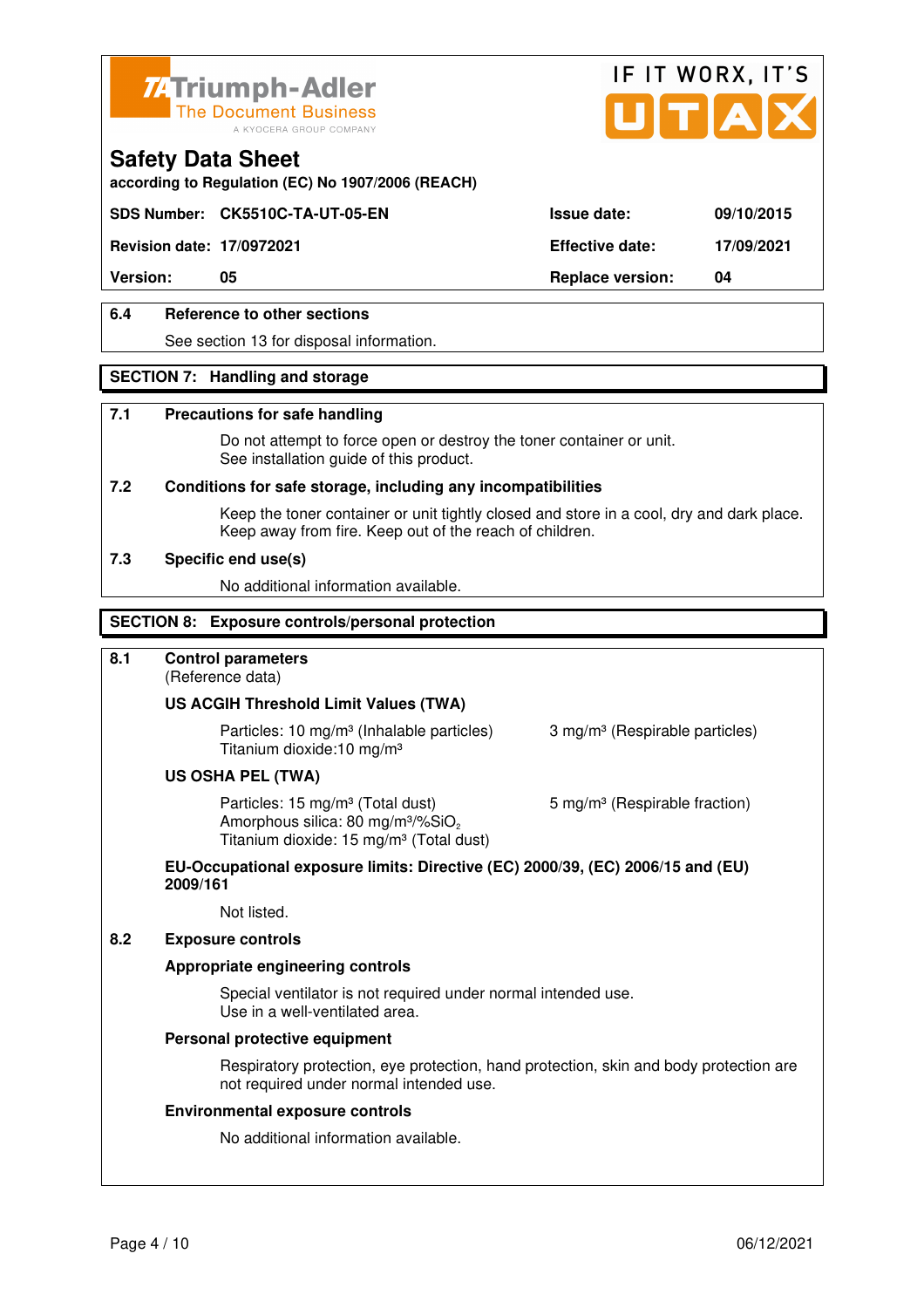



**according to Regulation (EC) No 1907/2006 (REACH)**

### **SECTION 9: Physical and chemical properties**

| 9.1                                    | Information on basic physical and chemical properties |  |  |
|----------------------------------------|-------------------------------------------------------|--|--|
| Appearance                             |                                                       |  |  |
| Physical state                         | Solid (fine powder)                                   |  |  |
| Colour                                 | Cyan                                                  |  |  |
| Odour                                  | Odourless                                             |  |  |
| Odour threshold                        | No data available.                                    |  |  |
| pH                                     | No data available.                                    |  |  |
| Melting point [°C]                     | 100-120 (Toner)                                       |  |  |
| Boiling point                          | No data available.                                    |  |  |
| Flash point                            | No data available.                                    |  |  |
| Evaporation rate                       | No data available.                                    |  |  |
| Flammability (solid, gas)              | No data available.                                    |  |  |
| Upper flammability or explosive limit  | No data available.                                    |  |  |
| Lower flammability or explosive limit  | No data available.                                    |  |  |
| Vapour pressure                        | No data available.                                    |  |  |
| Vapour density                         | No data available.                                    |  |  |
| Relative density [g/cm <sup>3</sup> ]  | 1.2-1.4 (Toner)                                       |  |  |
| Solubility (ies)                       | Almost insoluble in water.                            |  |  |
| Partition coefficient: n-octanol/water | No data available.                                    |  |  |
| Auto-ignition temperature              | No data available.                                    |  |  |
| Decomposition temperature              | No data available.                                    |  |  |
| Viscosity                              | No data available.                                    |  |  |
| <b>Explosive properties</b>            | No data available.                                    |  |  |
| Oxidizing properties                   | No data available.                                    |  |  |

### **9.2 Other information**

Dust explosion properties

 Dust explosion is improbable under normal intended use. Experimental explosiveness of toner is classified into the same rank such kind of powder as flour, dry milk and resin powder according to the pressure rising speed.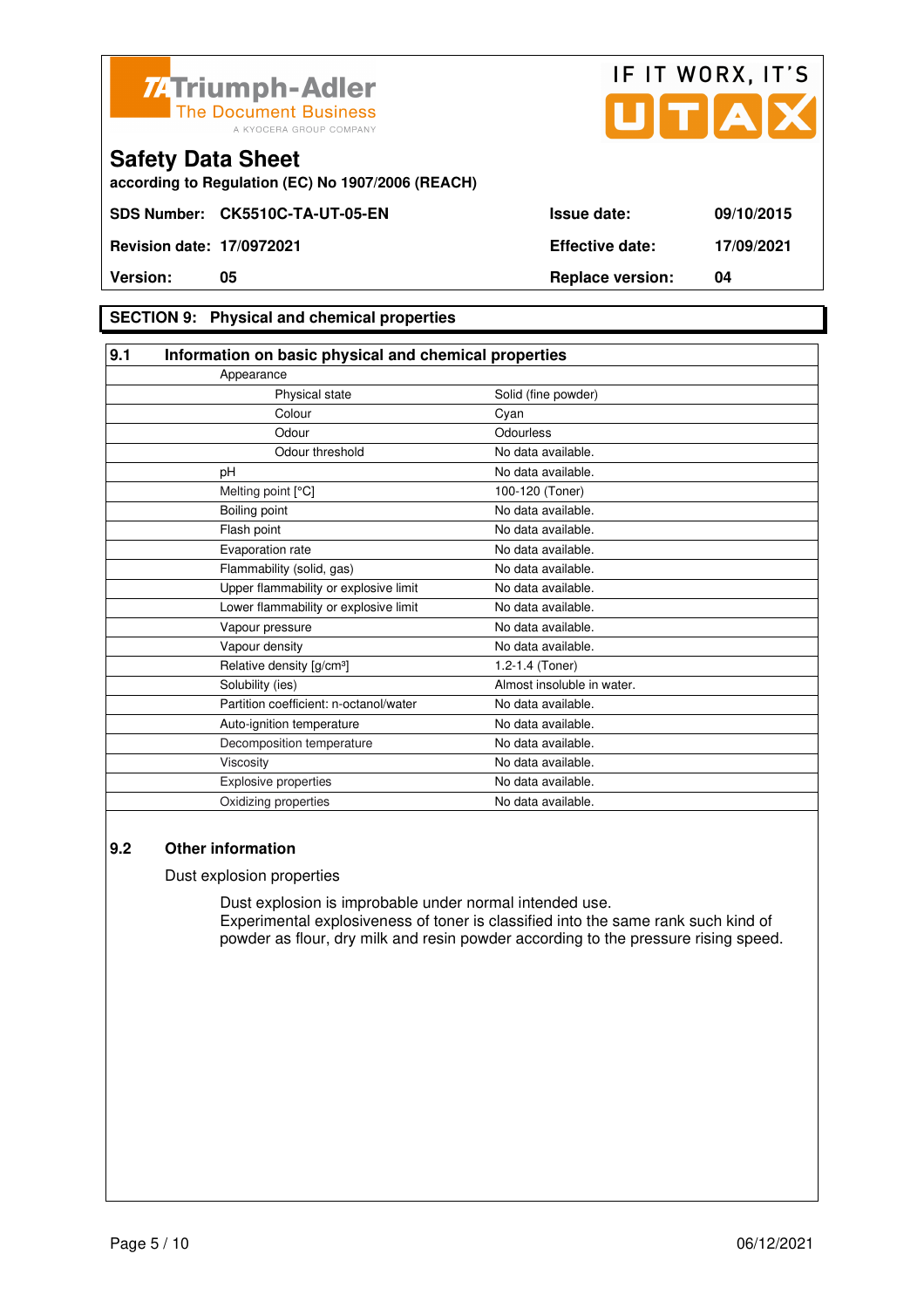



**according to Regulation (EC) No 1907/2006 (REACH)**

**Revision date: 17/0972021 Effective date: 17/09/2021** 

**Safety Data Sheet** 

**Version: 05 Replace version: 04** 

### **SECTION 10: Stability and reactivity**

# **10.1 Reactivity**

No data available.

### **10.2 Chemical stability**

This product is stable under normal conditions of use and storage.

### **10.3 Possibility of hazardous reactions**

Hazardous reactions will not occur.

**10.4 Conditions to avoid** 

None specified.

# **10.5 Incompatible materials**

None specified.

### **10.6 Hazardous decomposition products**

Hazardous decomposition products are not to be produced.

### **SECTION 11: Toxicological information**

# **11.1 Information on toxicological effects**  Based on available data, the classification criteria listed below are not met. **Acute toxicity**  Oral  $(LD_{50})$   $>$  2000 mg/kg (rat)<sup>\*</sup> (Toner) Dermal  $(LD_{50})$  No data available (Toner). Inhalation  $(LC_{50}(4hr))$  > 5.0 mg/l (rat)\* (Toner)  **Skin corrosion/irritation** Acute skin irritation Non-irritant (rabbit)\* (Toner)  **Serious eye damage/irritation** Acute eye irritation Minimal irritant (rabbit)\* (Toner)  **Respiratory or skin sensitization**  Skin sensitization Non-sensitising (mouse)<sup>\*</sup> (Toner)  **Germ cell mutagenicity** Ames test is negative (Toner) \*(based on test result of similar product) **Information of ingredients:**  No mutagen according to MAK, TRGS905 und (EC) No 1272/2008 Annex VI.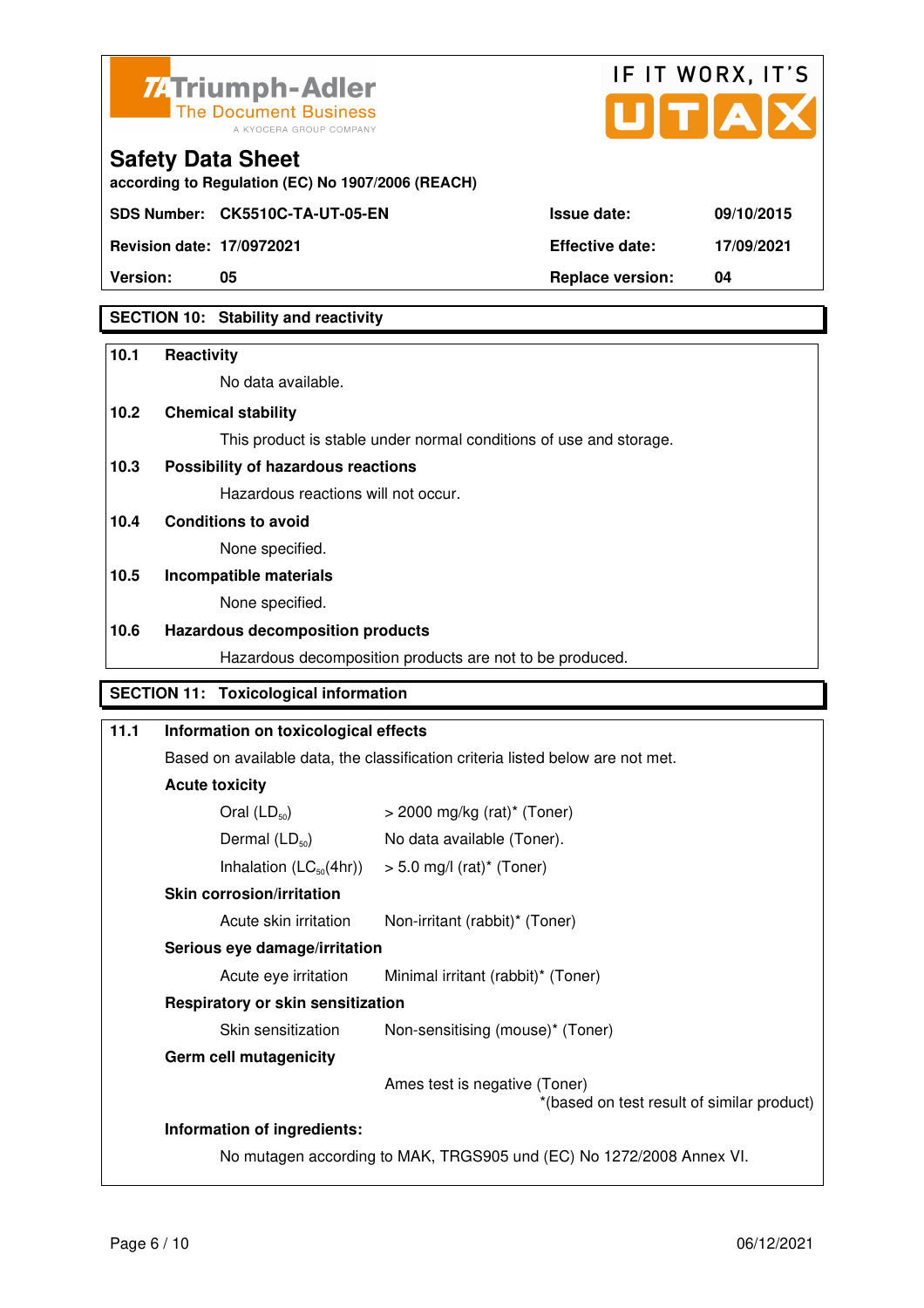

**according to Regulation (EC) No 1907/2006 (REACH)**



| <b>Version:</b>                  | 05                               | <b>Replace version:</b> | 04         |
|----------------------------------|----------------------------------|-------------------------|------------|
| <b>Revision date: 17/0972021</b> |                                  | <b>Effective date:</b>  | 17/09/2021 |
|                                  | SDS Number: CK5510C-TA-UT-05-EN_ | <b>Issue date:</b>      | 09/10/2015 |

### **11.1 Carcinogenicity**

**Safety Data Sheet** 

#### **Information of ingredients:**

 No carcinogen or potential carcinogen (except Titanium dioxide) according to IARC, Japan Association on Industrial Health, ACGIH, EPA, OSHA, NTP, MAK, California Proposition 65, TRGS 905 and (EC) No 1272/2008 Annex VI.

 The IARC re-evaluated Titanium dioxide as a Group 2B carcinogen (possibly carcinogenic to humans) as the result of inhalation exposure test in rats. But, oral/skin test does not show carcinogenicity (2). In the animal chronic inhalation studies for Titanium dioxide, the lung tumour was observed only in rats. It is estimated that this is attributed to the overload of rat´s lung clearance mechanism (overload phenomenon) (3). The inhalation of excessive Titanium dioxide does not occur in normal use of this product. Also, epidemiological studies to date have not revealed any evidence of the relation between occupational exposure to Titanium dioxide and respiratory tract diseases.

#### **Reproductive toxicity**

#### **Information of ingredients:**

 No reproductive toxicant according to MAK, California Proposition 65, TRGS 905 und (EC) No 1272/2008 Annex VI.

| <b>STOT-single exposure</b>   | No data available. |
|-------------------------------|--------------------|
| <b>STOT-repeated exposure</b> | No data available. |
| <b>Aspiration hazard</b>      | No data available. |

#### **Chronic effects**

 In a study in rats by chronic inhalation exposure to a typical toner, a mild to moderate degree of lung fibrosis was observed in 92% of the rats in the high concentration (16 mg/m<sup>3</sup>) exposure group, and a minimal to mild degree of fibrosis was noted in 22% of the animal in the middle (4mg/m<sup>3</sup>) exposure group (1). But no pulmonary change was reported in the lowest  $(1 \text{mg/m}^3)$  exposure group, the most relevant level to potential human exposures.

**Other information** No data available.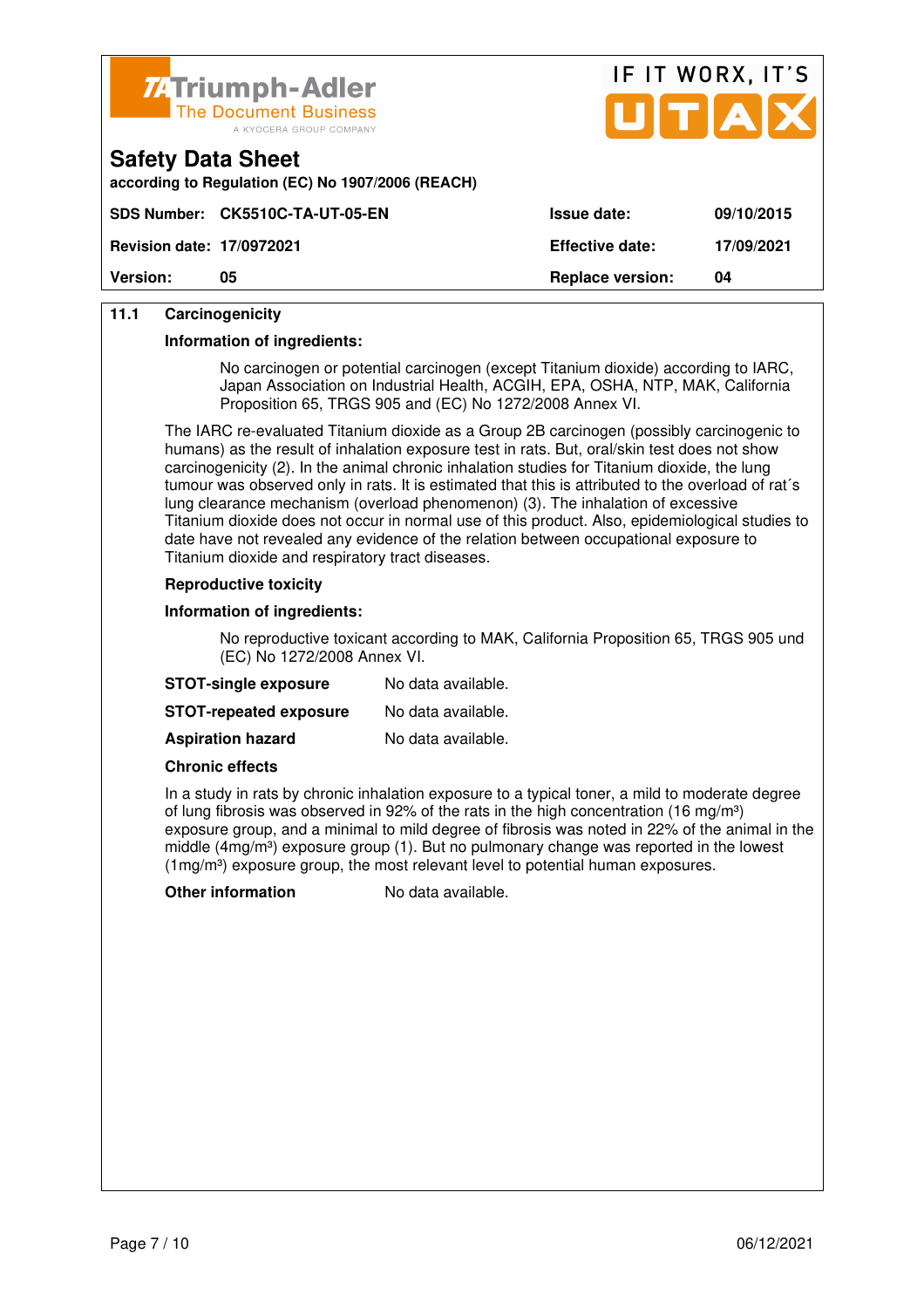

| <b>74Triumph-Adler</b><br>The Document Business<br>A KYOCERA GROUP COMPANY    |                        | IF II WURA.II J<br>UTAX |
|-------------------------------------------------------------------------------|------------------------|-------------------------|
| <b>Safety Data Sheet</b><br>according to Regulation (EC) No 1907/2006 (REACH) |                        |                         |
| SDS Number: CK5510C-TA-UT-05-EN                                               | Issue date:            | 09/10/2015              |
| <b>Revision date: 17/0972021</b>                                              | <b>Effective date:</b> | 17/09/2021              |

 $F(T)$ 

**Version: 05 Replace version: 04** 

### **SECTION 12: Ecological information**

#### **12.1 Toxicity**

No data available.

#### **12.2 Persistence and degradability**

No data available.

**12.3 Bio accumulative potential** 

No data available.

### **12.4 Mobility in soil**

No data available.

### **12.5 Results of PBT and vPvB assessment**

No data available.

#### **12.6 Other adverse effects**

No additional information available.

### **SECTION 13: Disposal considerations**

### **13.1 Waste treatment methods**

 Do not attempt to incinerate the toner container or unit and the waste toner yourself. Dangerous sparks may cause burn. Any disposal practice should be done under conditions which meet local, state and federal laws and regulations relating to waste (contact local or state environmental agency for specific rules).

### **SECTION 14: Transport information**

#### **14.1 UN-number**

None.

**14.2 UN Proper shipping name** 

None.

**14.3 Transport hazard class(es)** 

None.

### **14.4 Packing group**

None.

#### **14.5 Environmental hazards**

None.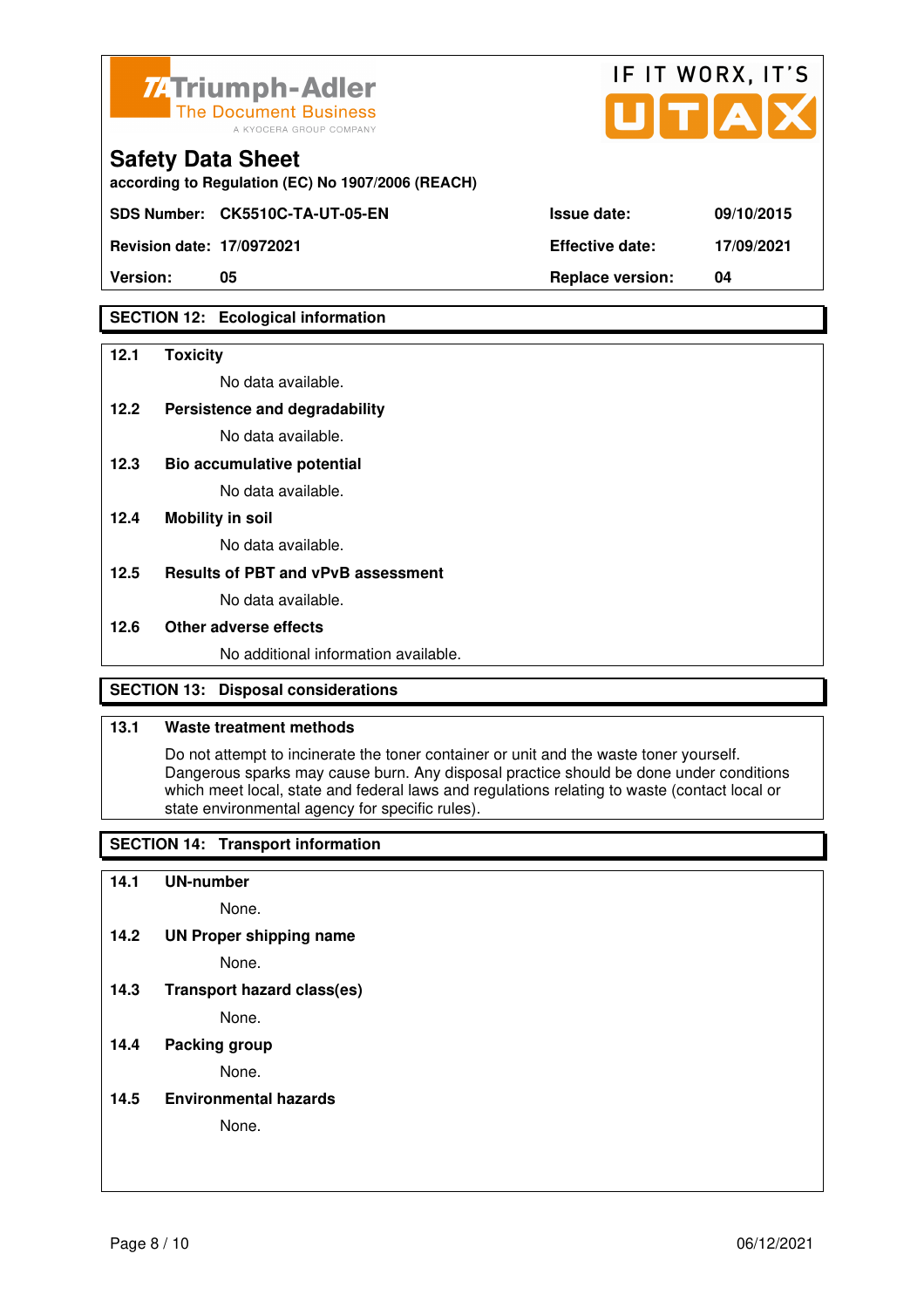



**according to Regulation (EC) No 1907/2006 (REACH)**

|                                  | SDS Number: CK5510C-TA-UT-05-EN | <b>Issue date:</b>      | 09/10/2015 |
|----------------------------------|---------------------------------|-------------------------|------------|
| <b>Revision date: 17/0972021</b> |                                 | <b>Effective date:</b>  | 17/09/2021 |
| <b>Version:</b>                  | 05                              | <b>Replace version:</b> | 04         |
|                                  |                                 |                         |            |

### **14.6 Special precautions for user**

No additional information available.

# **14.7 Transport in bulk according to Annex II of MARPOL73/78 and the IBC Code** Not applicable.

**SECTION 15: Regulatory information** 

### **15.1 Safety, health and environmental regulations/legislation specific for the substance or mixture**

#### **EU-regulations**

Regulation (EC) No 1005/2009 (on substances that deplete the ozone layer, Annex I and II): Not listed.

Regulation (EU) 2019/1021 (on persistent organic pollutants, Annex I as amended):

Not listed.

 Regulation (EU) No 649 /2012 (concerning the export and import of dangerous chemicals, Annex I and V as amended):

Not listed.

 Regulation (EC) No 1907/2006 REACH Annex XVII as amended (Restrictions on use): Not listed.

Regulation (EC) No 1907/2006 REACH Annex XIV as amended (Authorizations):

Not listed.

#### **US-regulations**

All ingredients in this product comply with order under TSCA.

#### **Canada regulations**

 This product is not a WHMIS-controlled product, since we consider it as a manufactured article.

### **15.2 Chemical Safety Assessment**

No data available.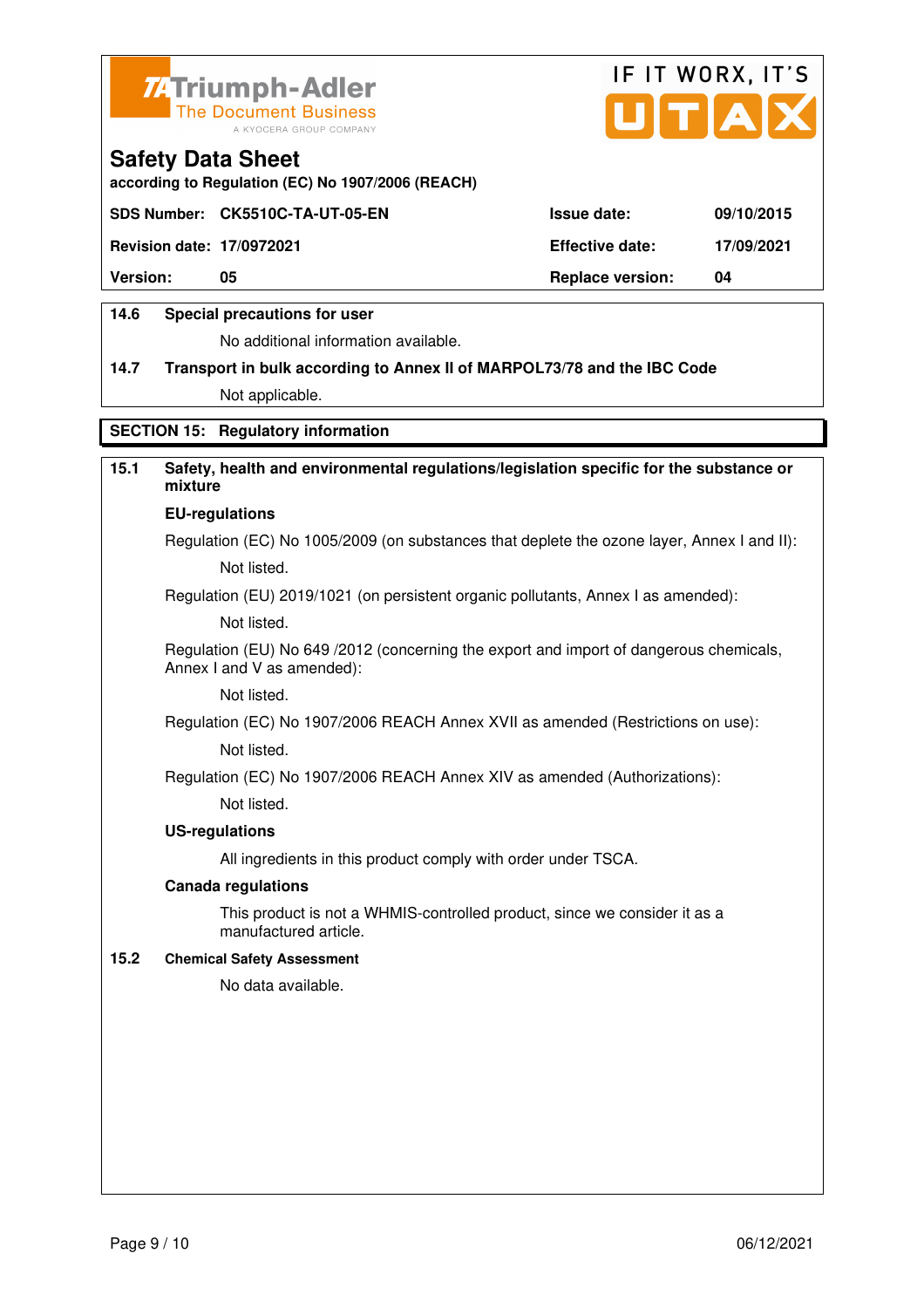| <b>74 Triumph-Adler</b><br><b>The Document Business</b><br>A KYOCERA GROUP COMPANY |                         | IF IT WORX, IT'S<br>UTAX |
|------------------------------------------------------------------------------------|-------------------------|--------------------------|
| <b>Safety Data Sheet</b><br>according to Regulation (EC) No 1907/2006 (REACH)      |                         |                          |
| SDS Number: CK5510C-TA-UT-05-EN                                                    | Issue date:             | 09/10/2015               |
| <b>Revision date: 17/0972021</b>                                                   | <b>Effective date:</b>  | 17/09/2021               |
| <b>Version:</b><br>05                                                              | <b>Replace version:</b> | 04                       |
| <b>SECTION 16: Other information</b>                                               |                         |                          |

 To the best of our knowledge, the information contained herein is accurate. However, we cannot assume any liability whatsoever for the accuracy or completeness of the information

 contained herein. The contents and format of this SDS are in accordance with Regulation (EC) No 1907/2006, Annex II as amended by Regulation (EU) 2015/830 with respect to SDSs.

Revision information: Section 3

Full text of H statements under sections 3: H351: Suspected of causing cancer (inhalation)

**Abbreviations and acronyms** 

| <b>ACGIH</b>    | American Conference of Governmental Industrial Hygienists                                                                  |
|-----------------|----------------------------------------------------------------------------------------------------------------------------|
|                 | 2016 TLVs and BEIs (Threshold Limit Values for Chemical Substances and Physical Agents and Biological<br>Exposure Indices) |
| <b>CAS</b>      | <b>Chemical Abstracts Service</b>                                                                                          |
| <b>CLP</b>      | Regulation (EC) No 1272/2008 on classification, labelling and packaging of substances and mixtures                         |
| <b>DFG</b>      | Deutsche Forschungsgemeinschaft                                                                                            |
| <b>EPA</b>      | Environmental Protection Agency (Integrated Risk Information System) (US)                                                  |
| <b>IARC</b>     | International Agency for Research on Cancer (IARC Monographs on the Evaluations of Carcinogenic Risks<br>to Humans)        |
| MAK             | Maximale Arbeitsplatzkonzentration der Deutschen Forschungsgesellschaft (2011)                                             |
| <b>NTP</b>      | National Toxicology Program (Report on Carcinogens) (US)                                                                   |
| <b>OSHA</b>     | Occupational Safety and Health Administration (29 CFR Part 1910 Subpart Z)                                                 |
| <b>PBT</b>      | Persistent. Bio accumulative and Toxic                                                                                     |
| <b>PEL</b>      | Permissible Exposure Limits                                                                                                |
| Proposition 65  | California, Safe Drinking Water and Toxic Enforcement Act of 1986                                                          |
| <b>REACH</b>    | Regulation (EC) No 1907/2006 concerning the Registration, Evaluation, Authorization and Restriction of                     |
|                 | Chemicals                                                                                                                  |
| <b>STOT</b>     | Specific target organ toxicity                                                                                             |
| <b>SVHC</b>     | Substances of Very High Concern                                                                                            |
| <b>TRGS 905</b> | Technische Regeln für Gefahrstoffe (Deutschland)                                                                           |
| <b>TSCA</b>     | Toxic Substances Control Act (US)                                                                                          |
| TWA             | <b>Time Weighted Average</b>                                                                                               |
| UN              | <b>United Nations</b>                                                                                                      |
| vPvB            | very Persistent and very Bio accumulative                                                                                  |
| <b>WHMIS</b>    | Workplace Hazardous Materials Information System (Canada)                                                                  |

#### **Key literature references and sources for data**

(1) Pulmonary Response to Toner upon Chronic Inhalation Exposure in Rats, H. Muhle et al., Fundamental and Applied Toxicology 17.280-299 (1991) Lung Clearance and Retention of Toner, Utilizing a Tracer Technique, during Chronic Inhalation Exposure in Rats, B. Bellmann, Fundamental and Applied Toxicology 17.300-313 (1991)

(2) IARC Monograph on the Evaluation of the Carcinogenic Risk of Chemicals to Humans, Vol. 93

(3) NIOSH CURRENT INTELLIGENCE BULLETIN "Evaluation of Health Hazard and Recommendation for Occupational Exposure to Titanium Dioxide DRAFT"

(4) The contents are in accordance with Material Safety Data Sheet "CK5510C-TA-UT-05-EN"; 17/09/2021 of the KYOCERA Document Solutions Inc., 1-2-28 Tamatsukuri, Chuo-ku, Osaka 540-8585, Japan.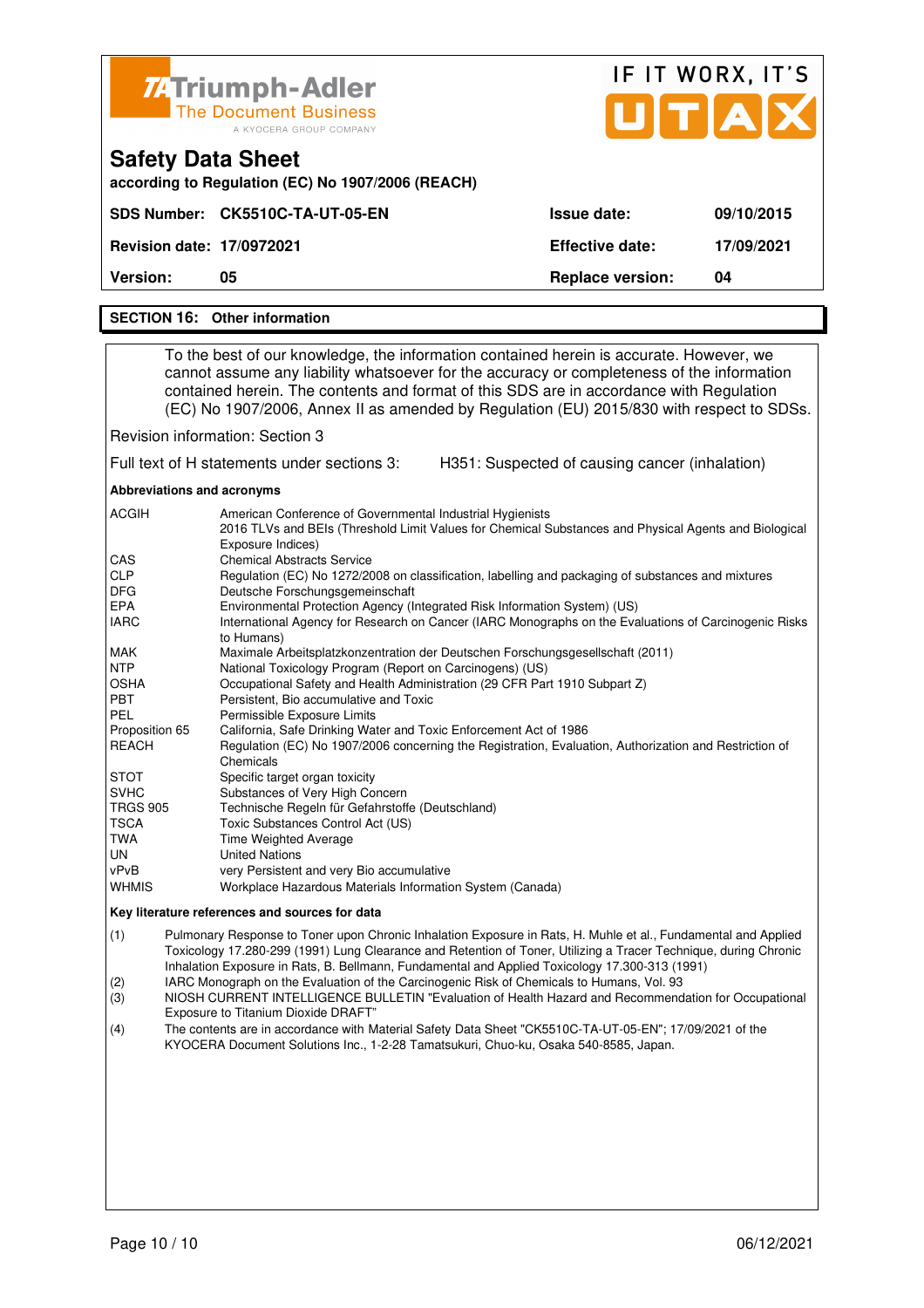



**according to Regulation (EC) No 1907/2006 (REACH)**

**Version:** 05 05 **Replace version:** 04

### **SECTION 1: Identification of the substance/mixture and of the company/undertaking**

| $1.1$ | <b>Product identifier</b>         |                                                                                              |  |
|-------|-----------------------------------|----------------------------------------------------------------------------------------------|--|
|       | <b>Product name</b>               | <b>Black Toner for</b>                                                                       |  |
|       |                                   | 300ci, 301ci, 302ci                                                                          |  |
|       | Consumable name                   | CK-5510K                                                                                     |  |
|       | <b>Product form</b>               | Mixture                                                                                      |  |
| 1.2   |                                   | Relevant identified uses of the substance or mixture and uses advised against                |  |
|       | <b>Identified uses</b>            | The image formation of our electrophotographic equipment.<br>Other uses are not recommended. |  |
| 1.3   |                                   | Details of the supplier of the safety data sheet                                             |  |
|       | <b>Manufacturer</b>               | <b>KYOCERA Document Solutions Inc.</b>                                                       |  |
|       | <b>Address</b>                    | 1-2-28 Tamatsukuri, Chuo-ku, Osaka 540-8585, Japan                                           |  |
|       | <b>Supplier</b>                   | TA Triumph-Adler GmbH                                                                        |  |
|       | <b>Address</b>                    | Deelbögenkamp 4c<br>22297 Hamburg<br>Germany                                                 |  |
| 1.4   | <b>Emergency telephone number</b> | $+49(0)$ 40 / 528490<br>(This number is available only during office hours)                  |  |

### **SECTION 2: Hazards identification**

| 2.1 | Classification of the substance or mixture                                                                            |
|-----|-----------------------------------------------------------------------------------------------------------------------|
|     | Classification according to Regulation (EC) No 1272/2008 (CLP)                                                        |
|     | Not classified as hazardous mixture.                                                                                  |
| 2.2 | Label elements                                                                                                        |
|     | Labelling according to Regulation (EC) No 1272/2008 (CLP)                                                             |
|     | Not applicable.                                                                                                       |
| 2.3 | Other hazards                                                                                                         |
|     | Assessment of PBT/vPvB                                                                                                |
|     | No data available.                                                                                                    |
|     | See section 4 and 11 for information on health effects and symptoms.<br>See section 9 for dust explosion information. |
|     |                                                                                                                       |
|     |                                                                                                                       |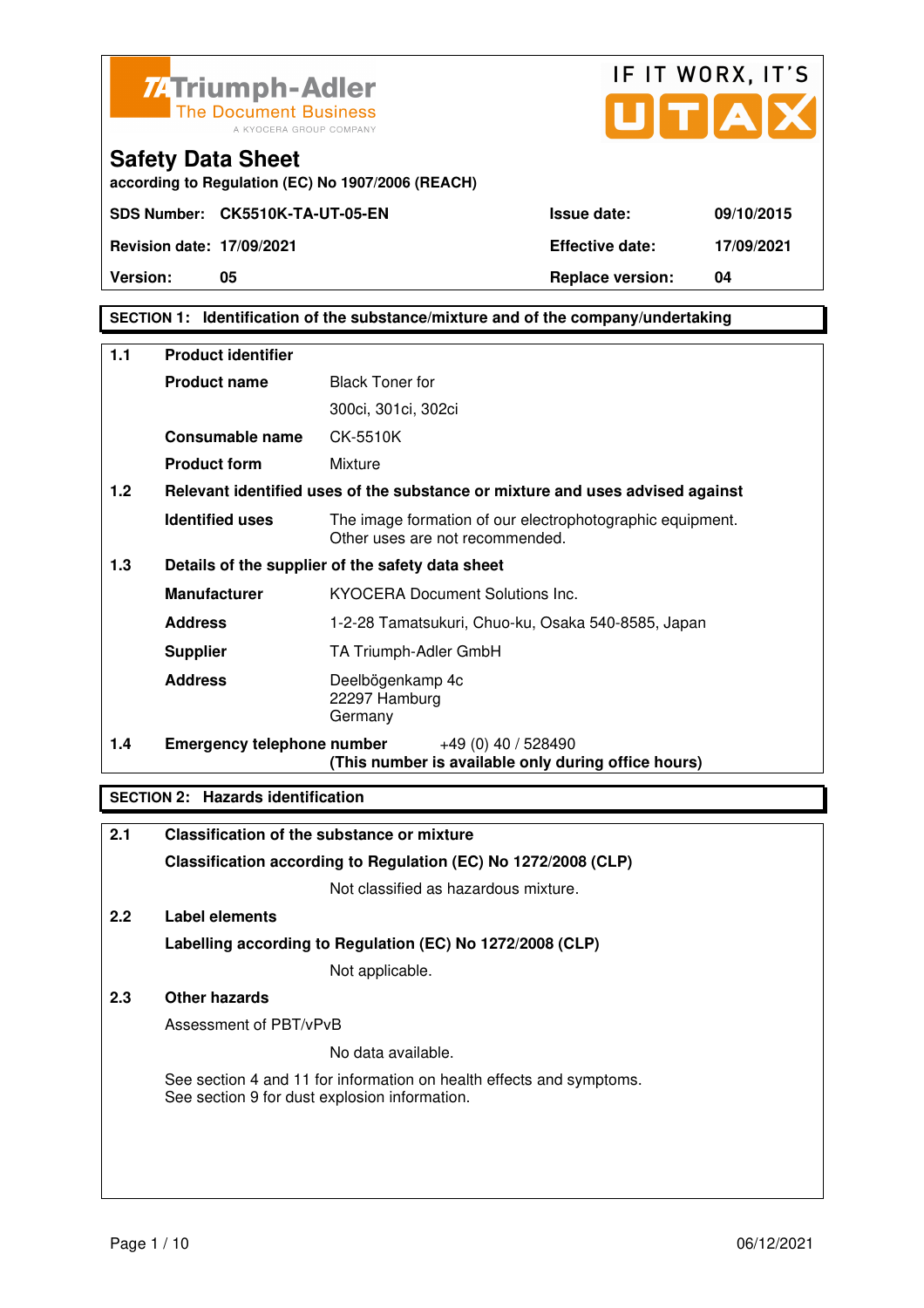|          |                                                                                                         |                                                                                                                              |                                                              |                         | IF IT WORX, IT'S            |            |
|----------|---------------------------------------------------------------------------------------------------------|------------------------------------------------------------------------------------------------------------------------------|--------------------------------------------------------------|-------------------------|-----------------------------|------------|
|          | <b>ZATriumph-Adler</b><br><b>The Document Business</b><br>A KYOCERA GROUP COMPANY                       |                                                                                                                              |                                                              |                         | UTA                         |            |
|          | <b>Safety Data Sheet</b>                                                                                |                                                                                                                              |                                                              |                         |                             |            |
|          |                                                                                                         | according to Regulation (EC) No 1907/2006 (REACH)                                                                            |                                                              |                         |                             |            |
|          |                                                                                                         | SDS Number: CK5510K-TA-UT-05-EN                                                                                              |                                                              | Issue date:             |                             | 09/10/2015 |
|          | <b>Revision date: 17/09/2021</b>                                                                        |                                                                                                                              |                                                              | <b>Effective date:</b>  |                             | 17/09/2021 |
| Version: | 05                                                                                                      |                                                                                                                              |                                                              | <b>Replace version:</b> | 04                          |            |
|          |                                                                                                         | <b>SECTION 3: Composition/information on ingredients</b>                                                                     |                                                              |                         |                             |            |
| 3.2      | <b>Mixtures</b>                                                                                         |                                                                                                                              |                                                              |                         |                             |            |
|          | Chemical name                                                                                           |                                                                                                                              | CAS No                                                       | Weight%                 | <b>Classification (CLP)</b> |            |
|          | Polyester resin<br><b>Carbon Black</b>                                                                  |                                                                                                                              | Confidential<br>1333-86-4                                    | 70-80<br>$5 - 10$       |                             |            |
|          | Styrene acrylate copolymer                                                                              |                                                                                                                              | Confidential                                                 | $1-5$                   |                             |            |
|          | Amorphous silica<br>Titanium dioxide                                                                    |                                                                                                                              | 7631-86-9<br>13463-67-7                                      | $1-5$<br>< 1            | Carc.2(H351)                |            |
|          | Information of ingredients                                                                              |                                                                                                                              |                                                              |                         |                             |            |
|          |                                                                                                         | (1) Substance, which present a health or environmental hazard within the meaning of CLP:                                     |                                                              |                         |                             |            |
|          |                                                                                                         | Titanium dioxide.                                                                                                            |                                                              |                         |                             |            |
|          | (2) Substance, which are assigned Community workplace exposure limits:                                  |                                                                                                                              |                                                              |                         |                             |            |
|          | None.                                                                                                   |                                                                                                                              |                                                              |                         |                             |            |
|          | (3) Substance, which are PBT or vPvB in accordance with the criteria set out in Annex XIII of<br>REACH: |                                                                                                                              |                                                              |                         |                             |            |
|          | None.                                                                                                   |                                                                                                                              |                                                              |                         |                             |            |
|          | REACH (SVHC):                                                                                           | (4) Substance, which are included in the list established in accordance with Article 59(1) of                                |                                                              |                         |                             |            |
|          |                                                                                                         | None.                                                                                                                        |                                                              |                         |                             |            |
|          |                                                                                                         | See section 16 for the full text of the H statements declared above.                                                         |                                                              |                         |                             |            |
|          | <b>SECTION 4: First aid measures</b>                                                                    |                                                                                                                              |                                                              |                         |                             |            |
| 4.1      |                                                                                                         | <b>Description of first aid measures</b>                                                                                     |                                                              |                         |                             |            |
|          | Inhalation:                                                                                             | Remove from exposure to fresh air and gargle with plenty of water.<br>Consult a doctor in case of such symptoms as coughing. |                                                              |                         |                             |            |
|          |                                                                                                         | Skin contact: Wash with soap and water.                                                                                      |                                                              |                         |                             |            |
|          | Eye contact:                                                                                            |                                                                                                                              | Flush with water immediately and see a doctor if irritating. |                         |                             |            |
|          | Ingestion:                                                                                              | Rinse out the mouth. Drink one or two glasses of water to dilute.<br>Seek medical treatment if necessary.                    |                                                              |                         |                             |            |
|          |                                                                                                         |                                                                                                                              |                                                              |                         |                             |            |
|          |                                                                                                         |                                                                                                                              |                                                              |                         |                             |            |
|          |                                                                                                         |                                                                                                                              |                                                              |                         |                             |            |
|          |                                                                                                         |                                                                                                                              |                                                              |                         |                             |            |
|          |                                                                                                         |                                                                                                                              |                                                              |                         |                             |            |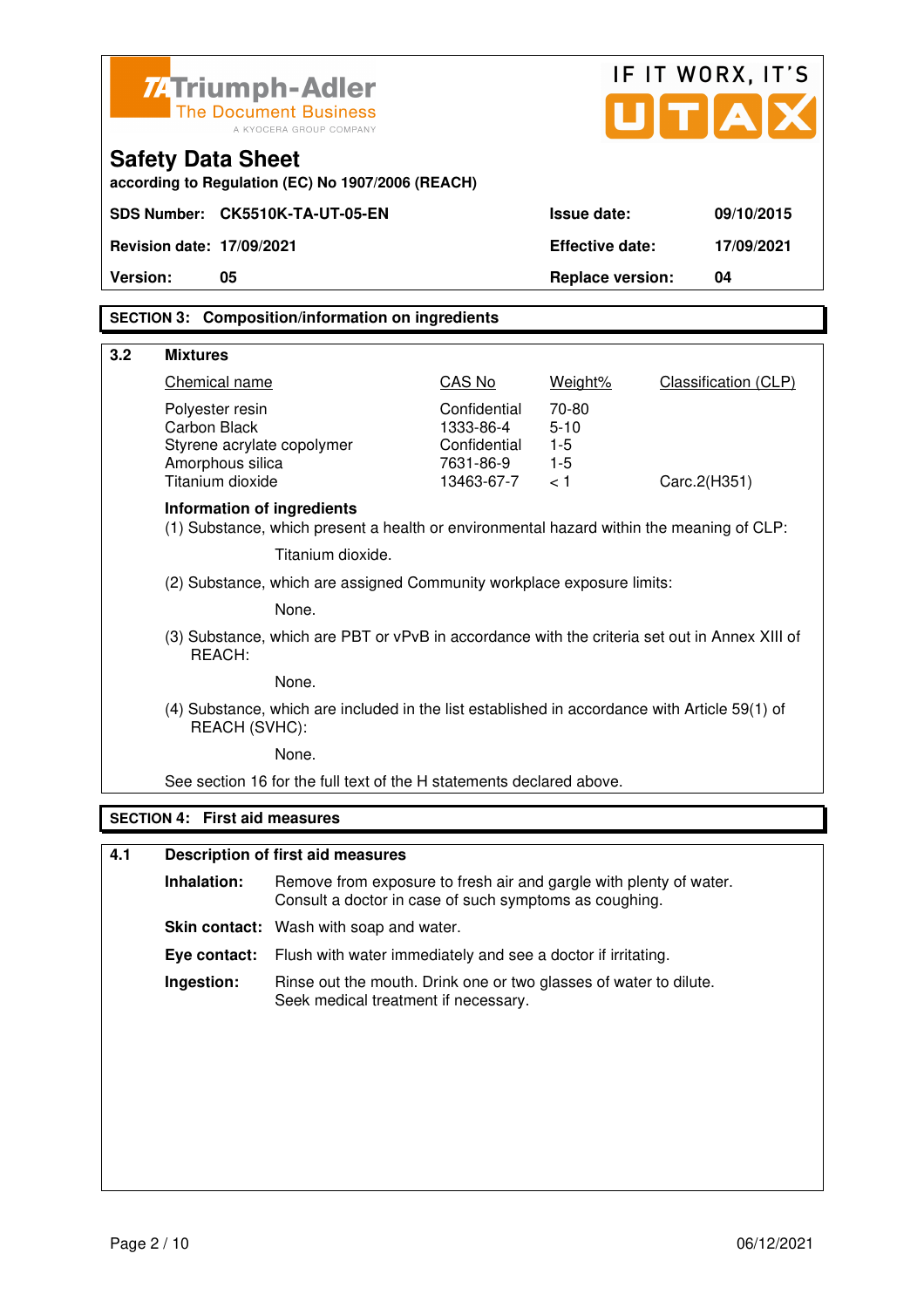



**according to Regulation (EC) No 1907/2006 (REACH)**

|                                  | SDS Number: CK5510K-TA-UT-05-EN | <b>Issue date:</b>      | 09/10/2015 |
|----------------------------------|---------------------------------|-------------------------|------------|
| <b>Revision date: 17/09/2021</b> |                                 | <b>Effective date:</b>  | 17/09/2021 |
| <b>Version:</b>                  | 05                              | <b>Replace version:</b> | 04         |

# **4.2 Most important symptoms and effects, both acute and delayed**  Potential health effects and symptoms **Inhalation:** Prolonged inhalation of excessive dusts may cause lung damage. Use of this product as intended does not result in prolonged inhalation of excessive toner dusts. **Skin contact:** Unlikely to cause skin irritation. **Eye contact:** May cause transient eye irritation.

**Ingestion:** Use of this product as intended does not result in ingestion.

# **4.3 Indication of any immediate medical attention and special treatment needed**

No additional information available.

### **SECTION 5: Firefighting measures**

### **5.1 Extinguishing media**

Suitable extinguishing media

Water spray, foam, powder,  $CO<sub>2</sub>$  or dry chemical

Unsuitable extinguishing media

None specified.

### **5.2 Special hazards arising from the substance or mixture**

Hazardous combustion products: Carbon dioxide, Carbon monoxide

### **5.3 Advice for firefighters**

Fire-fighting procedures

 Pay attention not to blow away dust. Drain water off around and decrease the atmosphere temperature to extinguish the fire.

### **Protection equipment for firefighters**

None specified.

### **SECTION 6: Accidental release measures**

### **6.1 Personal precautions, protective equipment and emergency procedures**

 Avoid inhalation, ingestion, eye and skin contact in case of accidental release. Avoid formation of dust. Provide adequate ventilation.

### **6.2 Environmental precautions**

Do not allow to enter into surface water or drains.

#### **6.3 Methods and material for containment and cleaning up**

Gather the released powder not to blow away and wipe up with a wet cloth.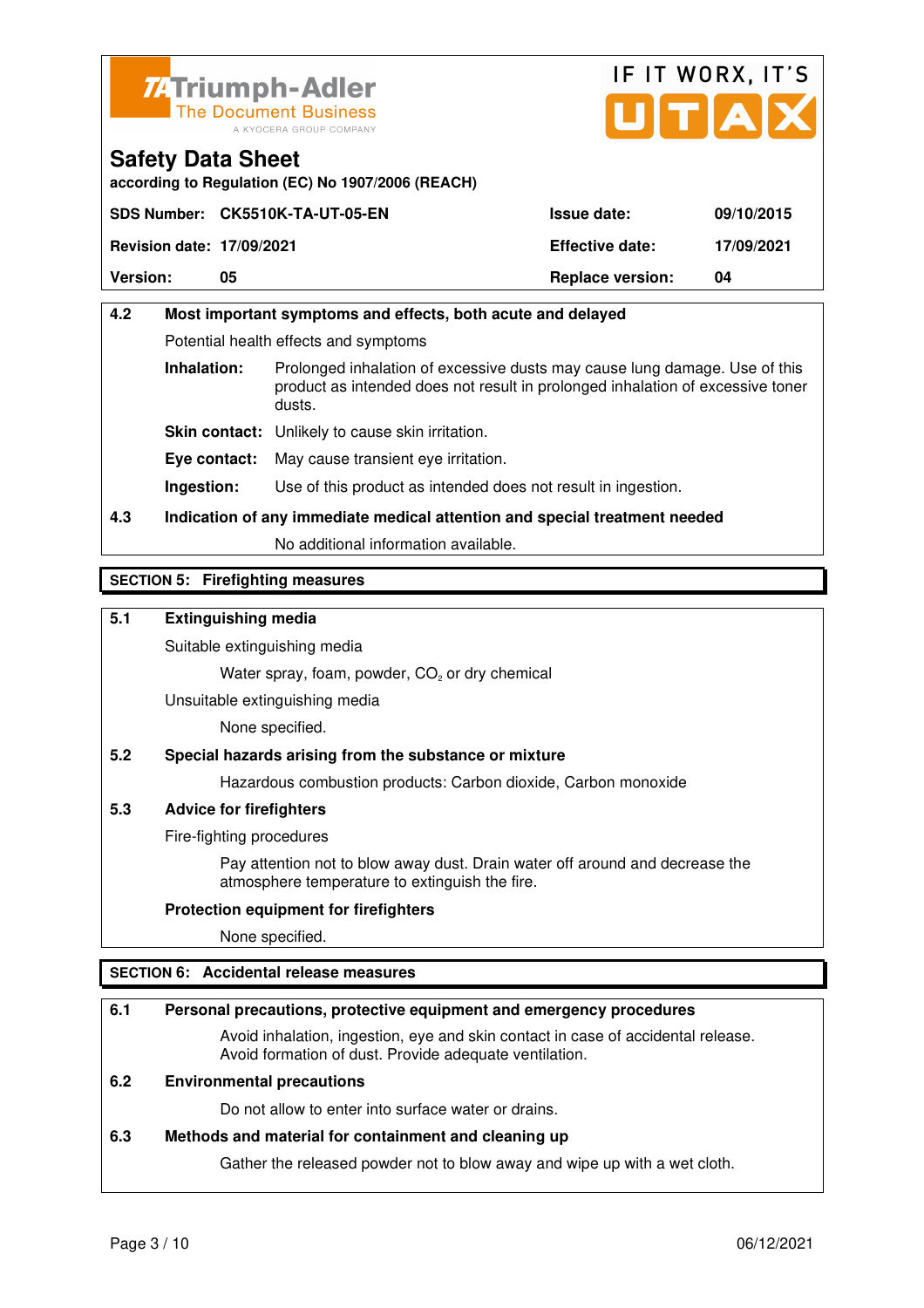



**according to Regulation (EC) No 1907/2006 (REACH)**

### **SDS Number: CK5510K-TA-UT-05-EN Issue date: 09/10/2015**

**Revision date: 17/09/2021 Effective date: 17/09/2021** 

**Version: 05 Replace version: 04** 

### **6.4 Reference to other sections**

See section 13 for disposal information.

### **SECTION 7: Handling and storage**

#### **7.1 Precautions for safe handling**

 Do not attempt to force open or destroy the toner container or unit. See installation guide of this product.

#### **7.2 Conditions for safe storage, including any incompatibilities**

Keep the toner container or unit tightly closed and store in a cool, dry and dark place. Keep away from fire. Keep out of the reach of children.

#### **7.3 Specific end use(s)**

No additional information available.

#### **SECTION 8: Exposure controls/personal protection**

### **8.1 Control parameters**

(Reference data)

### **US ACGIH Threshold Limit Values (TWA)**

Particles: 10 mg/m<sup>3</sup> (Inhalable particles) 3 mg/m<sup>3</sup> (Respirable particles) Carbon Black: 3 mg/m³ (Inhalable fraction) Titanium dioxide: 10 mg/m³

### **US OSHA PEL (TWA)**

Particles: 15 mg/m<sup>3</sup> (Total dust) 5 mg/m<sup>3</sup> (Respirable fraction) Carbon Black: 3.5 mg/m³ Amorphous silica:  $80 \text{ mg/m}^3/\% \text{SiO}_2$ Titanium dioxide: 15 mg/m<sup>3</sup> (Total dust)

## **EU Occupational exposure limits: Directive (EC) 2000/39, (EC) 2006/15 and (EU) 2009/161**

Not listed.

#### **8.2 Exposure controls**

### **Appropriate engineering controls**

 Special ventilator is not required under normal intended use. Use in a well-ventilated area.

#### **Personal protective equipment**

 Respiratory protection, eye protection, hand protection, skin and body protection are not required under normal intended use.

#### **Environmental exposure controls**

No additional information available.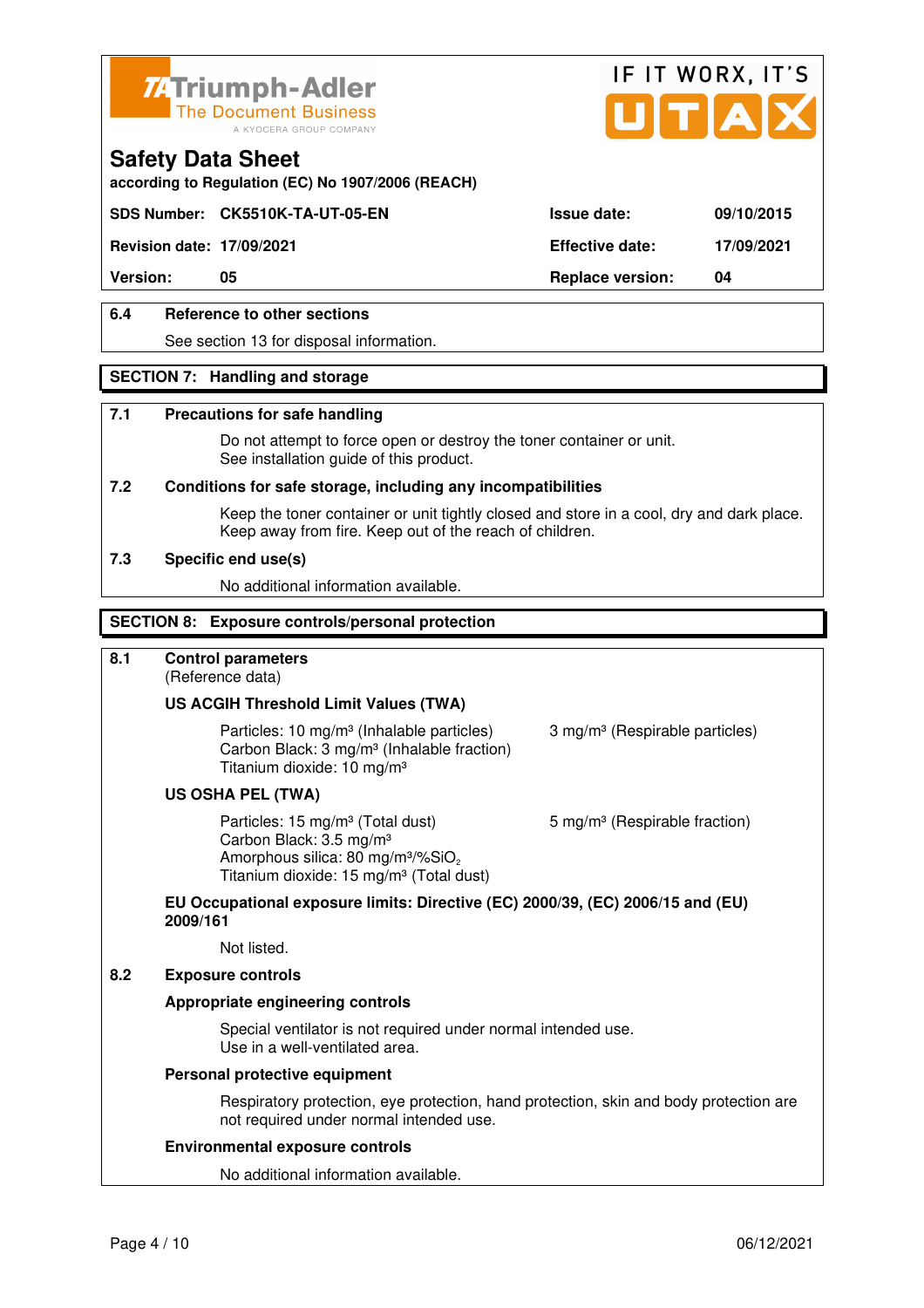



**according to Regulation (EC) No 1907/2006 (REACH)**

**Version: 05 Replace version: 04** 

### **SECTION 9: Physical and chemical properties**

| 9.1                                    | Information on basic physical and chemical properties |  |  |
|----------------------------------------|-------------------------------------------------------|--|--|
| Appearance                             |                                                       |  |  |
| Physical state                         | Solid (fine powder)                                   |  |  |
| Colour                                 | <b>Black</b>                                          |  |  |
| Odour                                  | Odourless                                             |  |  |
| Odour threshold                        | No data available.                                    |  |  |
| pH                                     | No data available.                                    |  |  |
| Melting point [°C]                     | 100-120 (Toner)                                       |  |  |
| Boiling point                          | No data available.                                    |  |  |
| Flash point                            | No data available.                                    |  |  |
| Evaporation rate                       | No data available.                                    |  |  |
| Flammability (solid, gas)              | No data available.                                    |  |  |
| Upper flammability or explosive limit  | No data available.                                    |  |  |
| Lower flammability or explosive limit  | No data available.                                    |  |  |
| Vapour pressure                        | No data available.                                    |  |  |
| Vapour density                         | No data available.                                    |  |  |
| Relative density [g/cm <sup>3</sup> ]  | 1.2-1.4 (Toner)                                       |  |  |
| Solubility (ies)                       | Almost insoluble in water.                            |  |  |
| Partition coefficient: n-octanol/water | No data available.                                    |  |  |
| Auto-ignition temperature              | No data available.                                    |  |  |
| Decomposition temperature              | No data available.                                    |  |  |
| Viscosity                              | No data available.                                    |  |  |
| <b>Explosive properties</b>            | No data available.                                    |  |  |
| Oxidizing properties                   | No data available.                                    |  |  |

### **9.2 Other information**

Dust explosion properties

 Dust explosion is improbable under normal intended use. Experimental explosiveness of toner is classified into the same rank such kind of powder as flour, dry milk and resin powder according to the pressure rising speed.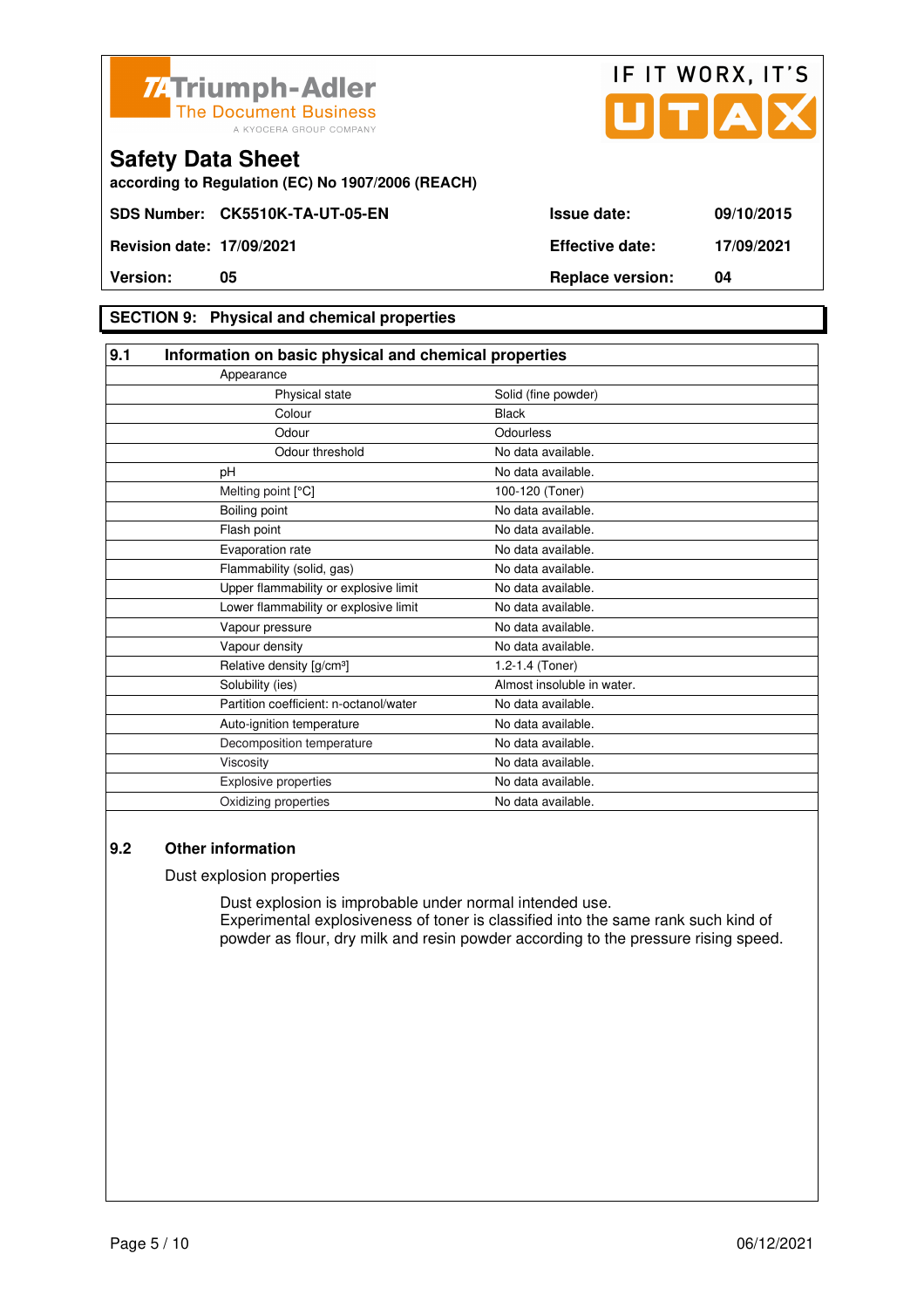



**according to Regulation (EC) No 1907/2006 (REACH)**

**Revision date: 17/09/2021 Effective date: 17/09/2021** 

**Safety Data Sheet** 

**Version:** 05 04 **Replace version:** 04

### **SECTION 10: Stability and reactivity**

# **10.1 Reactivity**  No data available. **10.2 Chemical stability**  This product is stable under normal conditions of use and storage. **10.3 Possibility of hazardous reactions** Hazardous reactions will not occur. **10.4 Conditions to avoid**  None specified. **10.5 Incompatible materials**  None specified. **10.6 Hazardous decomposition products**  Hazardous decomposition products are not to be produced. **SECTION 11: Toxicological information**

| 11.1 | Information on toxicological effects |                                                                                |  |  |  |  |
|------|--------------------------------------|--------------------------------------------------------------------------------|--|--|--|--|
|      |                                      | Based on available data, the classification criteria listed below are not met. |  |  |  |  |
|      | <b>Acute toxicity</b>                |                                                                                |  |  |  |  |
|      | Oral $(LD_{50})$                     | $>$ 2000 mg/kg (rat)* (Toner)                                                  |  |  |  |  |
|      | Dermal $(LD_{50})$                   | No data available (Toner).                                                     |  |  |  |  |
|      | Inhalation $(LC_{50}(4hr))$          | $> 5.0$ mg/l (rat)* (Toner)                                                    |  |  |  |  |
|      | <b>Skin corrosion/irritation</b>     |                                                                                |  |  |  |  |
|      | Acute skin irritation                | Non-irritant (rabbit)* (Toner)                                                 |  |  |  |  |
|      |                                      | Serious eye damage/irritation                                                  |  |  |  |  |
|      | Acute eye irritation                 | Minimal irritant (rabbit)* (Toner)                                             |  |  |  |  |
|      |                                      | <b>Respiratory or skin sensitization</b>                                       |  |  |  |  |
|      | Skin sensitization                   | Non-sensitising (mouse)* (Toner)                                               |  |  |  |  |
|      | <b>Germ cell mutagenicity</b>        |                                                                                |  |  |  |  |
|      |                                      | Ames test is negative (Toner)<br>*(based on test result of similar product)    |  |  |  |  |
|      | Information of ingredients:          |                                                                                |  |  |  |  |
|      |                                      | No mutagen according to MAK, TRGS905 und (EC) No 1272/2008 Annex VI.           |  |  |  |  |
|      |                                      |                                                                                |  |  |  |  |
|      |                                      |                                                                                |  |  |  |  |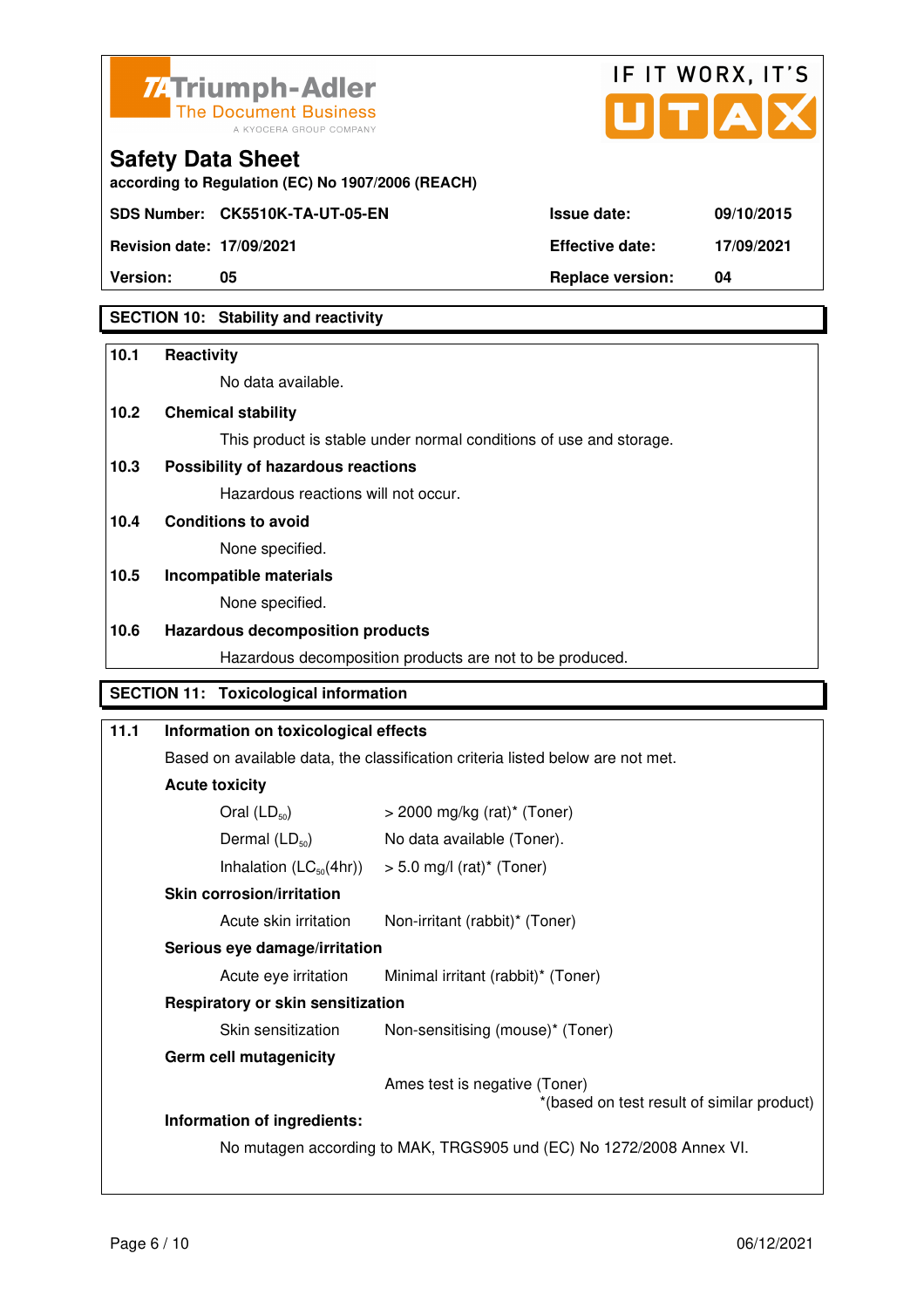

|                                  | <u>и, припро лист</u><br>The Document Business<br>A KYOCERA GROUP COMPANY |                         | UTAX       |
|----------------------------------|---------------------------------------------------------------------------|-------------------------|------------|
| <b>Safety Data Sheet</b>         | according to Regulation (EC) No 1907/2006 (REACH)                         |                         |            |
|                                  | SDS Number: CK5510K-TA-UT-05-EN                                           | <b>Issue date:</b>      | 09/10/2015 |
| <b>Revision date: 17/09/2021</b> |                                                                           | <b>Effective date:</b>  | 17/09/2021 |
| <b>Version:</b>                  | 05                                                                        | <b>Replace version:</b> | 04         |

IF IT WORX, IT'S

#### **Carcinogenicity**

#### **Information of ingredients:**

 No carcinogen or potential carcinogen (except Titanium dioxide and Carbon Black) according to IARC, Japan Association on Industrial Health, ACGIH, EPA, OSHA, NTP, MAK, California Proposition 65, TRGS 905 and (EC) No 1272/2008 Annex VI.

 The IARC re-evaluated Titanium dioxide and Carbon Black as a Group 2B carcinogen (possibly carcinogenic to humans) as the result of inhalation exposure test in rats. But, oral/skin test does not show carcinogenicity (2). The evaluation of Carbon Black is based upon the development of lung tumours in rat receiving chronic inhalation exposures to free Carbon Black at level that induce particle overload of the lung. The studies performed in animal models other than rats have not demonstrated an association between Carbon Black and lung tumours. Moreover, a two years cancer bioassay using a typical toner preparation containing Carbon Black demonstrated no association between toner exposure and tumour development in rats (1). In the animal chronic inhalation studies for Titanium dioxide, the lung tumour was observed only in rats. It is estimated that this is attributed to the overload of rat´s lung clearance mechanism (overload phenomenon) (3). The inhalation of excessive Titanium dioxide does not occur in normal use of this product. Also, epidemiological studies to date have not revealed any evidence of the relation between occupational exposure to Titanium dioxide and respiratory tract diseases.

#### **Reproductive toxicity**

#### **Information of ingredients:**

 No reproductive toxicant according to MAK, California Proposition 65, TRGS 905 und (EC) No 1272/2008 Annex VI.

| <b>STOT-single exposure</b> | No data available. |
|-----------------------------|--------------------|
|-----------------------------|--------------------|

**STOT-repeated exposure** No data available.

**Aspiration hazard** No data available.

#### **Chronic effects**

 In a study in rats by chronic inhalation exposure to a typical toner, a mild to moderate degree of lung fibrosis was observed in 92% of the rats in the high concentration (16 mg/m<sup>3</sup>) exposure group, and a minimal to mild degree of fibrosis was noted in 22% of the animal in the middle  $(4mg/m<sup>3</sup>)$  exposure group (1). But no pulmonary change was reported in the lowest (1mg/m<sup>3</sup>) exposure group, the most relevant level to potential human exposures. **Other information** No data available.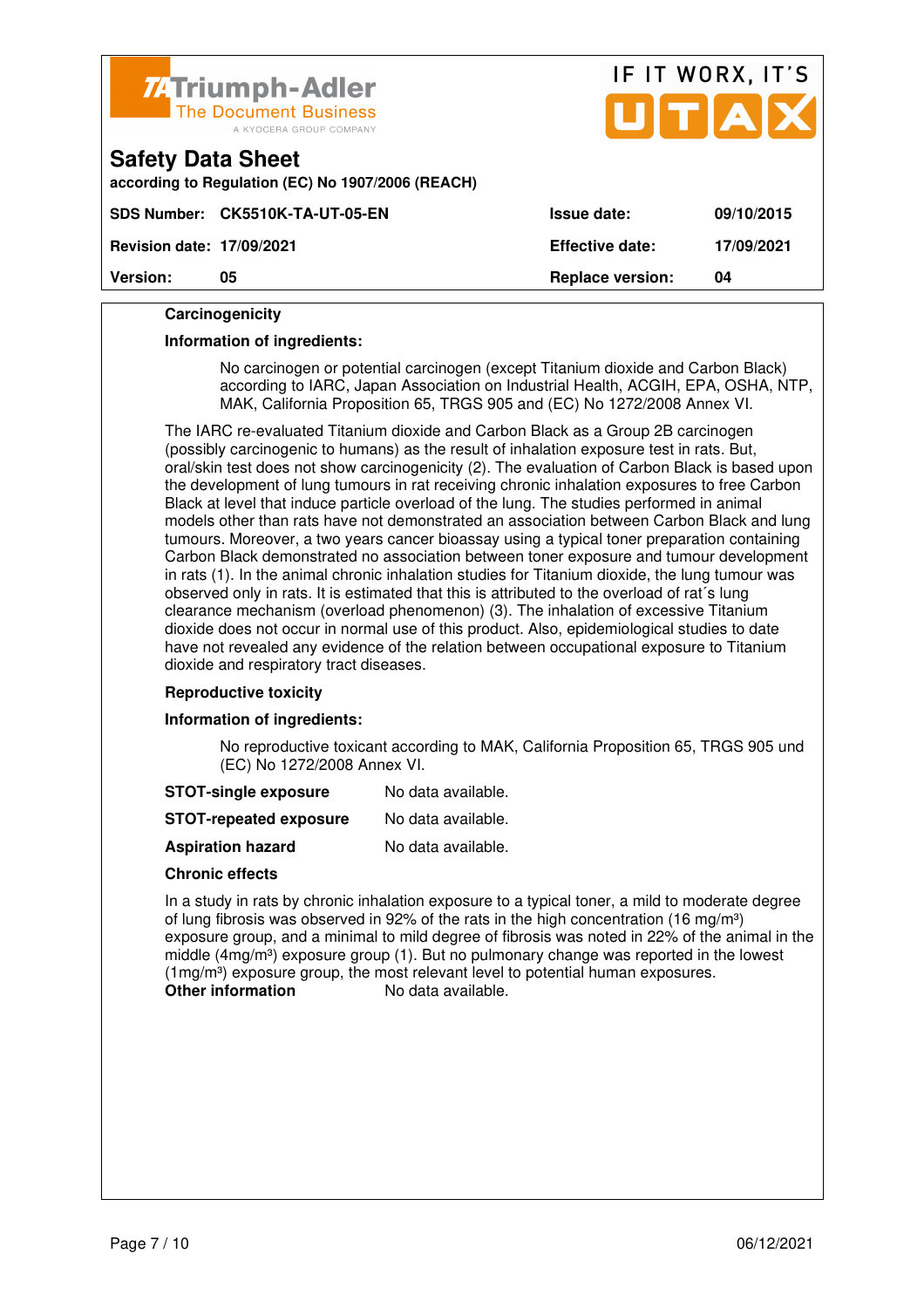

| <b>74 Triumph-Adler</b><br>The Document Business<br>A KYOCERA GROUP COMPANY   |                        | IF II WORX, II'S<br>UTAX |
|-------------------------------------------------------------------------------|------------------------|--------------------------|
| <b>Safety Data Sheet</b><br>according to Regulation (EC) No 1907/2006 (REACH) |                        |                          |
| SDS Number: CK5510K-TA-UT-05-EN                                               | <b>Issue date:</b>     | 09/10/2015               |
| <b>Revision date: 17/09/2021</b>                                              | <b>Effective date:</b> | 17/09/2021               |

 $\mathbf{r} = \mathbf{r} + \mathbf{r}$ 

 $\rightarrow$ 

**Version: 05 Replace version: 04** 

### **SECTION 12: Ecological information**

### **12.1 Toxicity**

No data available.

### **12.2 Persistence and degradability**

No data available.

**12.3 Bio accumulative potential** 

No data available.

### **12.4 Mobility in soil**

No data available.

### **12.5 Results of PBT and vPvB assessment**

No data available.

### **12.6 Other adverse effects**

No additional information available.

### **SECTION 13: Disposal considerations**

### **13.1 Waste treatment methods**

 Do not attempt to incinerate the toner container or unit and the waste toner yourself. Dangerous sparks may cause burn. Any disposal practice should be done under conditions which meet local, state and federal laws and regulations relating to waste (contact local or state environmental agency for specific rules).

### **SECTION 14: Transport information**

### **14.1 UN-number**

None.

**14.2 UN Proper shipping name** 

None.

**14.3 Transport hazard class(es)** 

None.

### **14.4 Packing group**

None.

**14.5 Environmental hazards** 

None.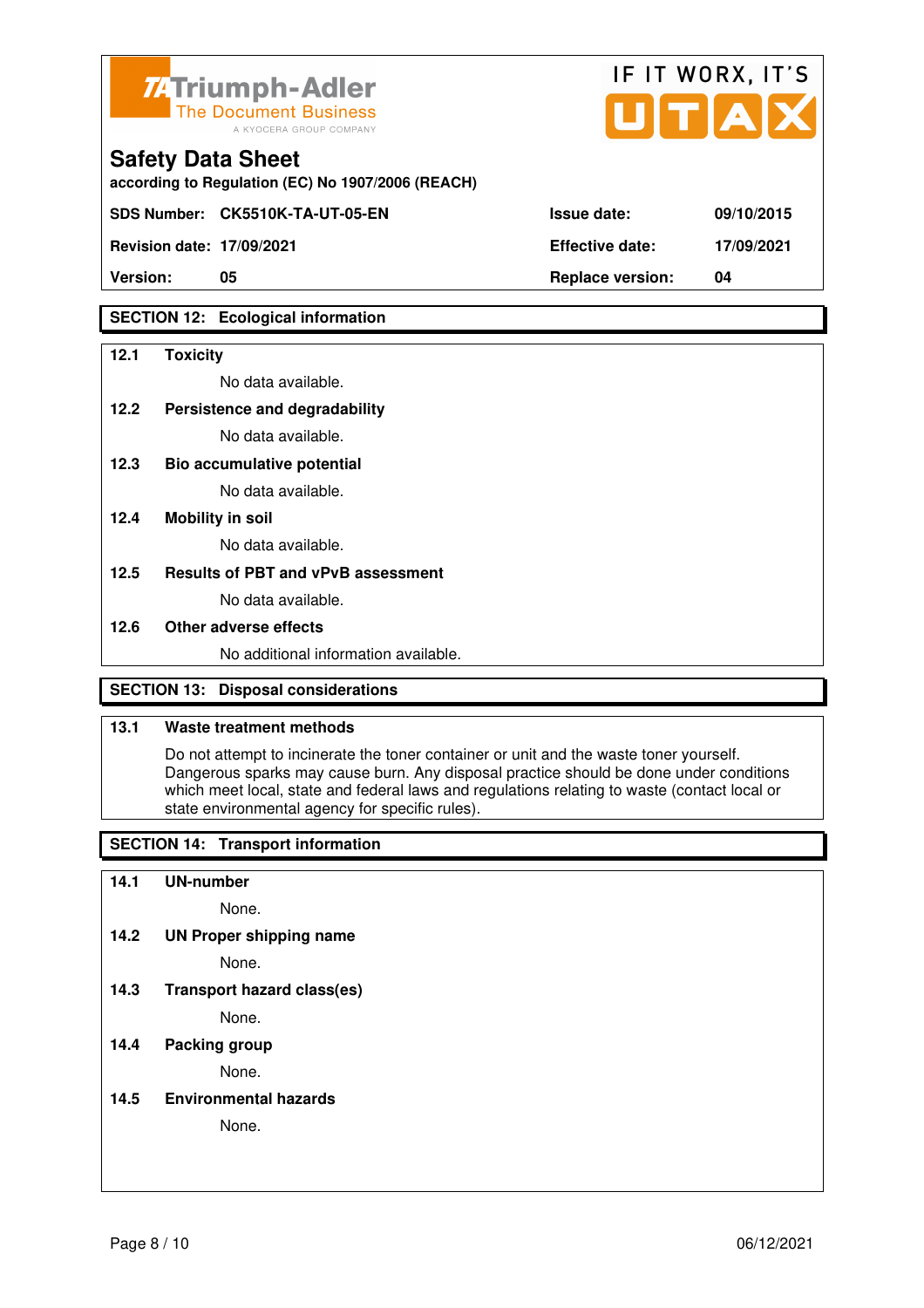



**according to Regulation (EC) No 1907/2006 (REACH)**

|                                  | SDS Number: CK5510K-TA-UT-05-EN | <b>Issue date:</b>      | 09/10/2015 |
|----------------------------------|---------------------------------|-------------------------|------------|
| <b>Revision date: 17/09/2021</b> |                                 | <b>Effective date:</b>  | 17/09/2021 |
| <b>Version:</b>                  | 05                              | <b>Replace version:</b> | 04         |
|                                  |                                 |                         |            |

### **14.6 Special precautions for user**

No additional information available.

# **14.7 Transport in bulk according to Annex II of MARPOL73/78 and the IBC Code** Not applicable.

### **SECTION 15: Regulatory information**

### **15.1 Safety, health and environmental regulations/legislation specific for the substance or mixture**

#### **EU-regulations**

Regulation (EC) No 1005/2009 (on substances that deplete the ozone layer, Annex I and II): Not listed.

Regulation (EU) 2019/1021 (on persistent organic pollutants, Annex I as amended):

Not listed.

 Regulation (EU) No 649/2012 (concerning the export and import of dangerous chemicals, Annex I and V as amended):

Not listed.

 Regulation (EC) No 1907/2006 REACH Annex XVII as amended (Restrictions on use): Not listed.

Regulation (EC) No 1907/2006 REACH Annex XIV as amended (Authorizations):

Not listed.

#### **US-regulations**

All ingredients in this product comply with order under TSCA.

#### **Canada regulations**

 This product is not a WHMIS-controlled product, since we consider it as a manufactured article.

### **15.2 Chemical Safety Assessment**

No data available.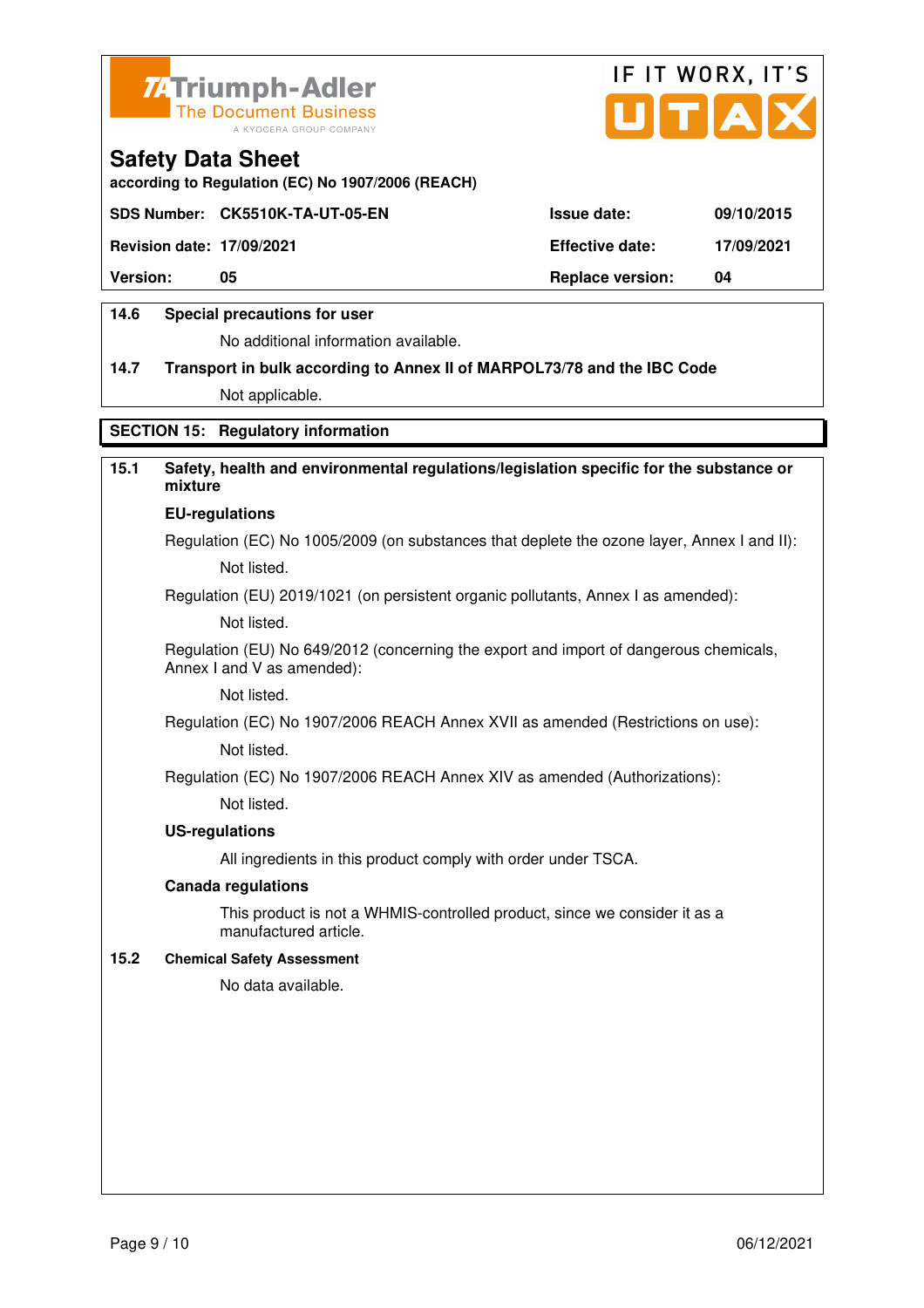| Z4Triumph-Adler<br><b>The Document Business</b><br>A KYOCERA GROUP COMPANY    |                         | IF IT WORX, IT'S<br>UTAX |  |  |
|-------------------------------------------------------------------------------|-------------------------|--------------------------|--|--|
| <b>Safety Data Sheet</b><br>according to Regulation (EC) No 1907/2006 (REACH) |                         |                          |  |  |
| SDS Number: CK5510K-TA-UT-05-EN                                               | Issue date:             | 09/10/2015               |  |  |
| <b>Revision date: 17/09/2021</b>                                              | <b>Effective date:</b>  | 17/09/2021               |  |  |
| <b>Version:</b><br>05                                                         | <b>Replace version:</b> | 04                       |  |  |

#### **SECTION 16: Other information**

 To the best of our knowledge, the information contained herein is accurate. However, we cannot assume any liability whatsoever for the accuracy or completeness of the information contained herein. The contents and format of this SDS are in accordance with Regulation (EC) No 1907/2006, Annex II as amended by Regulation (EU) 2015/830 with respect to SDSs.

Revision information: Section 3

Full text of H statements under sections 3: H351: Suspected of causing cancer (inhalation)

**Abbreviations and acronyms** 

| <b>ACGIH</b>    | American Conference of Governmental Industrial Hygienists                                              |
|-----------------|--------------------------------------------------------------------------------------------------------|
|                 | 2016 TLVs and BEIs (Threshold Limit Values for Chemical Substances and Physical Agents and Biological  |
|                 | Exposure Indices)                                                                                      |
| <b>CAS</b>      | <b>Chemical Abstracts Service</b>                                                                      |
| <b>CLP</b>      | Regulation (EC) No 1272/2008 on classification, labelling and packaging of substances and mixtures     |
| <b>DFG</b>      | Deutsche Forschungsgemeinschaft                                                                        |
| EPA             | Environmental Protection Agency (Integrated Risk Information System) (US)                              |
| <b>IARC</b>     | International Agency for Research on Cancer (IARC Monographs on the Evaluations of Carcinogenic Risks  |
|                 | to Humans)                                                                                             |
| <b>MAK</b>      | Maximale Arbeitsplatzkonzentration der Deutschen Forschungsgesellschaft (2011)                         |
| <b>NTP</b>      | National Toxicology Program (Report on Carcinogens) (US)                                               |
| <b>OSHA</b>     | Occupational Safety and Health Administration (29 CFR Part 1910 Subpart Z)                             |
| <b>PBT</b>      | Persistent, Bio accumulative and Toxic                                                                 |
| <b>PEL</b>      | Permissible Exposure Limits                                                                            |
| Proposition 65  | California, Safe Drinking Water and Toxic Enforcement Act of 1986                                      |
| <b>REACH</b>    | Regulation (EC) No 1907/2006 concerning the Registration, Evaluation, Authorization and Restriction of |
|                 | Chemicals                                                                                              |
| <b>STOT</b>     | Specific target organ toxicity                                                                         |
| <b>SVHC</b>     | Substances of Very High Concern                                                                        |
| <b>TRGS 905</b> | Technische Regeln für Gefahrstoffe (Deutschland)                                                       |
| <b>TSCA</b>     | Toxic Substances Control Act (US)                                                                      |
| TWA             | Time Weighted Average                                                                                  |
| UN.             | <b>United Nations</b>                                                                                  |
| vPvB            | very Persistent and very Bio accumulative                                                              |
| <b>WHMIS</b>    | Workplace Hazardous Materials Information System (Canada)                                              |

#### **Key literature references and sources for data**

(1) Pulmonary Response to Toner upon Chronic Inhalation Exposure in Rats, H. Muhle et al., Fundamental and Applied Toxicology 17.280-299 (1991) Lung Clearance and Retention of Toner, Utilizing a Tracer Technique, during Chronic Inhalation Exposure in Rats, B. Bellmann, Fundamental and Applied Toxicology 17.300-313 (1991)

(2) IARC Monograph on the Evaluation of the Carcinogenic Risk of Chemicals to Humans, Vol. 93

(3) NIOSH CURRENT INTELLIGENCE BULLETIN "Evaluation of Health Hazard and Recommendation for Occupational Exposure to Titanium Dioxide DRAFT"

(4) The contents are in accordance with Material Safety Data Sheet "CK5510K-TA-UT-05-EN"; 17/09/2021 of the KYOCERA Document Solutions Inc., 1-2-28 Tamatsukuri, Chuo-ku, Osaka 540-8585, Japan.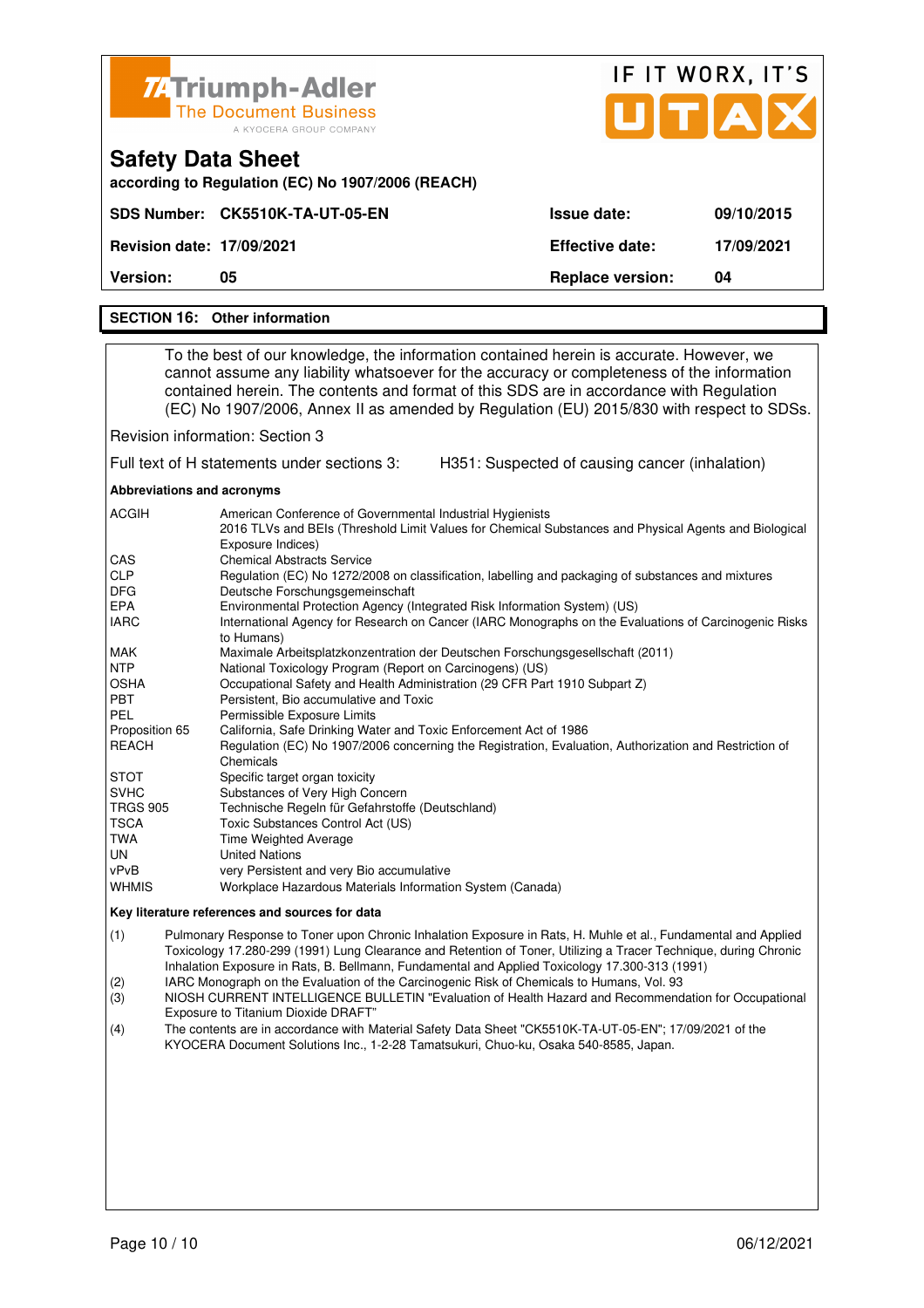



### **SECTION 1: Identification of the substance/mixture and of the company/undertaking**

| 1.1 | <b>Product identifier</b>         |                                                                                              |  |
|-----|-----------------------------------|----------------------------------------------------------------------------------------------|--|
|     | <b>Product name</b>               | Magenta Toner for                                                                            |  |
|     |                                   | 300ci, 301ci, 302ci                                                                          |  |
|     | Consumable name                   | CK-5510M                                                                                     |  |
|     | <b>Product form</b>               | Mixture                                                                                      |  |
| 1.2 |                                   | Relevant identified uses of the substance or mixture and uses advised against                |  |
|     | <b>Identified uses</b>            | The image formation of our electrophotographic equipment.<br>Other uses are not recommended. |  |
| 1.3 |                                   | Details of the supplier of the safety data sheet                                             |  |
|     | <b>Manufacturer</b>               | <b>KYOCERA Document Solutions Inc.</b>                                                       |  |
|     | <b>Address</b>                    | 1-2-28 Tamatsukuri, Chuo-ku, Osaka 540-8585, Japan                                           |  |
|     | <b>Supplier</b>                   | TA Triumph-Adler GmbH                                                                        |  |
|     | <b>Address</b>                    | Deelbögenkamp 4c<br>22297 Hamburg<br>Germany                                                 |  |
| 1.4 | <b>Emergency telephone number</b> | +49 (0) 40 / 528490<br>(This number is available only during office hours)                   |  |

### **SECTION 2: Hazards identification**

| Classification of the substance or mixture                                                                            |
|-----------------------------------------------------------------------------------------------------------------------|
| Classification according to Regulation (EC) No 1272/2008 (CLP)                                                        |
| Not classified as hazardous mixture.                                                                                  |
| Label elements                                                                                                        |
| Labelling according to Regulation (EC) No 1272/2008 (CLP)                                                             |
| Not applicable.                                                                                                       |
| Other hazards                                                                                                         |
| Assessment of PBT/vPvB                                                                                                |
| No data available.                                                                                                    |
| See section 4 and 11 for information on health effects and symptoms.<br>See section 9 for dust explosion information. |
|                                                                                                                       |
|                                                                                                                       |
|                                                                                                                       |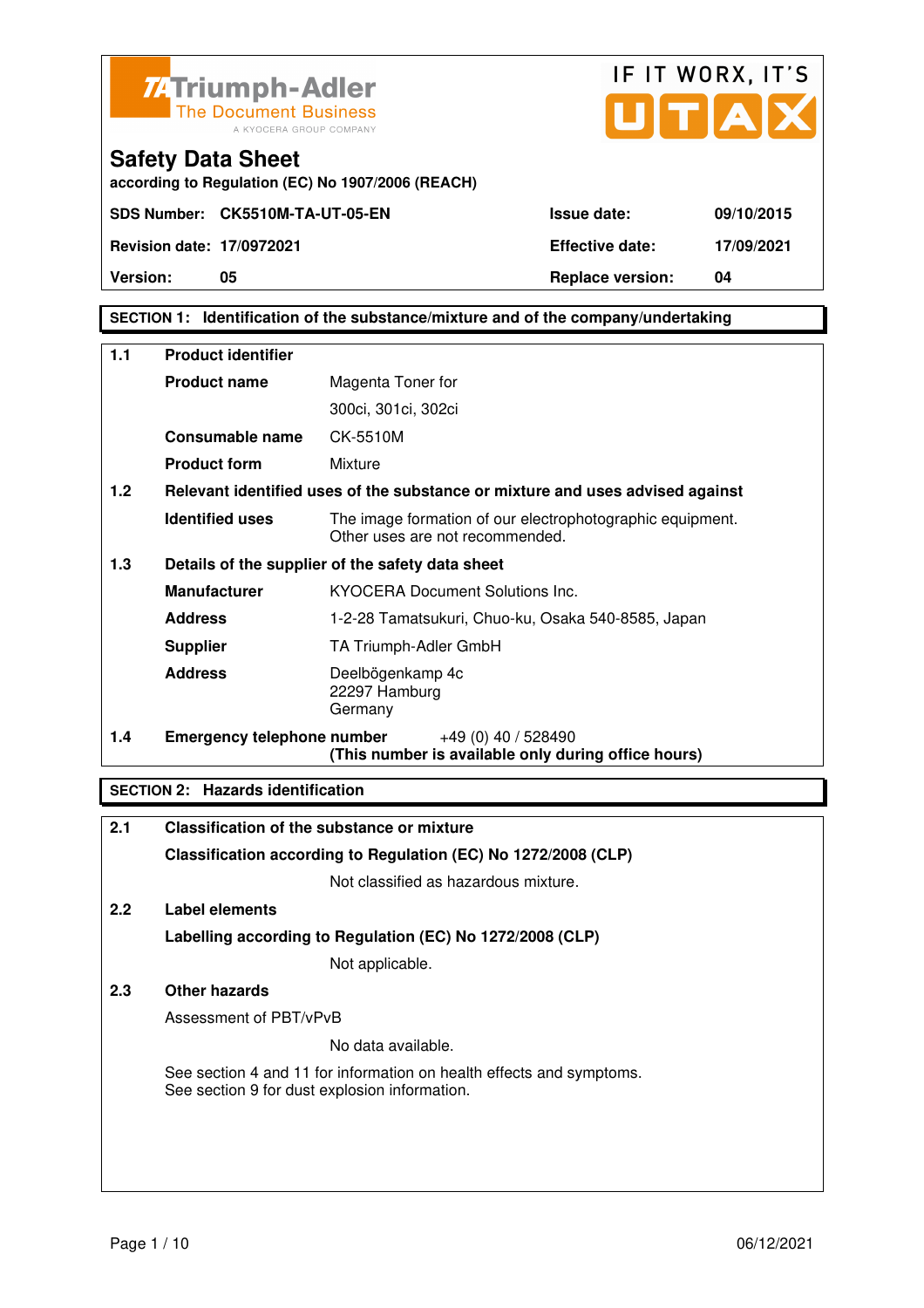|          | IF IT WORX, IT'S<br><b>ZATriumph-Adler</b><br>UTA<br><b>The Document Business</b><br>A KYOCERA GROUP COMPANY   |                                                                                                                              |                                                         |                                |                      |
|----------|----------------------------------------------------------------------------------------------------------------|------------------------------------------------------------------------------------------------------------------------------|---------------------------------------------------------|--------------------------------|----------------------|
|          | <b>Safety Data Sheet</b>                                                                                       | according to Regulation (EC) No 1907/2006 (REACH)                                                                            |                                                         |                                |                      |
|          |                                                                                                                | SDS Number: CK5510M-TA-UT-05-EN                                                                                              |                                                         | <b>Issue date:</b>             | 09/10/2015           |
|          | Revision date: 17/0972021                                                                                      |                                                                                                                              |                                                         | <b>Effective date:</b>         | 17/09/2021           |
| Version: | 05                                                                                                             |                                                                                                                              |                                                         | <b>Replace version:</b>        | 04                   |
|          |                                                                                                                | <b>SECTION 3: Composition/information on ingredients</b>                                                                     |                                                         |                                |                      |
| 3.2      | <b>Mixtures</b>                                                                                                |                                                                                                                              |                                                         |                                |                      |
|          | Chemical name                                                                                                  |                                                                                                                              | CAS No                                                  | Weight%                        | Classification (CLP) |
|          | Polyester resin (2 kinds)<br>Organic pigment<br>Amorphous silica<br>Titanium dioxide                           |                                                                                                                              | Confidential<br>Confidential<br>7631-86-9<br>13463-67-7 | 75-85<br>$1-5$<br>$1-5$<br>< 1 | Carc.2(H351)         |
|          | Information of ingredients                                                                                     | (1) Substance, which present a health or environmental hazard within the meaning of CLP:                                     |                                                         |                                |                      |
|          |                                                                                                                | Titanium dioxide.                                                                                                            |                                                         |                                |                      |
|          |                                                                                                                | (2) Substance, which are assigned Community workplace exposure limits:                                                       |                                                         |                                |                      |
|          | None.                                                                                                          |                                                                                                                              |                                                         |                                |                      |
|          | REACH:                                                                                                         | (3) Substance, which are PBT or vPvB in accordance with the criteria set out in Annex XIII of                                |                                                         |                                |                      |
|          | None.                                                                                                          |                                                                                                                              |                                                         |                                |                      |
|          | (4) Substance, which are included in the list established in accordance with Article 59(1) of<br>REACH (SVHC): |                                                                                                                              |                                                         |                                |                      |
|          |                                                                                                                | None.                                                                                                                        |                                                         |                                |                      |
|          |                                                                                                                | See section 16 for the full text of the H statements declared above.                                                         |                                                         |                                |                      |
|          | <b>SECTION 4: First aid measures</b>                                                                           |                                                                                                                              |                                                         |                                |                      |
| 4.1      |                                                                                                                | <b>Description of first aid measures</b>                                                                                     |                                                         |                                |                      |
|          | Inhalation:                                                                                                    | Remove from exposure to fresh air and gargle with plenty of water.<br>Consult a doctor in case of such symptoms as coughing. |                                                         |                                |                      |
|          |                                                                                                                | Skin contact: Wash with soap and water.                                                                                      |                                                         |                                |                      |
|          | Eye contact:                                                                                                   | Flush with water immediately and see a doctor if irritating.                                                                 |                                                         |                                |                      |
|          | Ingestion:                                                                                                     | Rinse out the mouth. Drink one or two glasses of water to dilute.<br>Seek medical treatment if necessary.                    |                                                         |                                |                      |
|          |                                                                                                                |                                                                                                                              |                                                         |                                |                      |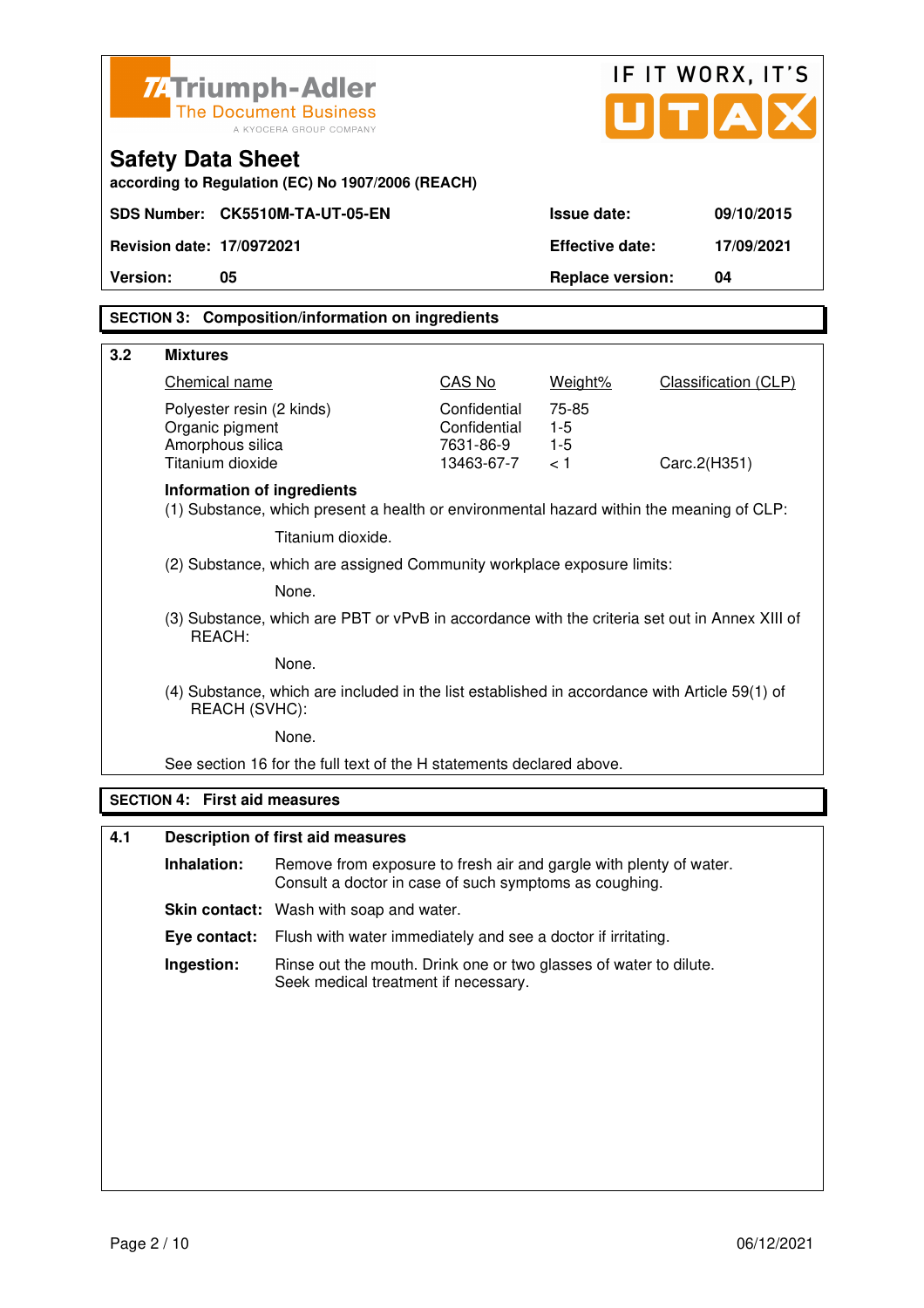



**according to Regulation (EC) No 1907/2006 (REACH)**

|                                  | SDS Number: CK5510M-TA-UT-05-EN | <b>Issue date:</b>      | 09/10/2015 |
|----------------------------------|---------------------------------|-------------------------|------------|
| <b>Revision date: 17/0972021</b> |                                 | <b>Effective date:</b>  | 17/09/2021 |
| <b>Version:</b>                  | 05                              | <b>Replace version:</b> | 04         |

# **4.2 Most important symptoms and effects, both acute and delayed**  Potential health effects and symptoms **Inhalation:** Prolonged inhalation of excessive dusts may cause lung damage. Use of this product as intended does not result in prolonged inhalation of excessive toner dusts. **Skin contact:** Unlikely to cause skin irritation. **Eye contact:** May cause transient eye irritation.

**Ingestion:** Use of this product as intended does not result in ingestion.

# **4.3 Indication of any immediate medical attention and special treatment needed**

No additional information available.

### **SECTION 5: Firefighting measures**

### **5.1 Extinguishing media**

Suitable extinguishing media

Water spray, foam, powder,  $CO<sub>2</sub>$  or dry chemical

Unsuitable extinguishing media

None specified.

### **5.2 Special hazards arising from the substance or mixture**

Hazardous combustion products: Carbon dioxide, Carbon monoxide

### **5.3 Advice for firefighters**

Fire-fighting procedures

 Pay attention not to blow away dust. Drain water off around and decrease the atmosphere temperature to extinguish the fire.

### **Protection equipment for firefighters**

None specified.

### **SECTION 6: Accidental release measures**

### **6.1 Personal precautions, protective equipment and emergency procedures**

 Avoid inhalation, ingestion, eye and skin contact in case of accidental release. Avoid formation of dust. Provide adequate ventilation.

### **6.2 Environmental precautions**

Do not allow to enter into surface water or drains.

### **6.3 Methods and material for containment and cleaning up**

Gather the released powder not to blow away and wipe up with a wet cloth.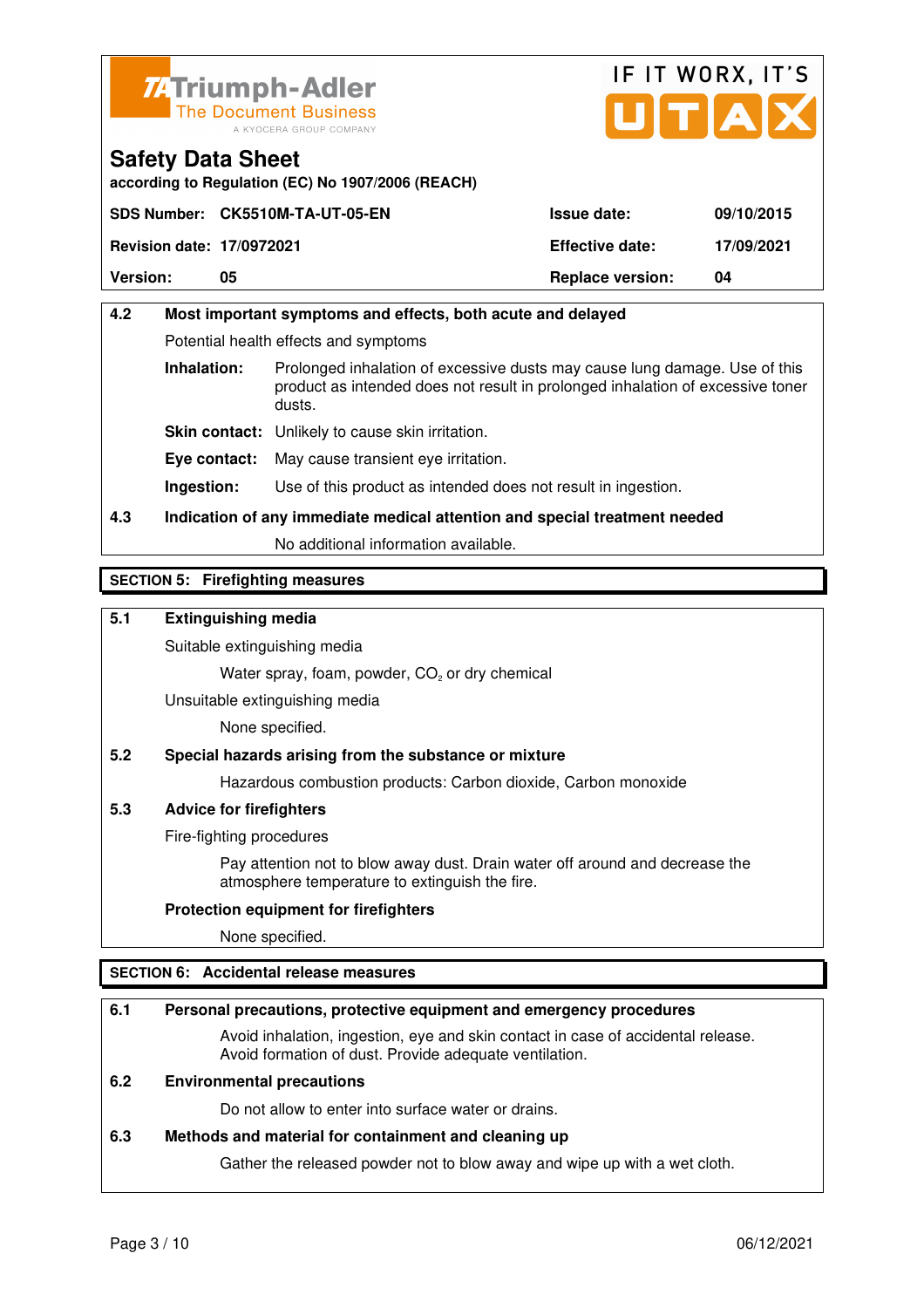



**according to Regulation (EC) No 1907/2006 (REACH)**

### **SDS Number: CK5510M-TA-UT-05-EN Issue date: 09/10/2015**

**Revision date: 17/0972021 Effective date: 17/09/2021** 

**Version: 05 Replace version: 04** 

### **6.4 Reference to other sections**

See section 13 for disposal information.

### **SECTION 7: Handling and storage**

### **7.1 Precautions for safe handling**

 Do not attempt to force open or destroy the toner container or unit. See installation guide of this product.

#### **7.2 Conditions for safe storage, including any incompatibilities**

Keep the toner container or unit tightly closed and store in a cool, dry and dark place. Keep away from fire. Keep out of the reach of children.

#### **7.3 Specific end use(s)**

No additional information available.

### **SECTION 8: Exposure controls/personal protection**

### **8.1 Control parameters**

(Reference data)

### **US ACGIH Threshold Limit Values (TWA)**

**Particles: 10 mg/m<sup>3</sup> (Inhalable particles) 3 mg/m<sup>3</sup> (Respirable particles)** Titanium dioxide:10 mg/m³

#### **US OSHA PEL (TWA)**

Particles: 15 mg/m<sup>3</sup> (Total dust) 5 mg/m<sup>3</sup> (Respirable fraction) Amorphous silica:  $80 \text{ mg/m}^3/\% \text{SiO}_2$ Titanium dioxide: 15 mg/m<sup>3</sup> (Total dust)

#### **EU-Occupational exposure limits: Directive (EC) 2000/39, (EC) 2006/15 and (EU) 2009/161**

Not listed.

### **8.2 Exposure controls**

#### **Appropriate engineering controls**

 Special ventilator is not required under normal intended use. Use in a well-ventilated area.

#### **Personal protective equipment**

 Respiratory protection, eye protection, hand protection, skin and body protection are not required under normal intended use.

#### **Environmental exposure controls**

No additional information available.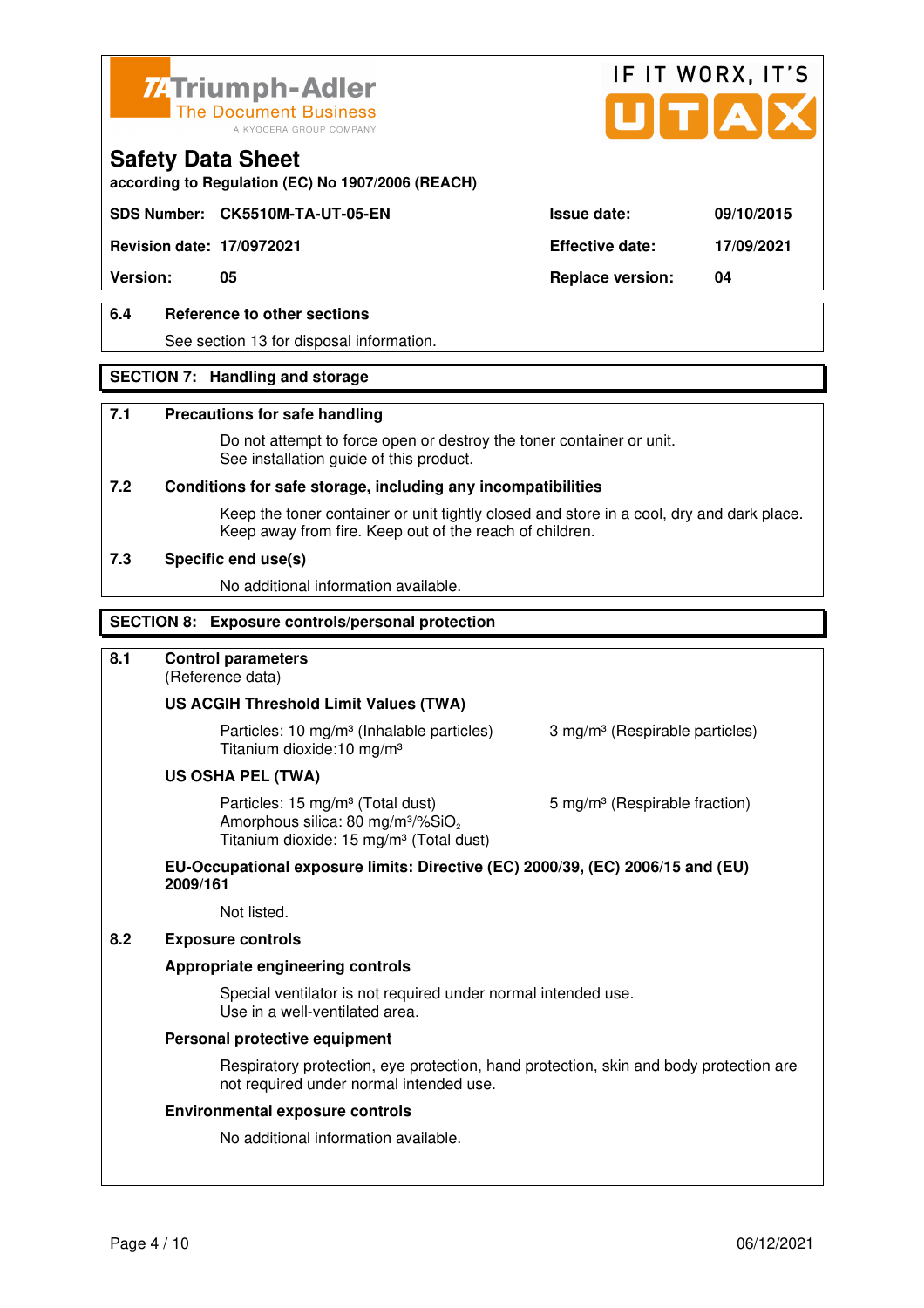



**according to Regulation (EC) No 1907/2006 (REACH)**

### **SECTION 9: Physical and chemical properties**

| 9.1 | Information on basic physical and chemical properties |                            |
|-----|-------------------------------------------------------|----------------------------|
|     | Appearance                                            |                            |
|     | Physical state                                        | Solid (fine powder)        |
|     | Colour                                                | Magenta                    |
|     | Odour                                                 | Odourless                  |
|     | Odour threshold                                       | No data available.         |
|     | pH                                                    | No data available.         |
|     | Melting point [°C]                                    | 100-120 (Toner)            |
|     | Boiling point                                         | No data available.         |
|     | Flash point                                           | No data available.         |
|     | Evaporation rate                                      | No data available.         |
|     | Flammability (solid, gas)                             | No data available.         |
|     | Upper flammability or explosive limit                 | No data available.         |
|     | Lower flammability or explosive limit                 | No data available.         |
|     | Vapour pressure                                       | No data available.         |
|     | Vapour density                                        | No data available.         |
|     | Relative density [g/cm <sup>3</sup> ]                 | 1.2-1.4 (Toner)            |
|     | Solubility (ies)                                      | Almost insoluble in water. |
|     | Partition coefficient: n-octanol/water                | No data available.         |
|     | Auto-ignition temperature                             | No data available.         |
|     | Decomposition temperature                             | No data available.         |
|     | Viscosity                                             | No data available.         |
|     | <b>Explosive properties</b>                           | No data available.         |
|     | Oxidizing properties                                  | No data available.         |

### **9.2 Other information**

Dust explosion properties

 Dust explosion is improbable under normal intended use. Experimental explosiveness of toner is classified into the same rank such kind of powder as flour, dry milk and resin powder according to the pressure rising speed.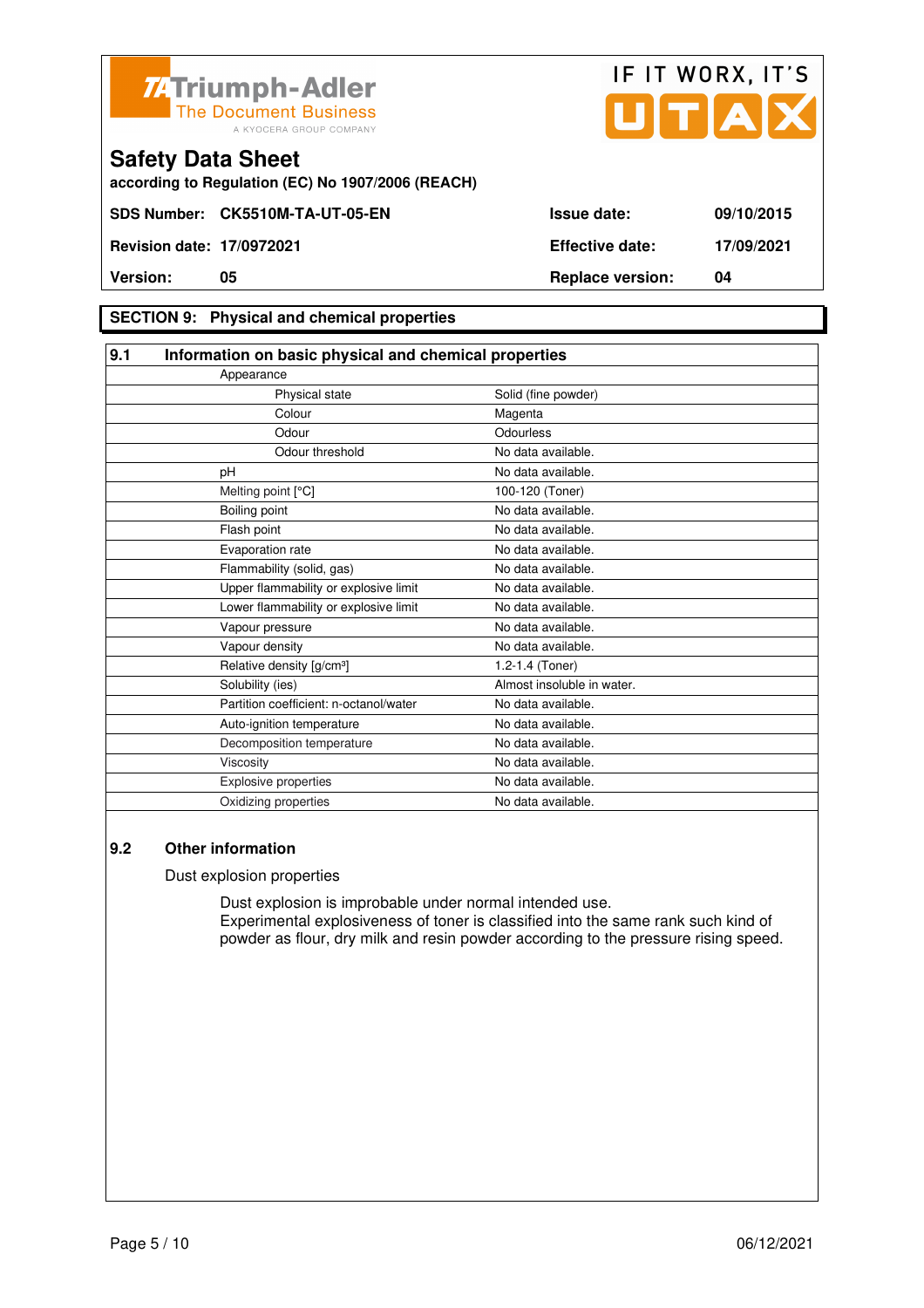



**according to Regulation (EC) No 1907/2006 (REACH)**

**SDS Number: CK5510M-TA-UT-05-EN** 

**Safety Data Sheet** 

| Version:                         | 05                              | <b>Replace version:</b> | 04         |
|----------------------------------|---------------------------------|-------------------------|------------|
| <b>Revision date: 17/0972021</b> |                                 | <b>Effective date:</b>  | 17/09/2021 |
|                                  | SDS Number: CK5510M-TA-UT-05-EN | <b>ISSUE date:</b>      | 09/10/2015 |

### **SECTION 10: Stability and reactivity**

# **10.1 Reactivity**  No data available. **10.2 Chemical stability**  This product is stable under normal conditions of use and storage. **10.3 Possibility of hazardous reactions** Hazardous reactions will not occur. **10.4 Conditions to avoid**  None specified. **10.5 Incompatible materials**  None specified. **10.6 Hazardous decomposition products**  Hazardous decomposition products are not to be produced. **SECTION 11: Toxicological information**

| 11.1 | Information on toxicological effects |                                                                                |  |  |
|------|--------------------------------------|--------------------------------------------------------------------------------|--|--|
|      |                                      | Based on available data, the classification criteria listed below are not met. |  |  |
|      | <b>Acute toxicity</b>                |                                                                                |  |  |
|      | Oral $(LD_{50})$                     | $>$ 2000 mg/kg (rat)* (Toner)                                                  |  |  |
|      | Dermal $(LD_{50})$                   | No data available (Toner).                                                     |  |  |
|      | Inhalation $(LC_{50}(4hr))$          | $> 5.0$ mg/l (rat)* (Toner)                                                    |  |  |
|      | <b>Skin corrosion/irritation</b>     |                                                                                |  |  |
|      | Acute skin irritation                | Non-irritant (rabbit)* (Toner)                                                 |  |  |
|      | Serious eye damage/irritation        |                                                                                |  |  |
|      | Acute eye irritation                 | Minimal irritant (rabbit)* (Toner)                                             |  |  |
|      | Respiratory or skin sensitization    |                                                                                |  |  |
|      | Skin sensitization                   | Non-sensitising (mouse)* (Toner)                                               |  |  |
|      | <b>Germ cell mutagenicity</b>        |                                                                                |  |  |
|      |                                      | Ames test is negative (Toner)<br>*(based on test result of similar product)    |  |  |
|      | Information of ingredients:          |                                                                                |  |  |
|      |                                      | No mutagen according to MAK, TRGS905 und (EC) No 1272/2008 Annex VI.           |  |  |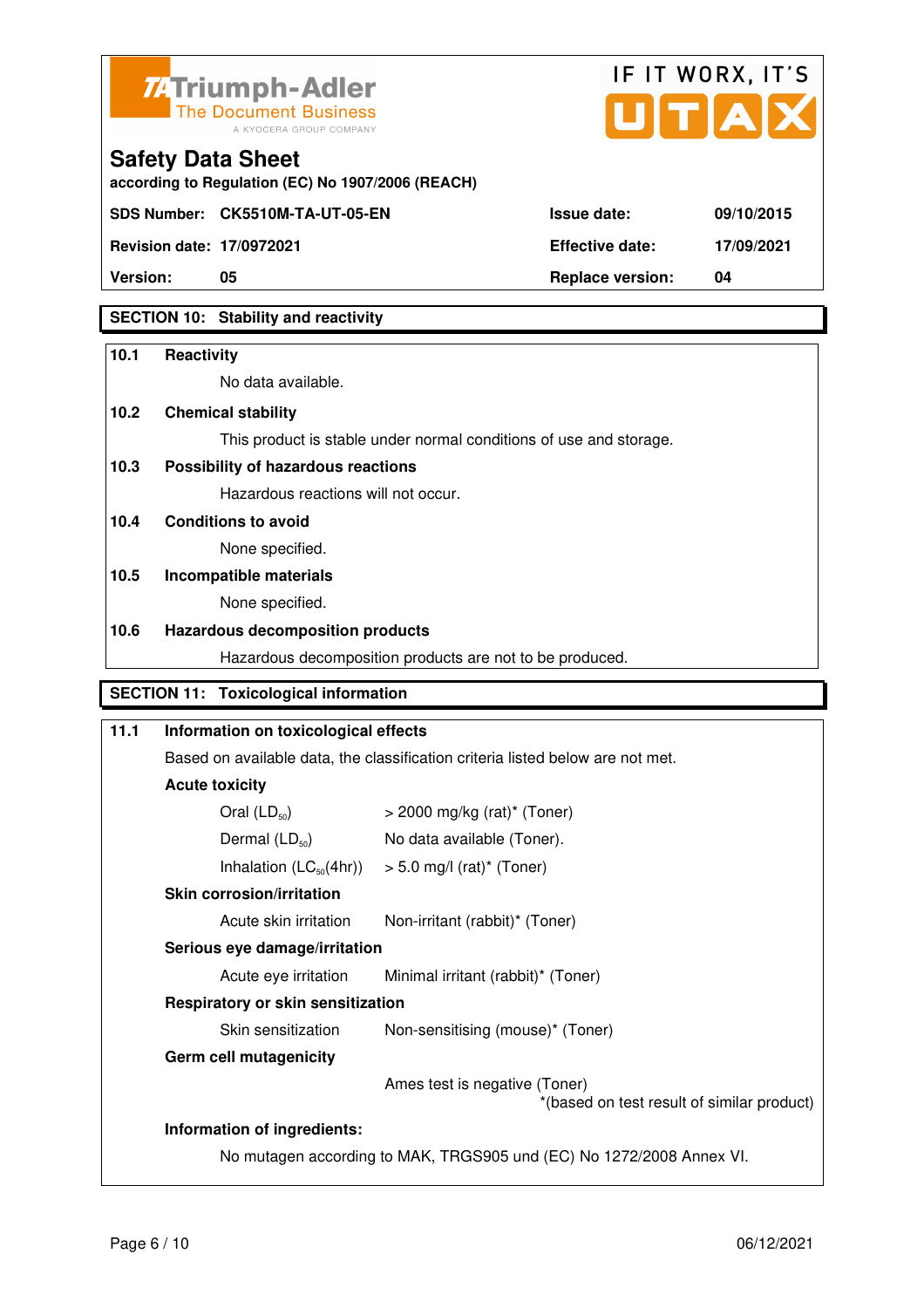

**according to Regulation (EC) No 1907/2006 (REACH)**



|                                  | SDS Number: CK5510M-TA-UT-05-EN_ | <b>Issue date:</b>      | 09/10/2015 |
|----------------------------------|----------------------------------|-------------------------|------------|
| <b>Revision date: 17/0972021</b> |                                  | <b>Effective date:</b>  | 17/09/2021 |
| <b>Version:</b>                  | 05                               | <b>Replace version:</b> | 04         |

### **11.1 Carcinogenicity**

**Safety Data Sheet** 

#### **Information of ingredients:**

 No carcinogen or potential carcinogen (except Titanium dioxide) according to IARC, Japan Association on Industrial Health, ACGIH, EPA, OSHA, NTP, MAK, California Proposition 65, TRGS 905 and (EC) No 1272/2008 Annex VI.

 The IARC re-evaluated Titanium dioxide as a Group 2B carcinogen (possibly carcinogenic to humans) as the result of inhalation exposure test in rats. But, oral/skin test does not show carcinogenicity (2). In the animal chronic inhalation studies for Titanium dioxide, the lung tumour was observed only in rats. It is estimated that this is attributed to the overload of rat´s lung clearance mechanism (overload phenomenon) (3). The inhalation of excessive Titanium dioxide does not occur in normal use of this product. Also, epidemiological studies to date have not revealed any evidence of the relation between occupational exposure to Titanium dioxide and respiratory tract diseases.

#### **Reproductive toxicity**

#### **Information of ingredients:**

 No reproductive toxicant according to MAK, California Proposition 65, TRGS 905 und (EC) No 1272/2008 Annex VI.

| <b>STOT-single exposure</b>   | No data available. |
|-------------------------------|--------------------|
| <b>STOT-repeated exposure</b> | No data available. |
| <b>Aspiration hazard</b>      | No data available. |

#### **Chronic effects**

 In a study in rats by chronic inhalation exposure to a typical toner, a mild to moderate degree of lung fibrosis was observed in 92% of the rats in the high concentration (16 mg/m<sup>3</sup>) exposure group, and a minimal to mild degree of fibrosis was noted in 22% of the animal in the middle (4mg/m<sup>3</sup>) exposure group (1). But no pulmonary change was reported in the lowest  $(1 \text{mg/m}^3)$  exposure group, the most relevant level to potential human exposures.

**Other information** No data available.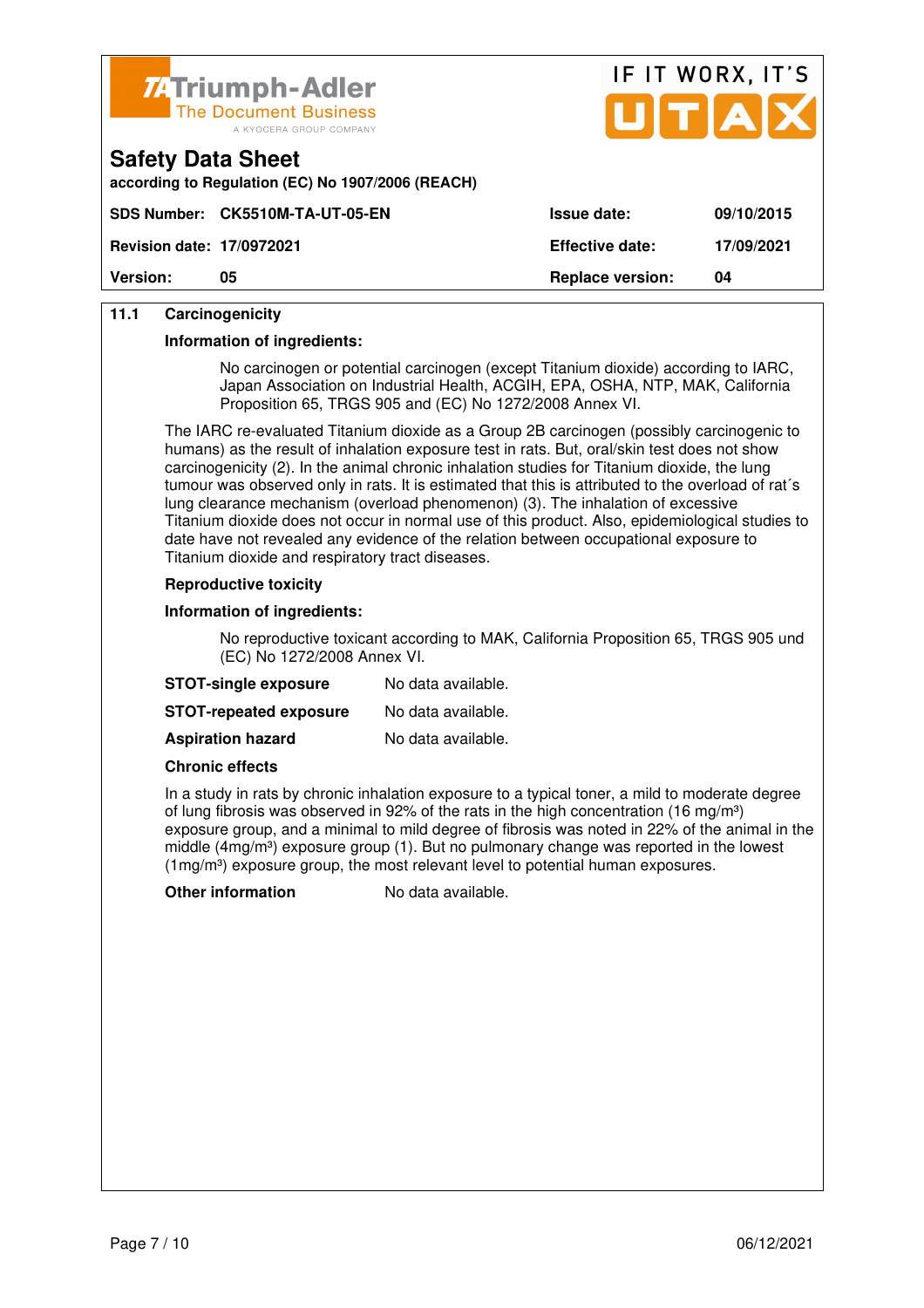

| ZATriumph-Adler<br>The Document Business<br>A KYOCERA GROUP COMPANY           |                        | IF IT WORX, IT'S<br>UTAX |
|-------------------------------------------------------------------------------|------------------------|--------------------------|
| <b>Safety Data Sheet</b><br>according to Regulation (EC) No 1907/2006 (REACH) |                        |                          |
| SDS Number: CK5510M-TA-UT-05-EN                                               | <b>Issue date:</b>     | 09/10/2015               |
| <b>Revision date: 17/0972021</b>                                              | <b>Effective date:</b> | 17/09/2021               |

**Version: 05 Replace version: 04** 

### **SECTION 12: Ecological information**

#### **12.1 Toxicity**

No data available.

#### **12.2 Persistence and degradability**

No data available.

**12.3 Bio accumulative potential** 

No data available.

### **12.4 Mobility in soil**

No data available.

### **12.5 Results of PBT and vPvB assessment**

No data available.

#### **12.6 Other adverse effects**

No additional information available.

### **SECTION 13: Disposal considerations**

### **13.1 Waste treatment methods**

 Do not attempt to incinerate the toner container or unit and the waste toner yourself. Dangerous sparks may cause burn. Any disposal practice should be done under conditions which meet local, state and federal laws and regulations relating to waste (contact local or state environmental agency for specific rules).

### **SECTION 14: Transport information**

#### **14.1 UN-number**

None.

**14.2 UN Proper shipping name** 

None.

**14.3 Transport hazard class(es)** 

None.

### **14.4 Packing group**

None.

### **14.5 Environmental hazards**

None.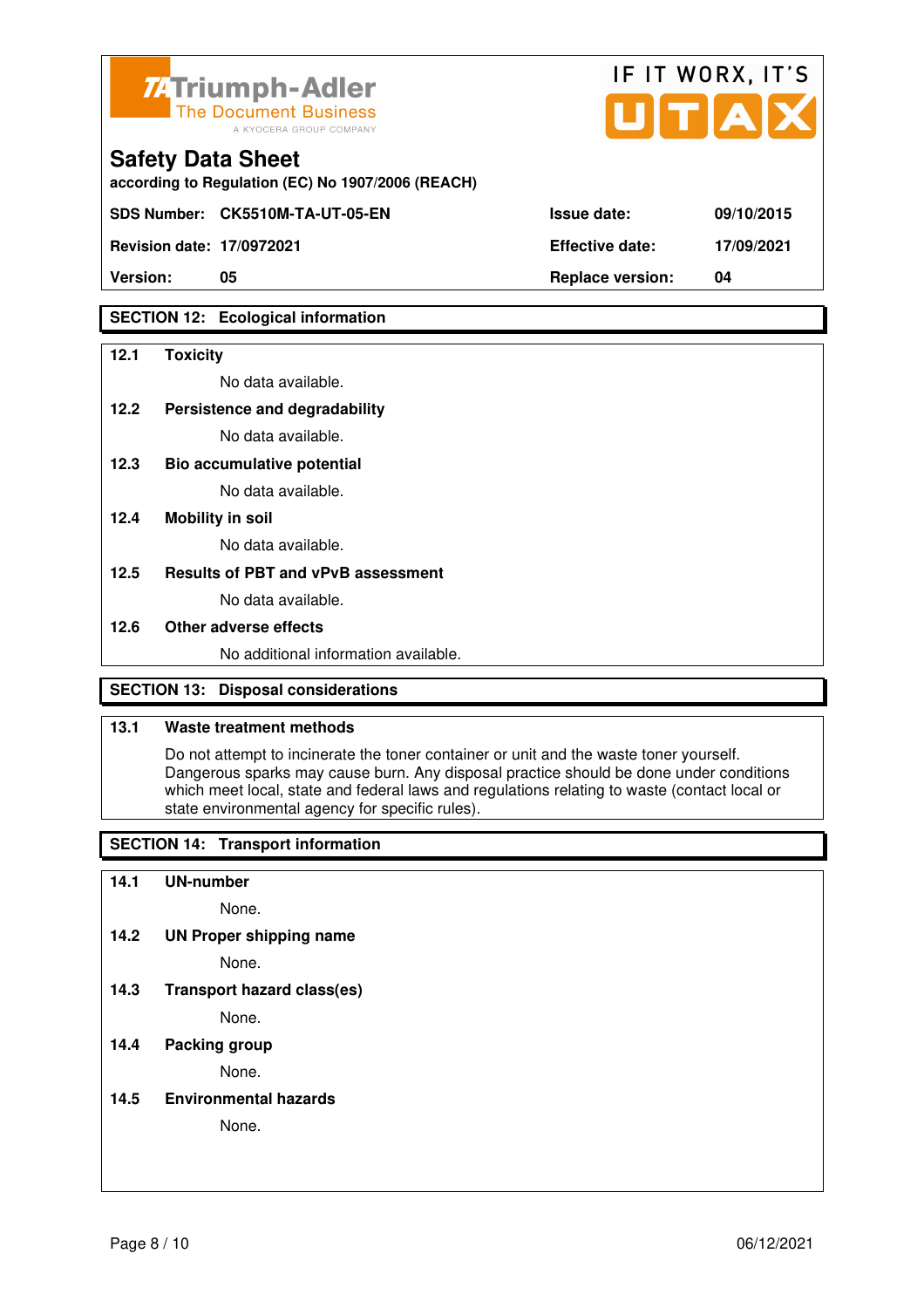



**according to Regulation (EC) No 1907/2006 (REACH)**

|                                  | SDS Number: CK5510M-TA-UT-05-EN | <b>Issue date:</b>      | 09/10/2015 |
|----------------------------------|---------------------------------|-------------------------|------------|
| <b>Revision date: 17/0972021</b> |                                 | <b>Effective date:</b>  | 17/09/2021 |
| <b>Version:</b>                  | 05                              | <b>Replace version:</b> | 04         |
|                                  |                                 |                         |            |

### **14.6 Special precautions for user**

No additional information available.

# **14.7 Transport in bulk according to Annex II of MARPOL73/78 and the IBC Code** Not applicable.

**SECTION 15: Regulatory information** 

### **15.1 Safety, health and environmental regulations/legislation specific for the substance or mixture**

#### **EU-regulations**

Regulation (EC) No 1005/2009 (on substances that deplete the ozone layer, Annex I and II): Not listed.

Regulation (EU) 2019/1021 (on persistent organic pollutants, Annex I as amended):

Not listed.

 Regulation (EU) No 649 /2012 (concerning the export and import of dangerous chemicals, Annex I and V as amended):

Not listed.

 Regulation (EC) No 1907/2006 REACH Annex XVII as amended (Restrictions on use): Not listed.

Regulation (EC) No 1907/2006 REACH Annex XIV as amended (Authorizations):

Not listed.

#### **US-regulations**

All ingredients in this product comply with order under TSCA.

#### **Canada regulations**

 This product is not a WHMIS-controlled product, since we consider it as a manufactured article.

### **15.2 Chemical Safety Assessment**

No data available.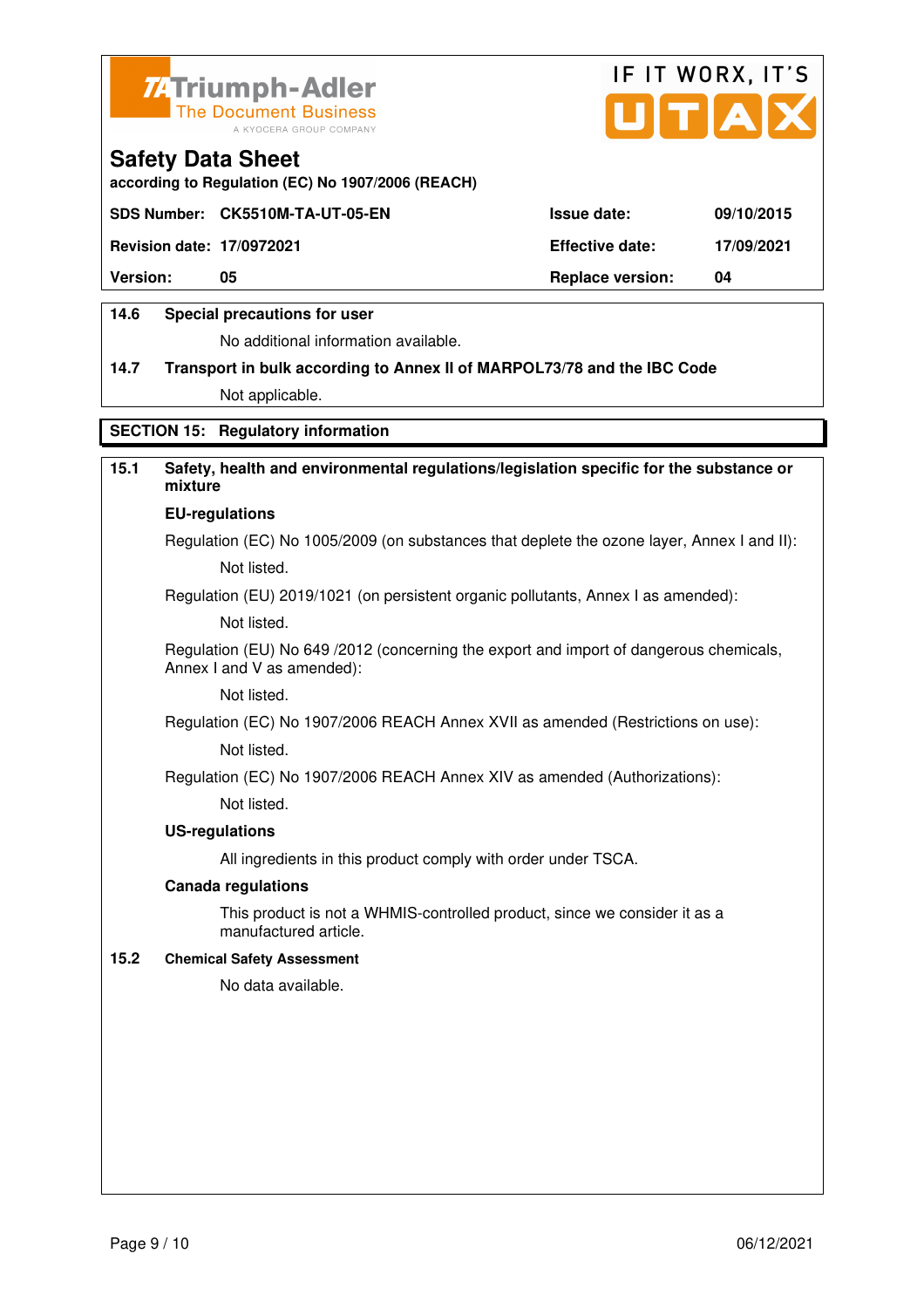| Z <sub>4</sub> Triumph-Adler<br><b>The Document Business</b><br>A KYOCERA GROUP COMPANY |                         | IF IT WORX, IT'S<br>UTAX |
|-----------------------------------------------------------------------------------------|-------------------------|--------------------------|
| <b>Safety Data Sheet</b><br>according to Regulation (EC) No 1907/2006 (REACH)           |                         |                          |
| SDS Number: CK5510M-TA-UT-05-EN                                                         | <b>Issue date:</b>      | 09/10/2015               |
| <b>Revision date: 17/0972021</b>                                                        | Effective date:         | 17/09/2021               |
| <b>Version:</b><br>05                                                                   | <b>Replace version:</b> | 04                       |
| <b>SECTION 16: Other information</b>                                                    |                         |                          |

 To the best of our knowledge, the information contained herein is accurate. However, we cannot assume any liability whatsoever for the accuracy or completeness of the information contained herein. The contents and format of this SDS are in accordance with Regulation (EC) No 1907/2006, Annex II as amended by Regulation (EU) 2015/830 with respect to SDSs.

Revision information: Section 3

Full text of H statements under sections 3: H351: Suspected of causing cancer (inhalation)

**Abbreviations and acronyms** 

| <b>ACGIH</b>    | American Conference of Governmental Industrial Hygienists                                                                  |
|-----------------|----------------------------------------------------------------------------------------------------------------------------|
|                 | 2016 TLVs and BEIs (Threshold Limit Values for Chemical Substances and Physical Agents and Biological<br>Exposure Indices) |
| <b>CAS</b>      | <b>Chemical Abstracts Service</b>                                                                                          |
| <b>CLP</b>      | Regulation (EC) No 1272/2008 on classification, labelling and packaging of substances and mixtures                         |
| <b>DFG</b>      | Deutsche Forschungsgemeinschaft                                                                                            |
| <b>EPA</b>      | Environmental Protection Agency (Integrated Risk Information System) (US)                                                  |
| <b>IARC</b>     | International Agency for Research on Cancer (IARC Monographs on the Evaluations of Carcinogenic Risks<br>to Humans)        |
| <b>MAK</b>      | Maximale Arbeitsplatzkonzentration der Deutschen Forschungsgesellschaft (2011)                                             |
| <b>NTP</b>      | National Toxicology Program (Report on Carcinogens) (US)                                                                   |
| <b>OSHA</b>     | Occupational Safety and Health Administration (29 CFR Part 1910 Subpart Z)                                                 |
| <b>PBT</b>      | Persistent, Bio accumulative and Toxic                                                                                     |
| <b>PEL</b>      | Permissible Exposure Limits                                                                                                |
| Proposition 65  | California, Safe Drinking Water and Toxic Enforcement Act of 1986                                                          |
| REACH           | Regulation (EC) No 1907/2006 concerning the Registration, Evaluation, Authorization and Restriction of                     |
|                 | Chemicals                                                                                                                  |
| <b>STOT</b>     | Specific target organ toxicity                                                                                             |
| <b>SVHC</b>     | Substances of Very High Concern                                                                                            |
| <b>TRGS 905</b> | Technische Regeln für Gefahrstoffe (Deutschland)                                                                           |
| <b>TSCA</b>     | Toxic Substances Control Act (US)                                                                                          |
| TWA             | Time Weighted Average                                                                                                      |
| UN.             | <b>United Nations</b>                                                                                                      |
| vPvB            | very Persistent and very Bio accumulative                                                                                  |
| <b>WHMIS</b>    | Workplace Hazardous Materials Information System (Canada)                                                                  |

#### **Key literature references and sources for data**

(1) Pulmonary Response to Toner upon Chronic Inhalation Exposure in Rats, H. Muhle et al., Fundamental and Applied Toxicology 17.280-299 (1991) Lung Clearance and Retention of Toner, Utilizing a Tracer Technique, during Chronic Inhalation Exposure in Rats, B. Bellmann, Fundamental and Applied Toxicology 17.300-313 (1991)

(2) IARC Monograph on the Evaluation of the Carcinogenic Risk of Chemicals to Humans, Vol. 93

(3) NIOSH CURRENT INTELLIGENCE BULLETIN "Evaluation of Health Hazard and Recommendation for Occupational Exposure to Titanium Dioxide DRAFT"

(4) The contents are in accordance with Material Safety Data Sheet "CK5510M-TA-UT-05-EN"; 17/09/2021 of the KYOCERA Document Solutions Inc., 1-2-28 Tamatsukuri, Chuo-ku, Osaka 540-8585, Japan.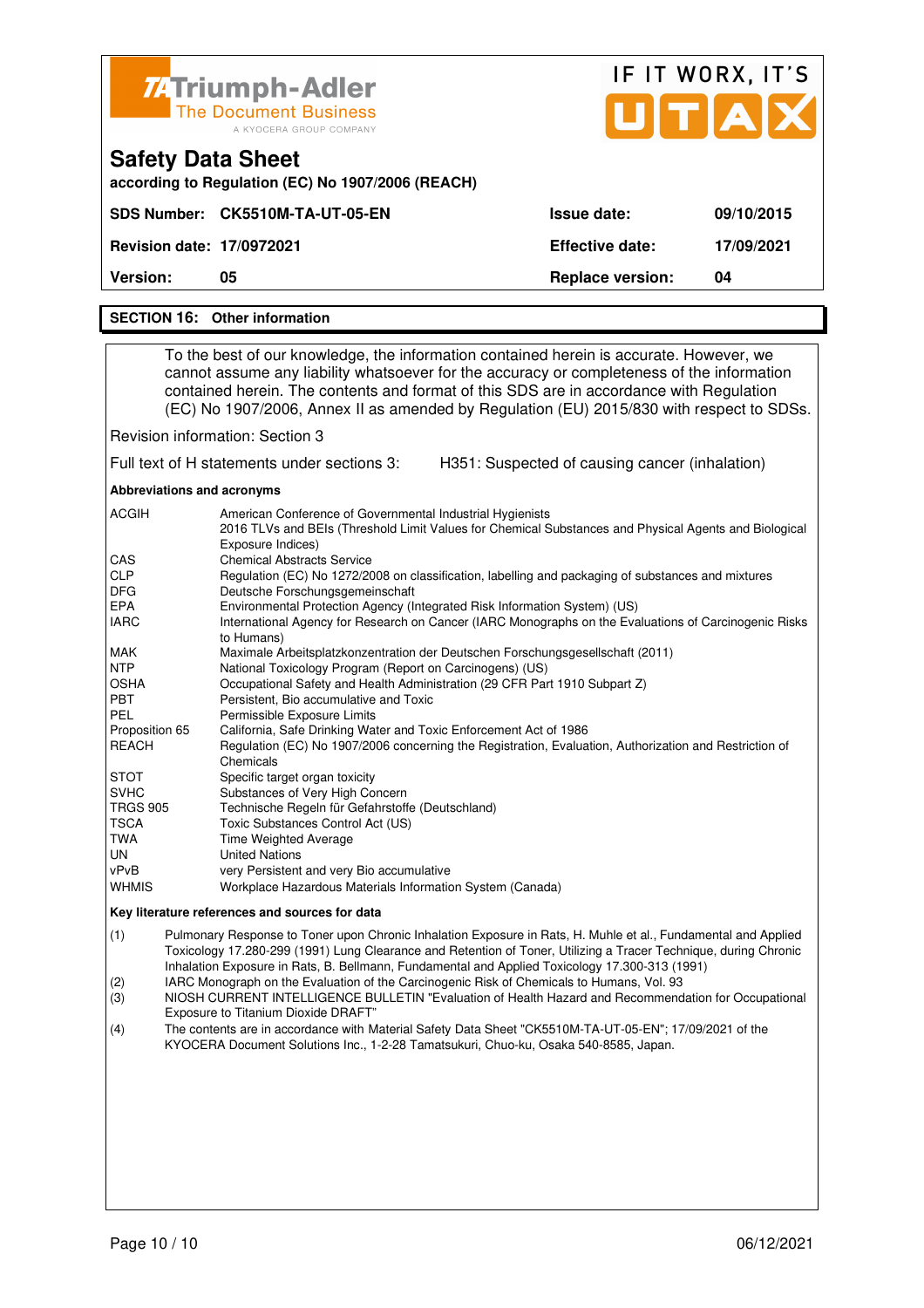



### **SECTION 1: Identification of the substance/mixture and of the company/undertaking**

| 1.1 | <b>Product identifier</b>         |                                                                                              |  |
|-----|-----------------------------------|----------------------------------------------------------------------------------------------|--|
|     | <b>Product name</b>               | Yellow Toner for                                                                             |  |
|     |                                   | 300ci, 301ci, 302ci                                                                          |  |
|     | Consumable name                   | CK-5510Y                                                                                     |  |
|     | <b>Product form</b>               | Mixture                                                                                      |  |
| 1.2 |                                   | Relevant identified uses of the substance or mixture and uses advised against                |  |
|     | <b>Identified uses</b>            | The image formation of our electrophotographic equipment.<br>Other uses are not recommended. |  |
| 1.3 |                                   | Details of the supplier of the safety data sheet                                             |  |
|     | <b>Manufacturer</b>               | <b>KYOCERA Document Solutions Inc.</b>                                                       |  |
|     | <b>Address</b>                    | 1-2-28 Tamatsukuri, Chuo-ku, Osaka 540-8585, Japan                                           |  |
|     | <b>Supplier</b>                   | TA Triumph-Adler GmbH                                                                        |  |
|     | <b>Address</b>                    | Deelbögenkamp 4c<br>22297 Hamburg<br>Germany                                                 |  |
| 1.4 | <b>Emergency telephone number</b> | $+49(0)$ 40 / 528490<br>(This number is available only during office hours)                  |  |

### **SECTION 2: Hazards identification**

| 2.1           | Classification of the substance or mixture                                                                            |
|---------------|-----------------------------------------------------------------------------------------------------------------------|
|               | Classification according to Regulation (EC) No 1272/2008 (CLP)                                                        |
|               | Not classified as hazardous mixture.                                                                                  |
| $2.2^{\circ}$ | Label elements                                                                                                        |
|               | Labelling according to Regulation (EC) No 1272/2008 (CLP)                                                             |
|               | Not applicable.                                                                                                       |
| 2.3           | Other hazards                                                                                                         |
|               | Assessment of PBT/vPvB                                                                                                |
|               | No data available.                                                                                                    |
|               | See section 4 and 11 for information on health effects and symptoms.<br>See section 9 for dust explosion information. |
|               |                                                                                                                       |
|               |                                                                                                                       |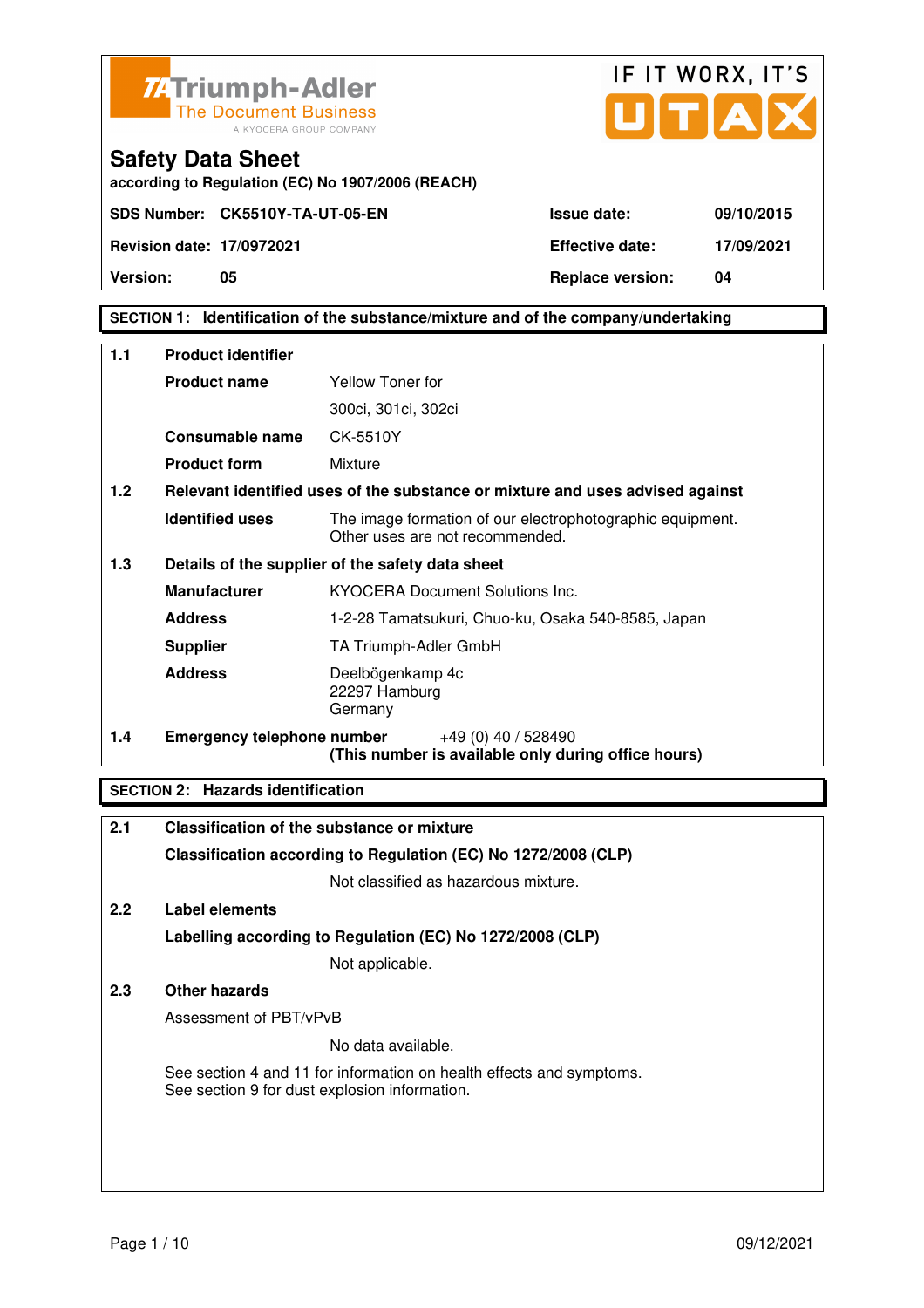| <b>74 Triumph-Adler</b><br><b>The Document Business</b>                       |                                     | IF IT WORX, IT'S                                                                                                             |                           |                         |                             |  |  |
|-------------------------------------------------------------------------------|-------------------------------------|------------------------------------------------------------------------------------------------------------------------------|---------------------------|-------------------------|-----------------------------|--|--|
|                                                                               |                                     | A KYOCERA GROUP COMPANY                                                                                                      |                           |                         | JITIAI                      |  |  |
| <b>Safety Data Sheet</b><br>according to Regulation (EC) No 1907/2006 (REACH) |                                     |                                                                                                                              |                           |                         |                             |  |  |
|                                                                               |                                     | SDS Number: CK5510Y-TA-UT-05-EN                                                                                              |                           | <b>Issue date:</b>      | 09/10/2015                  |  |  |
| <b>Revision date: 17/0972021</b>                                              |                                     |                                                                                                                              |                           | <b>Effective date:</b>  | 17/09/2021                  |  |  |
| <b>Version:</b>                                                               | 05                                  |                                                                                                                              |                           | <b>Replace version:</b> | 04                          |  |  |
|                                                                               |                                     | <b>SECTION 3: Composition/information on ingredients</b>                                                                     |                           |                         |                             |  |  |
| 3.2<br><b>Mixtures</b>                                                        |                                     |                                                                                                                              |                           |                         |                             |  |  |
|                                                                               | Chemical name                       |                                                                                                                              | CAS No                    | Weight%                 | <b>Classification (CLP)</b> |  |  |
|                                                                               | Polyester resin (2 kinds)           |                                                                                                                              | Confidential              | 75-85                   |                             |  |  |
|                                                                               | Organic pigment<br>Amorphous silica |                                                                                                                              | Confidential<br>7631-86-9 | $1-5$<br>$1-5$          |                             |  |  |
|                                                                               | Titanium dioxide                    |                                                                                                                              | 13463-67-7                | < 1                     | Carc.2(H351)                |  |  |
|                                                                               |                                     | Information of ingredients<br>(1) Substance, which present a health or environmental hazard within the meaning of CLP:       |                           |                         |                             |  |  |
|                                                                               |                                     | Titanium dioxide.                                                                                                            |                           |                         |                             |  |  |
|                                                                               |                                     | (2) Substance, which are assigned Community workplace exposure limits:                                                       |                           |                         |                             |  |  |
|                                                                               |                                     | None.                                                                                                                        |                           |                         |                             |  |  |
|                                                                               | REACH:                              | (3) Substance, which are PBT or vPvB in accordance with the criteria set out in Annex XIII of                                |                           |                         |                             |  |  |
|                                                                               |                                     | None.                                                                                                                        |                           |                         |                             |  |  |
|                                                                               | REACH (SVHC):                       | (4) Substance, which are included in the list established in accordance with Article 59(1) of                                |                           |                         |                             |  |  |
|                                                                               |                                     | None.                                                                                                                        |                           |                         |                             |  |  |
|                                                                               |                                     | See section 16 for the full text of the H statements declared above.                                                         |                           |                         |                             |  |  |
| <b>SECTION 4:</b>                                                             |                                     | <b>First aid measures</b>                                                                                                    |                           |                         |                             |  |  |
| 4.1                                                                           |                                     | <b>Description of first aid measures</b>                                                                                     |                           |                         |                             |  |  |
|                                                                               | Inhalation:                         | Remove from exposure to fresh air and gargle with plenty of water.<br>Consult a doctor in case of such symptoms as coughing. |                           |                         |                             |  |  |
|                                                                               |                                     | Skin contact: Wash with soap and water.                                                                                      |                           |                         |                             |  |  |
|                                                                               | Eye contact:                        | Flush with water immediately and see a doctor if irritating.                                                                 |                           |                         |                             |  |  |
|                                                                               | Ingestion:                          | Rinse out the mouth. Drink one or two glasses of water to dilute.<br>Seek medical treatment if necessary.                    |                           |                         |                             |  |  |
|                                                                               |                                     |                                                                                                                              |                           |                         |                             |  |  |
|                                                                               |                                     |                                                                                                                              |                           |                         |                             |  |  |
|                                                                               |                                     |                                                                                                                              |                           |                         |                             |  |  |
|                                                                               |                                     |                                                                                                                              |                           |                         |                             |  |  |
|                                                                               |                                     |                                                                                                                              |                           |                         |                             |  |  |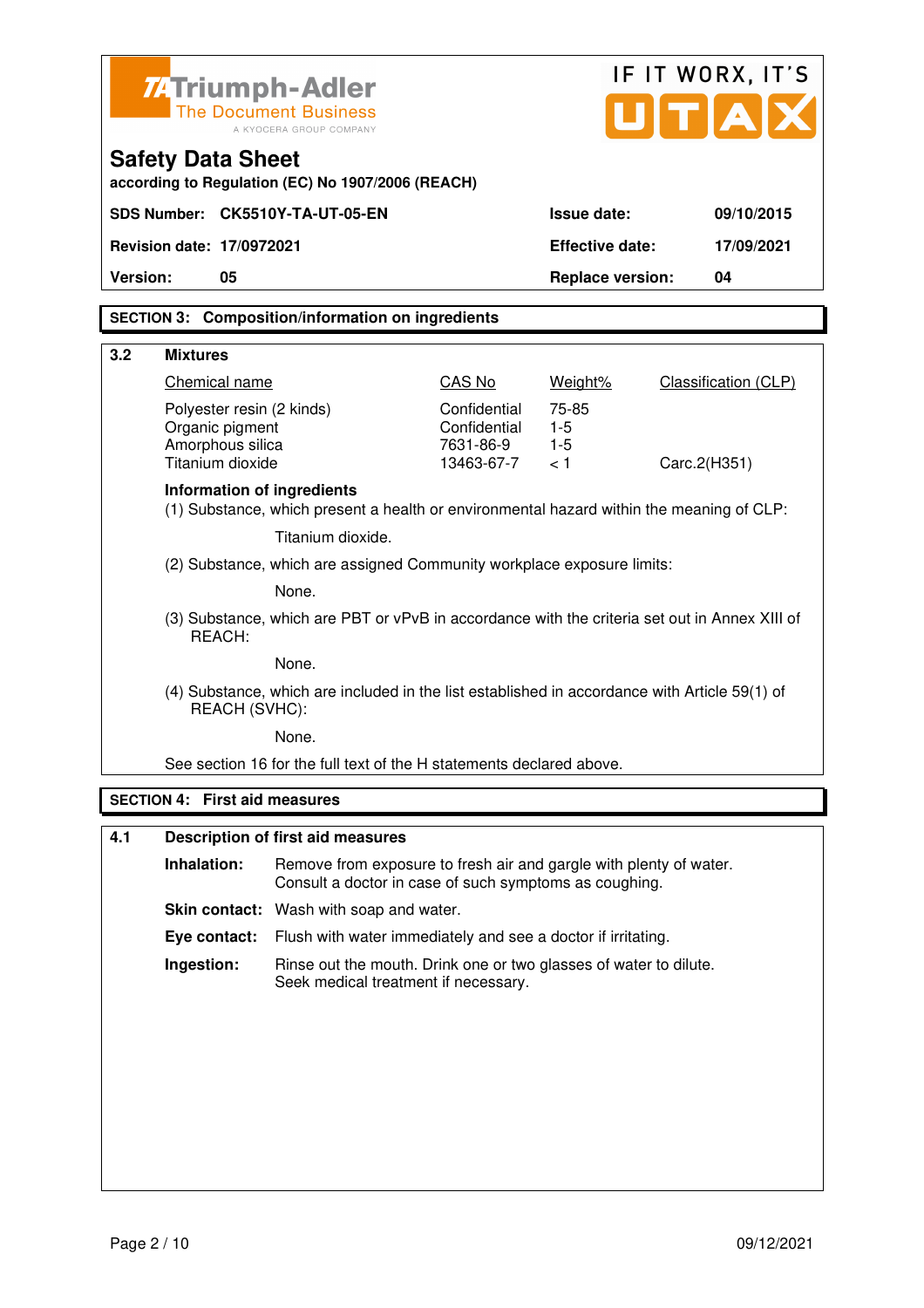



**according to Regulation (EC) No 1907/2006 (REACH)**

|                                  | SDS Number: CK5510Y-TA-UT-05-EN | <b>Issue date:</b>      | 09/10/2015 |
|----------------------------------|---------------------------------|-------------------------|------------|
| <b>Revision date: 17/0972021</b> |                                 | <b>Effective date:</b>  | 17/09/2021 |
| <b>Version:</b>                  | 05                              | <b>Replace version:</b> | 04         |

# **4.2 Most important symptoms and effects, both acute and delayed**  Potential health effects and symptoms **Inhalation:** Prolonged inhalation of excessive dusts may cause lung damage. Use of this product as intended does not result in prolonged inhalation of excessive toner dusts. **Skin contact:** Unlikely to cause skin irritation. **Eye contact:** May cause transient eye irritation.

**Ingestion:** Use of this product as intended does not result in ingestion.

## **4.3 Indication of any immediate medical attention and special treatment needed**

No additional information available.

### **SECTION 5: Firefighting measures**

### **5.1 Extinguishing media**

Suitable extinguishing media

Water spray, foam, powder,  $CO<sub>2</sub>$  or dry chemical

Unsuitable extinguishing media

None specified.

### **5.2 Special hazards arising from the substance or mixture**

Hazardous combustion products: Carbon dioxide, Carbon monoxide

### **5.3 Advice for firefighters**

Fire-fighting procedures

 Pay attention not to blow away dust. Drain water off around and decrease the atmosphere temperature to extinguish the fire.

### **Protection equipment for firefighters**

None specified.

### **SECTION 6: Accidental release measures**

### **6.1 Personal precautions, protective equipment and emergency procedures**

 Avoid inhalation, ingestion, eye and skin contact in case of accidental release. Avoid formation of dust. Provide adequate ventilation.

### **6.2 Environmental precautions**

Do not allow to enter into surface water or drains.

#### **6.3 Methods and material for containment and cleaning up**

Gather the released powder not to blow away and wipe up with a wet cloth.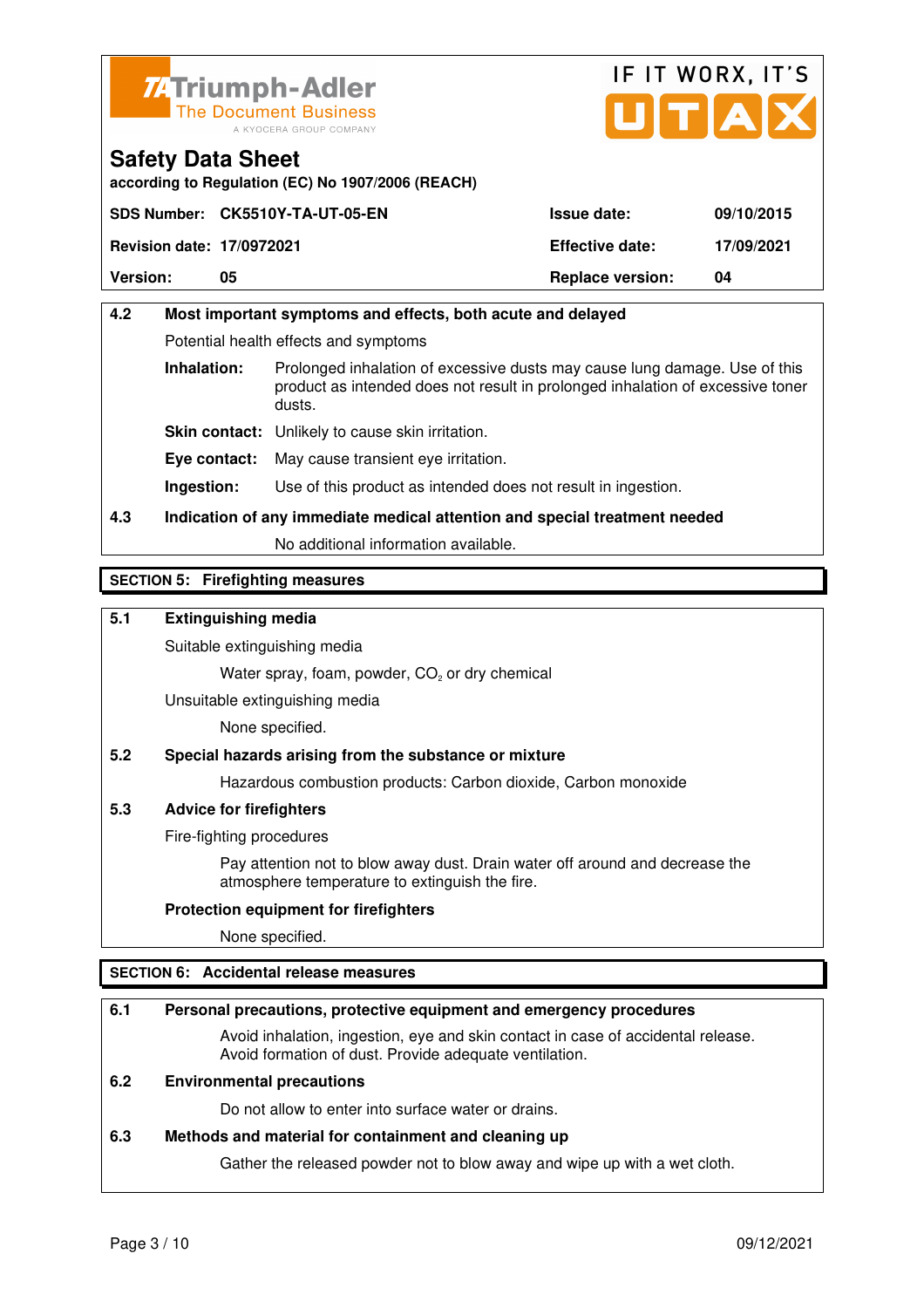



**according to Regulation (EC) No 1907/2006 (REACH)**

### **SDS Number: CK5510Y-TA-UT-05-EN Issue date: 09/10/2015**

**Revision date: 17/0972021 Effective date: 17/09/2021** 

**Version: 05 Replace version: 04** 

### **6.4 Reference to other sections**

See section 13 for disposal information.

### **SECTION 7: Handling and storage**

#### **7.1 Precautions for safe handling**

 Do not attempt to force open or destroy the toner container or unit. See installation guide of this product.

#### **7.2 Conditions for safe storage, including any incompatibilities**

Keep the toner container or unit tightly closed and store in a cool, dry and dark place. Keep away from fire. Keep out of the reach of children.

#### **7.3 Specific end use(s)**

No additional information available.

#### **SECTION 8: Exposure controls/personal protection**

### **8.1 Control parameters**

(Reference data)

#### **US ACGIH Threshold Limit Values (TWA)**

**Particles: 10 mg/m<sup>3</sup> (Inhalable particles) 3 mg/m<sup>3</sup> (Respirable particles)** Titanium dioxide:10 mg/m³

#### **US OSHA PEL (TWA)**

Particles: 15 mg/m<sup>3</sup> (Total dust) 5 mg/m<sup>3</sup> (Respirable fraction) Amorphous silica:  $80 \text{ mg/m}^3/\% \text{SiO}_2$ Titanium dioxide: 15 mg/m<sup>3</sup> (Total dust)

#### **EU-Occupational exposure limits: Directive (EC) 2000/39, (EC) 2006/15 and (EU) 2009/161**

Not listed.

### **8.2 Exposure controls**

#### **Appropriate engineering controls**

 Special ventilator is not required under normal intended use. Use in a well-ventilated area.

#### **Personal protective equipment**

 Respiratory protection, eye protection, hand protection, skin and body protection are not required under normal intended use.

#### **Environmental exposure controls**

No additional information available.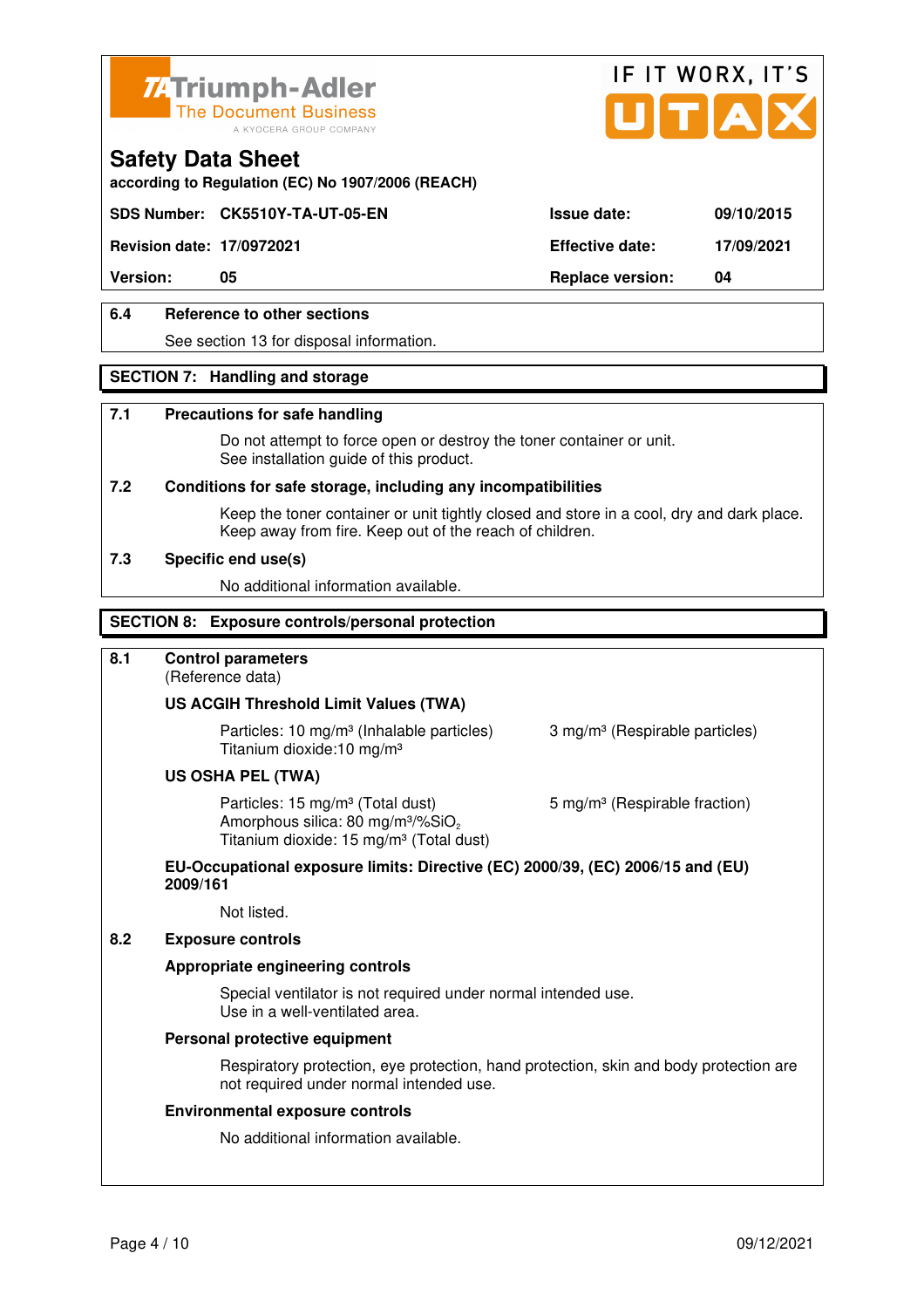



**according to Regulation (EC) No 1907/2006 (REACH)**

### **SECTION 9: Physical and chemical properties**

| 9.1       | Information on basic physical and chemical properties |                            |  |
|-----------|-------------------------------------------------------|----------------------------|--|
|           | Appearance                                            |                            |  |
|           | Physical state                                        | Solid (fine powder)        |  |
|           | Colour                                                | Yellow                     |  |
|           | Odour                                                 | Odourless                  |  |
|           | Odour threshold                                       | No data available.         |  |
| pH        |                                                       | No data available.         |  |
|           | Melting point [°C]                                    | 100-120 (Toner)            |  |
|           | Boiling point                                         | No data available.         |  |
|           | Flash point                                           | No data available.         |  |
|           | Evaporation rate                                      | No data available.         |  |
|           | Flammability (solid, gas)                             | No data available.         |  |
|           | Upper flammability or explosive limit                 | No data available.         |  |
|           | Lower flammability or explosive limit                 | No data available.         |  |
|           | Vapour pressure                                       | No data available.         |  |
|           | Vapour density                                        | No data available.         |  |
|           | Relative density [g/cm <sup>3</sup> ]                 | 1.2-1.4 (Toner)            |  |
|           | Solubility (ies)                                      | Almost insoluble in water. |  |
|           | Partition coefficient: n-octanol/water                | No data available.         |  |
|           | Auto-ignition temperature                             | No data available.         |  |
|           | Decomposition temperature                             | No data available.         |  |
| Viscosity |                                                       | No data available.         |  |
|           | Explosive properties                                  | No data available.         |  |
|           | Oxidizing properties                                  | No data available.         |  |

### **9.2 Other information**

Dust explosion properties

 Dust explosion is improbable under normal intended use. Experimental explosiveness of toner is classified into the same rank such kind of powder as flour, dry milk and resin powder according to the pressure rising speed.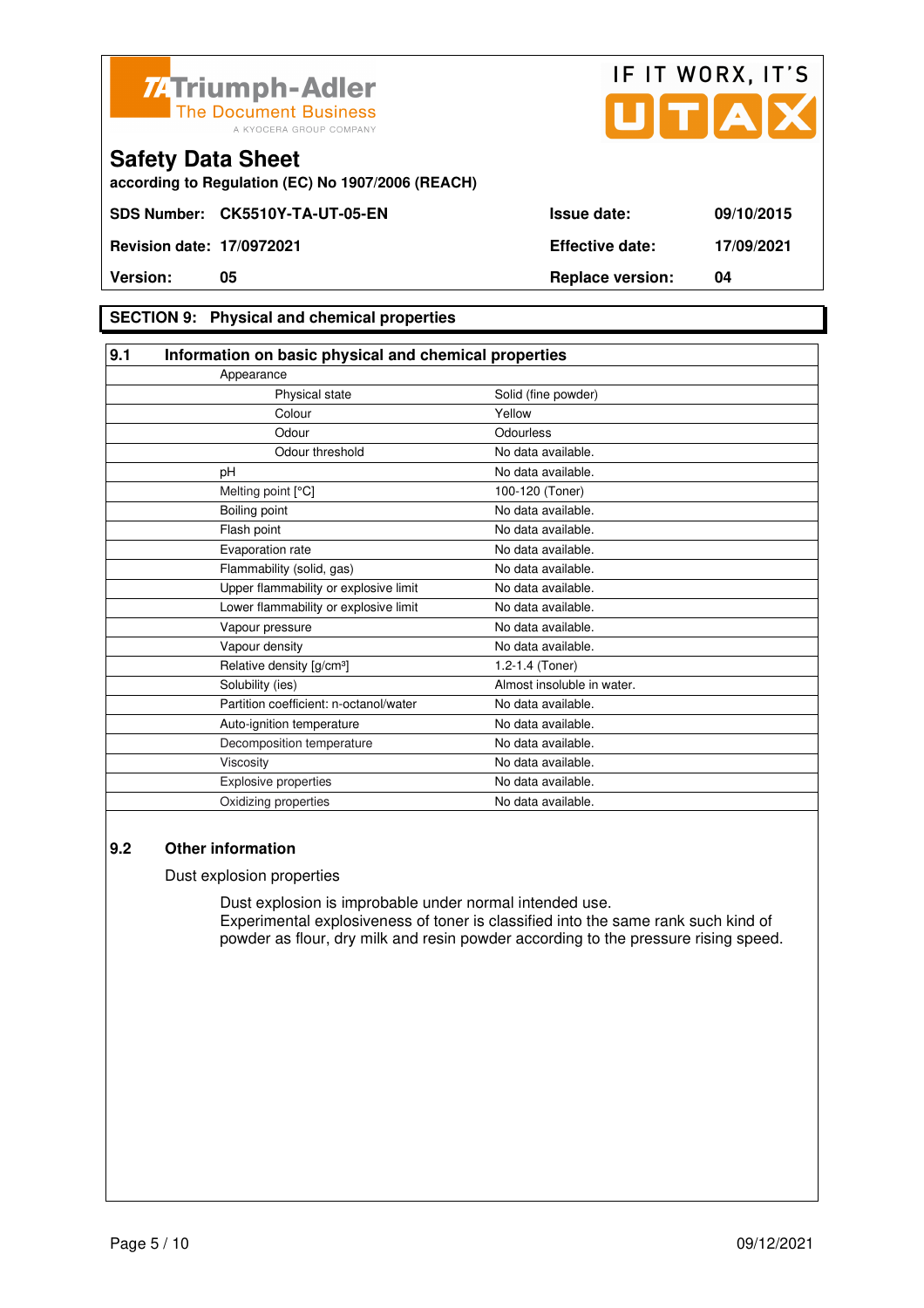



**according to Regulation (EC) No 1907/2006 (REACH)**

**SDS Number: CK5510Y-TA-UT-05-EN** 

**Safety Data Sheet** 

| Version:                         | 05                              | <b>Replace version:</b> | 04         |
|----------------------------------|---------------------------------|-------------------------|------------|
| <b>Revision date: 17/0972021</b> |                                 | <b>Effective date:</b>  | 17/09/2021 |
|                                  | SDS Number: CK5510Y-TA-UT-05-EN | <b>Issue date:</b>      | 09/10/2015 |

### **SECTION 10: Stability and reactivity**

# **10.1 Reactivity**  No data available. **10.2 Chemical stability**  This product is stable under normal conditions of use and storage. **10.3 Possibility of hazardous reactions** Hazardous reactions will not occur. **10.4 Conditions to avoid**  None specified. **10.5 Incompatible materials**  None specified. **10.6 Hazardous decomposition products**  Hazardous decomposition products are not to be produced. **SECTION 11: Toxicological information**

| 11.1                                                                                                       | Information on toxicological effects                                           |                                    |  |  |  |
|------------------------------------------------------------------------------------------------------------|--------------------------------------------------------------------------------|------------------------------------|--|--|--|
|                                                                                                            | Based on available data, the classification criteria listed below are not met. |                                    |  |  |  |
|                                                                                                            | <b>Acute toxicity</b>                                                          |                                    |  |  |  |
|                                                                                                            | Oral $(LD_{50})$                                                               | $>$ 2000 mg/kg (rat)* (Toner)      |  |  |  |
|                                                                                                            | Dermal $(LD_{50})$                                                             | No data available (Toner).         |  |  |  |
|                                                                                                            | Inhalation $(LC_{50}(4hr))$                                                    | $> 5.0$ mg/l (rat)* (Toner)        |  |  |  |
|                                                                                                            | <b>Skin corrosion/irritation</b>                                               |                                    |  |  |  |
|                                                                                                            | Acute skin irritation                                                          | Non-irritant (rabbit)* (Toner)     |  |  |  |
|                                                                                                            | Serious eye damage/irritation                                                  |                                    |  |  |  |
|                                                                                                            | Acute eye irritation                                                           | Minimal irritant (rabbit)* (Toner) |  |  |  |
|                                                                                                            | Respiratory or skin sensitization                                              |                                    |  |  |  |
|                                                                                                            | Skin sensitization                                                             | Non-sensitising (mouse)* (Toner)   |  |  |  |
|                                                                                                            | Germ cell mutagenicity                                                         |                                    |  |  |  |
| Ames test is negative (Toner)<br>*(based on test result of similar product)<br>Information of ingredients: |                                                                                |                                    |  |  |  |
|                                                                                                            |                                                                                |                                    |  |  |  |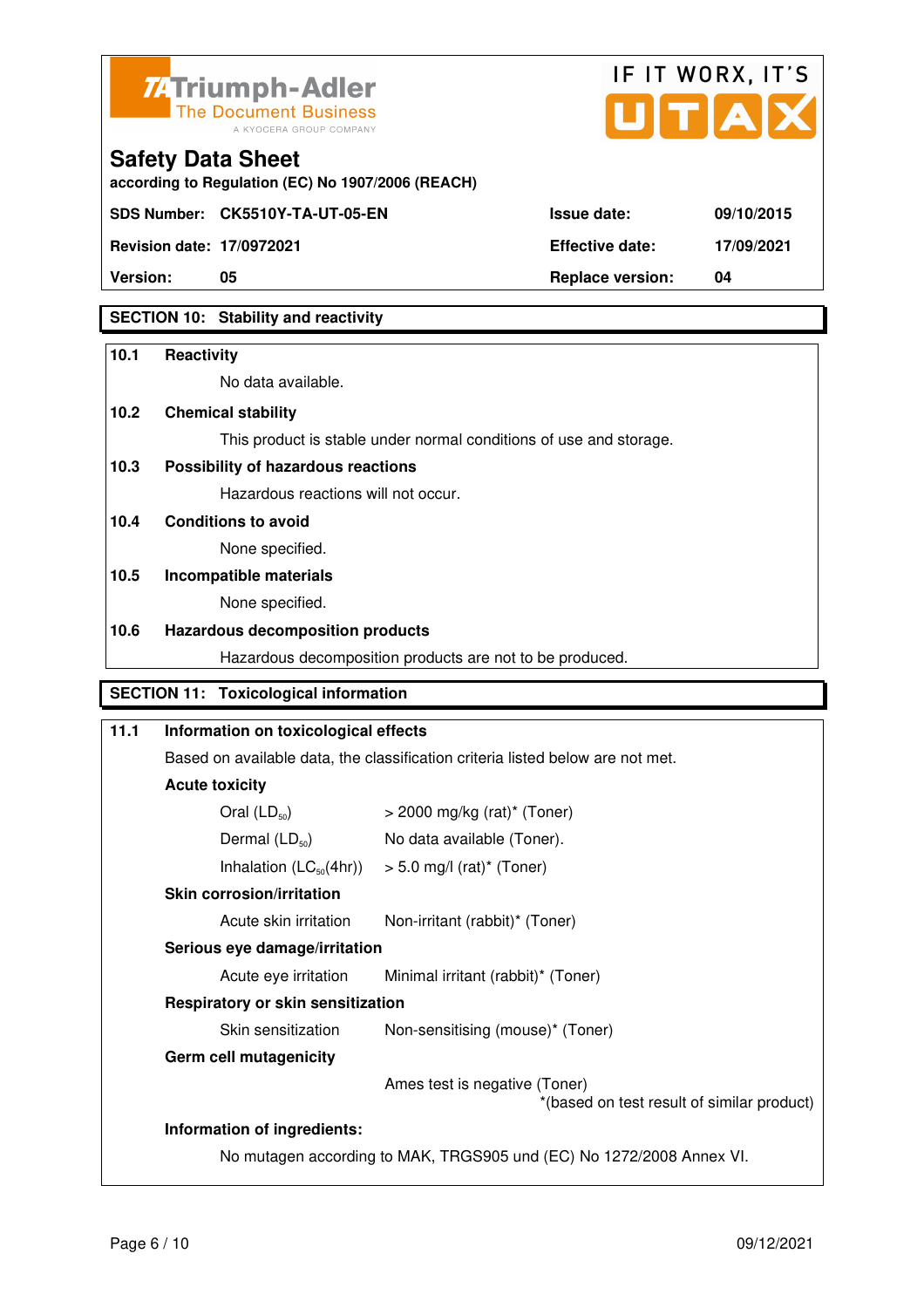



| according to Regulation (EC) No 1907/2006 (REACH) |  |
|---------------------------------------------------|--|
|                                                   |  |

| <b>Version:</b>                  | 05                              | <b>Replace version:</b> | 04         |
|----------------------------------|---------------------------------|-------------------------|------------|
| <b>Revision date: 17/0972021</b> |                                 | <b>Effective date:</b>  | 17/09/2021 |
|                                  | SDS Number: CK5510Y-TA-UT-05-EN | <b>Issue date:</b>      | 09/10/2015 |

### **11.1 Carcinogenicity**

**Safety Data Sheet** 

#### **Information of ingredients:**

 No carcinogen or potential carcinogen (except Titanium dioxide) according to IARC, Japan Association on Industrial Health, ACGIH, EPA, OSHA, NTP, MAK, California Proposition 65, TRGS 905 and (EC) No 1272/2008 Annex VI.

 The IARC re-evaluated Titanium dioxide as a Group 2B carcinogen (possibly carcinogenic to humans) as the result of inhalation exposure test in rats. But, oral/skin test does not show carcinogenicity (2). In the animal chronic inhalation studies for Titanium dioxide, the lung tumour was observed only in rats. It is estimated that this is attributed to the overload of rat´s lung clearance mechanism (overload phenomenon) (3). The inhalation of excessive Titanium dioxide does not occur in normal use of this product. Also, epidemiological studies to date have not revealed any evidence of the relation between occupational exposure to Titanium dioxide and respiratory tract diseases.

### **Reproductive toxicity**

#### **Information of ingredients:**

 No reproductive toxicant according to MAK, California Proposition 65, TRGS 905 und (EC) No 1272/2008 Annex VI.

| <b>STOT-single exposure</b>   | No data available. |
|-------------------------------|--------------------|
| <b>STOT-repeated exposure</b> | No data available. |
| <b>Aspiration hazard</b>      | No data available. |

#### **Chronic effects**

 In a study in rats by chronic inhalation exposure to a typical toner, a mild to moderate degree of lung fibrosis was observed in 92% of the rats in the high concentration (16 mg/m<sup>3</sup>) exposure group, and a minimal to mild degree of fibrosis was noted in 22% of the animal in the middle (4mg/m<sup>3</sup>) exposure group (1). But no pulmonary change was reported in the lowest  $(1 \text{mg/m}^3)$  exposure group, the most relevant level to potential human exposures.

**Other information** No data available.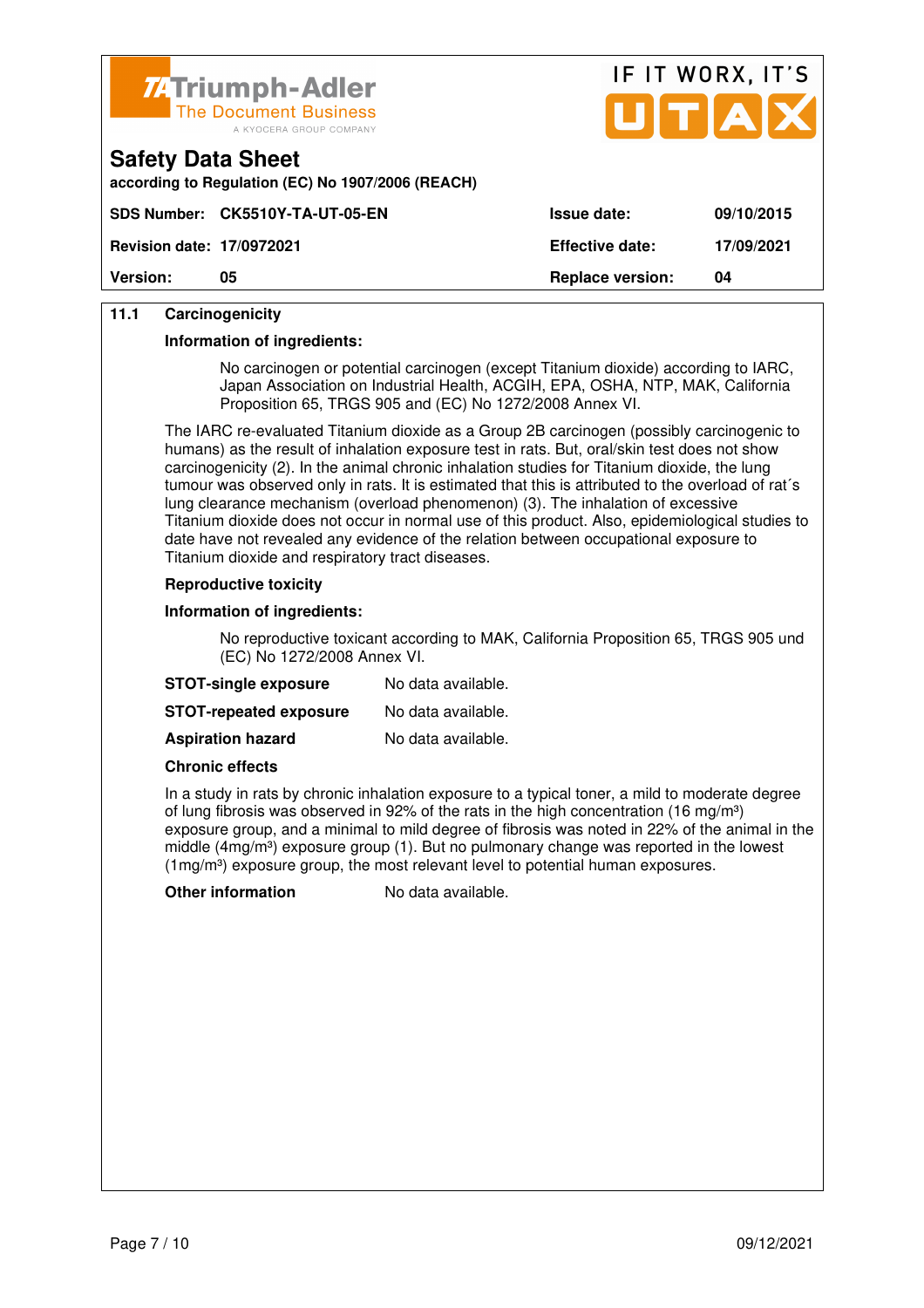

| <b>74 Triumph-Adler</b><br>The Document Business<br>A KYOCERA GROUP COMPANY   |                        | IF II WURX. II S<br>UTAX |
|-------------------------------------------------------------------------------|------------------------|--------------------------|
| <b>Safety Data Sheet</b><br>according to Regulation (EC) No 1907/2006 (REACH) |                        |                          |
| SDS Number: CK5510Y-TA-UT-05-EN                                               | <b>Issue date:</b>     | 09/10/2015               |
| <b>Revision date: 17/0972021</b>                                              | <b>Effective date:</b> | 17/09/2021               |

 $FIT$   $MOR$ 

 $\overline{\phantom{a}}$ 

**Version: 05 Replace version: 04** 

### **SECTION 12: Ecological information**

#### **12.1 Toxicity**

No data available.

#### **12.2 Persistence and degradability**

No data available.

**12.3 Bio accumulative potential** 

No data available.

### **12.4 Mobility in soil**

No data available.

### **12.5 Results of PBT and vPvB assessment**

No data available.

#### **12.6 Other adverse effects**

No additional information available.

### **SECTION 13: Disposal considerations**

### **13.1 Waste treatment methods**

 Do not attempt to incinerate the toner container or unit and the waste toner yourself. Dangerous sparks may cause burn. Any disposal practice should be done under conditions which meet local, state and federal laws and regulations relating to waste (contact local or state environmental agency for specific rules).

### **SECTION 14: Transport information**

#### **14.1 UN-number**

None.

**14.2 UN Proper shipping name** 

None.

**14.3 Transport hazard class(es)** 

None.

### **14.4 Packing group**

None.

### **14.5 Environmental hazards**

None.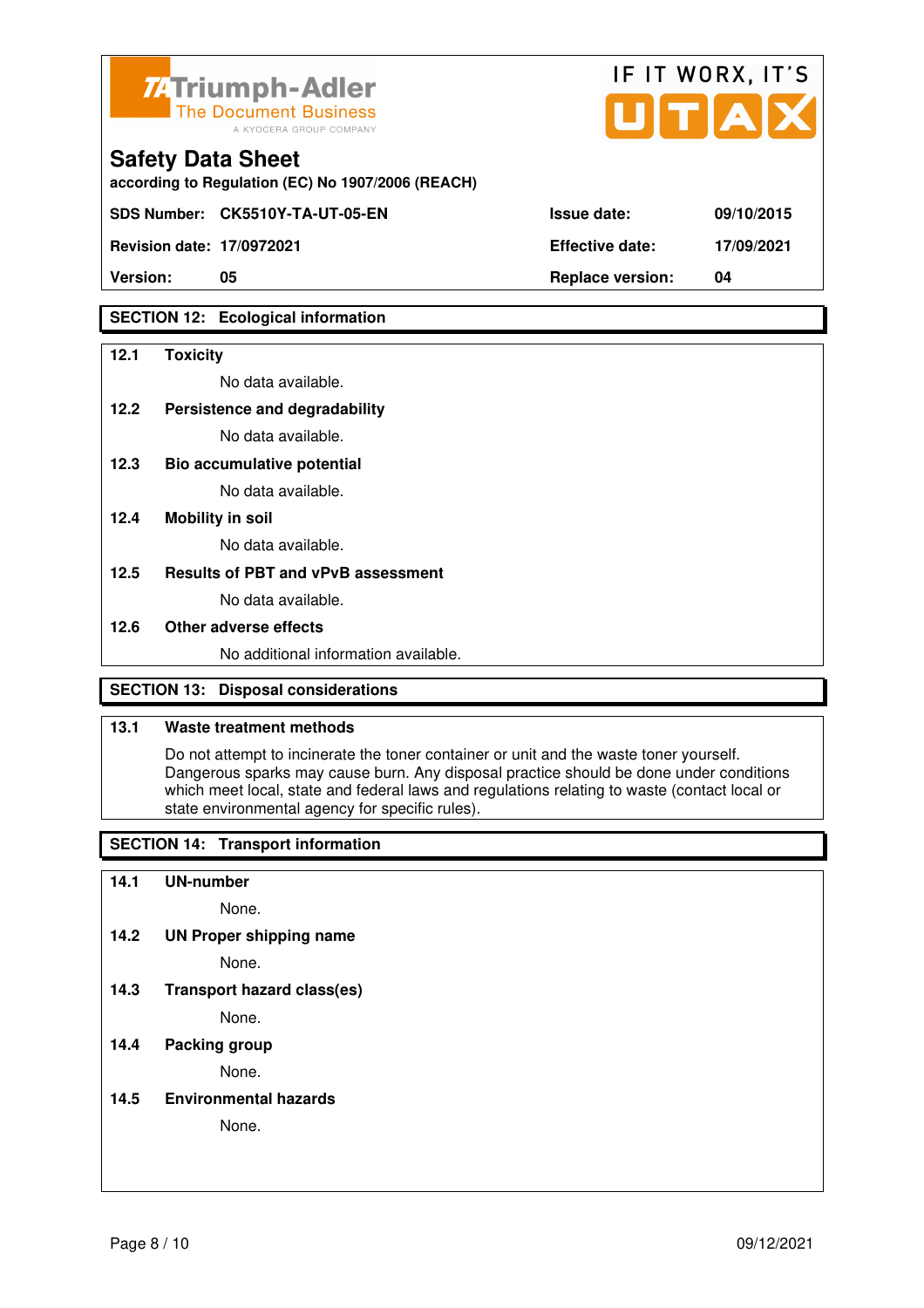



**according to Regulation (EC) No 1907/2006 (REACH)**

|                                  | SDS Number: CK5510Y-TA-UT-05-EN | <b>Issue date:</b>      | 09/10/2015 |
|----------------------------------|---------------------------------|-------------------------|------------|
| <b>Revision date: 17/0972021</b> |                                 | <b>Effective date:</b>  | 17/09/2021 |
| <b>Version:</b>                  | 05                              | <b>Replace version:</b> | 04         |
|                                  |                                 |                         |            |

### **14.6 Special precautions for user**

No additional information available.

# **14.7 Transport in bulk according to Annex II of MARPOL73/78 and the IBC Code** Not applicable.

### **SECTION 15: Regulatory information**

### **15.1 Safety, health and environmental regulations/legislation specific for the substance or mixture**

#### **EU-regulations**

Regulation (EC) No 1005/2009 (on substances that deplete the ozone layer, Annex I and II): Not listed.

Regulation (EU) 2019/1021 (on persistent organic pollutants, Annex I as amended):

Not listed.

 Regulation (EU) No 649 /2012 (concerning the export and import of dangerous chemicals, Annex I and V as amended):

Not listed.

 Regulation (EC) No 1907/2006 REACH Annex XVII as amended (Restrictions on use): Not listed.

Regulation (EC) No 1907/2006 REACH Annex XIV as amended (Authorizations):

Not listed.

#### **US-regulations**

All ingredients in this product comply with order under TSCA.

#### **Canada regulations**

 This product is not a WHMIS-controlled product, since we consider it as a manufactured article.

### **15.2 Chemical Safety Assessment**

No data available.